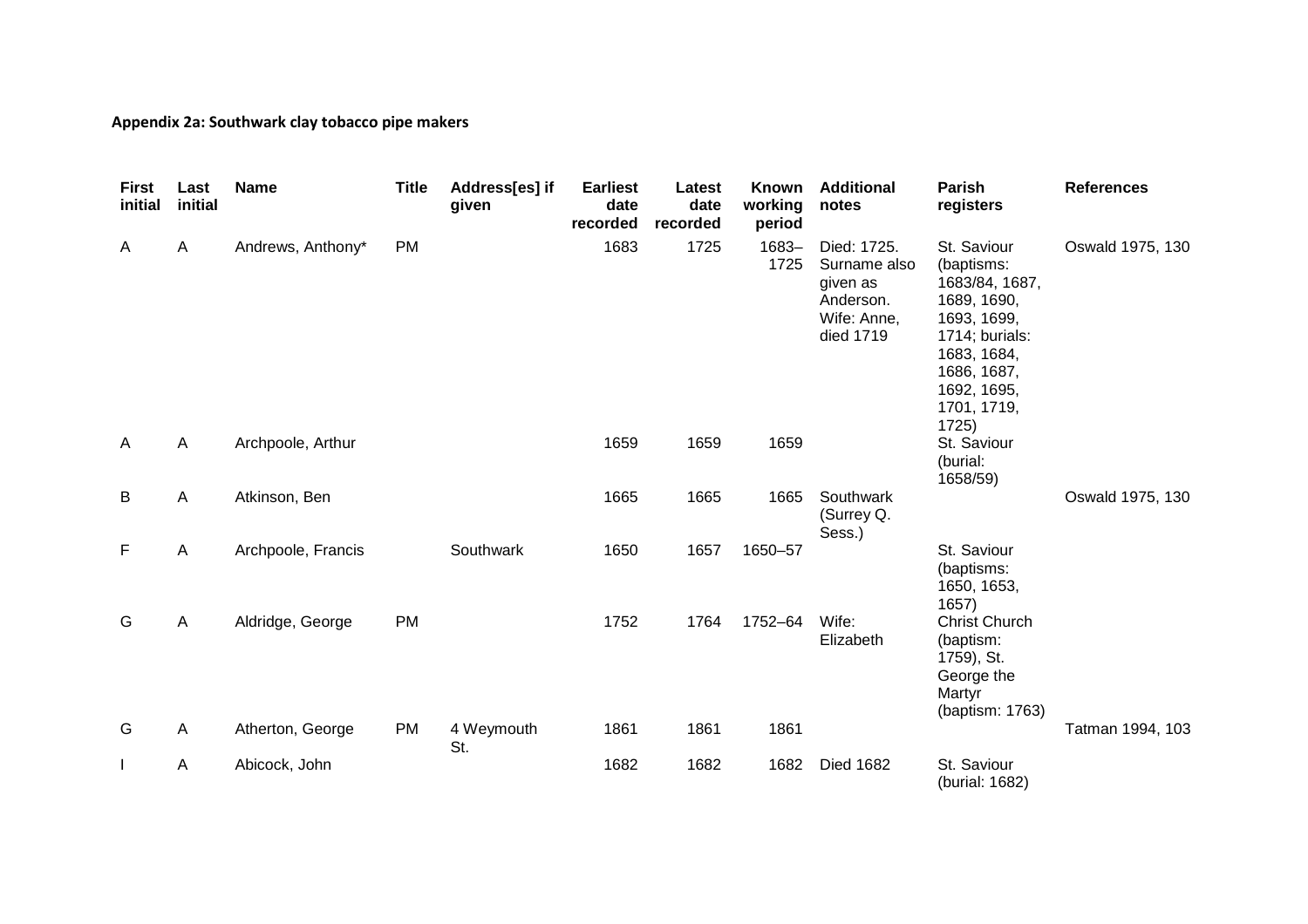| <b>First</b><br>initial | Last<br>initial | <b>Name</b>     | <b>Title</b> | Address[es] if<br>given | <b>Earliest</b><br>date<br>recorded | Latest<br>date<br>recorded | Known<br>working<br>period | <b>Additional</b><br>notes                                                   | Parish<br>registers                                                                                                                                                                                           | <b>References</b>                 |
|-------------------------|-----------------|-----------------|--------------|-------------------------|-------------------------------------|----------------------------|----------------------------|------------------------------------------------------------------------------|---------------------------------------------------------------------------------------------------------------------------------------------------------------------------------------------------------------|-----------------------------------|
|                         | $\mathsf{A}$    | Adams, Jonathan | <b>PM</b>    | Horsleydown             | 1722                                | 1741                       | 1722--41                   | Married<br>Isabella Porter<br>1722                                           | St. Olave<br>(baptism:<br>1722), St. Mary<br>Magdalen<br>(baptism:<br>1723/24;<br>marriage:<br>1721/22), St.<br>John,<br>Horsleydown<br>(baptisms:<br>1733, 1734/35,<br>1736 or 1737,<br>1738, 1740,<br>1741, | Walker 1981, 177                  |
|                         | Α               | Allen, John     | <b>PM</b>    | Suffolk St              | 1685                                | 1732                       | 1685-<br>1732              | Died 1732.<br>Wife: Mary,<br>1727 (died),<br>Penelope,<br>married by<br>1732 | St. Olave<br>(baptism:<br>1685), St.<br>George the<br>Martyr<br>(baptisms:<br>1700, 1702/03,<br>1705, 1797),<br>St. Saviour<br>(baptisms:<br>1714, 1716,<br>1726, 1730,<br>1732; burial:<br>1727)             | Oswald 1981, 37; Walker 1981, 177 |
|                         | Α               | Andrews, Isaac  |              |                         | 1714                                | 1714                       |                            | 1714 Wife: Mary                                                              | St. Saviour<br>(marriage:<br>1714)                                                                                                                                                                            |                                   |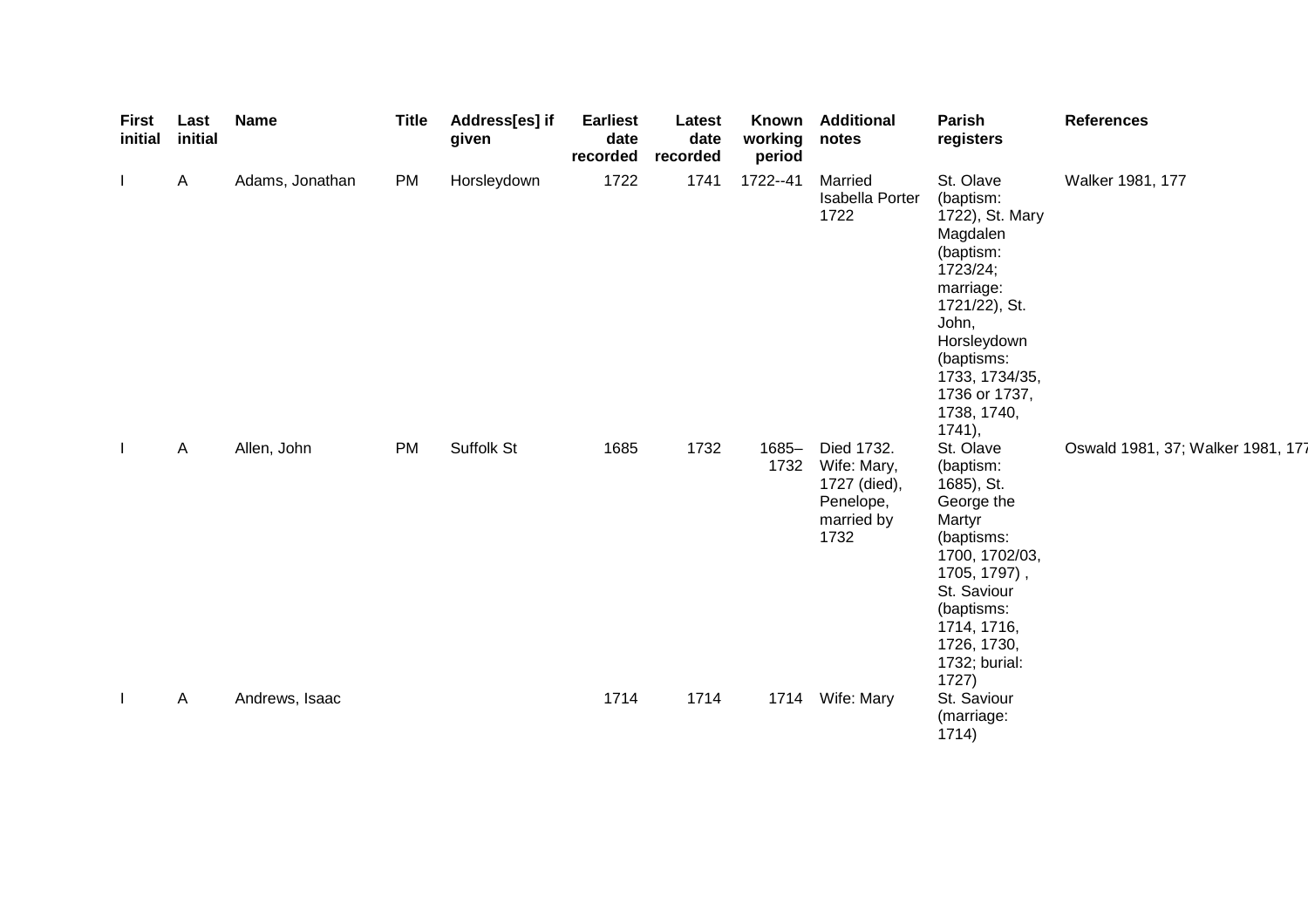| First<br>initial | Last<br>initial | <b>Name</b>       | <b>Title</b>      | Address[es] if<br>given            | <b>Earliest</b><br>date<br>recorded | Latest<br>date<br>recorded | Known<br>working<br>period | <b>Additional</b><br>notes                                                                                                           | <b>Parish</b><br>registers                                                                        | <b>References</b>                |
|------------------|-----------------|-------------------|-------------------|------------------------------------|-------------------------------------|----------------------------|----------------------------|--------------------------------------------------------------------------------------------------------------------------------------|---------------------------------------------------------------------------------------------------|----------------------------------|
|                  | $\mathsf{A}$    | Andrews, John     | <b>PM</b>         | 39 Olney St.,<br>Newington         | 1892                                | 1892                       | 1892                       | <b>Married Annie</b><br>Jones. Son of<br>John<br>Andrews, clay<br>tobacco pipe<br>maker,<br>possibly not<br>resident in<br>Southwark | St. Paul,<br>Newington<br>(marriage:<br>1892)                                                     | Tatman 1994, 103                 |
| J.               | A               | Arte, John        |                   | St. Olave,<br>Southwark.           | 1672                                | 1672                       | 1672                       |                                                                                                                                      |                                                                                                   | Walker 1981, 177                 |
|                  | A               | Atterton, John    | <b>PM</b>         | Kent St.                           | 1817                                | 1821                       | 1817-21                    |                                                                                                                                      | St. Mary,<br>Newington<br>(Marriage:<br>1817, baptisms:<br>1817, 1819,<br>1821)                   | Tatman 1994, 103                 |
| P                | A               | Andrews, Phillip  |                   | St. Olave,<br>Southwark.           | 1755                                | 1755                       | 1755                       |                                                                                                                                      |                                                                                                   | Walker 1981, 177                 |
| $\mathsf{R}$     | A               | Ash/Arch, Richard | PM/T<br><b>PM</b> |                                    | 1665                                | 1674                       | 1665-74                    | Wives:<br>Eleanor, 1665<br>(died, plague<br>likely cause).<br>Mary, from<br>1666                                                     | St. Saviour<br>(baptisms:<br>1666, 1668,<br>1671, 1673/74,<br>1675/76,<br>burials: 1665,<br>1667) |                                  |
| W                | A               | Askew, William    | PM/T<br><b>PM</b> |                                    | 1654                                | 1666                       | 1654-66                    | Wife: Eleanor                                                                                                                        | St. Saviour<br>(baptisms:<br>1653/54,<br>1654/55, 1656,<br>1660, 1666)                            | Tatman 1994, 105                 |
| A                | B               | Birch, Ann, Mrs*  |                   | 4 Weymouth<br>St., New Kent<br>Rd. | 1851                                | 1852                       | 1851-52                    | Dir.                                                                                                                                 |                                                                                                   | Oswald 1975, 130; Tatman 1994, 1 |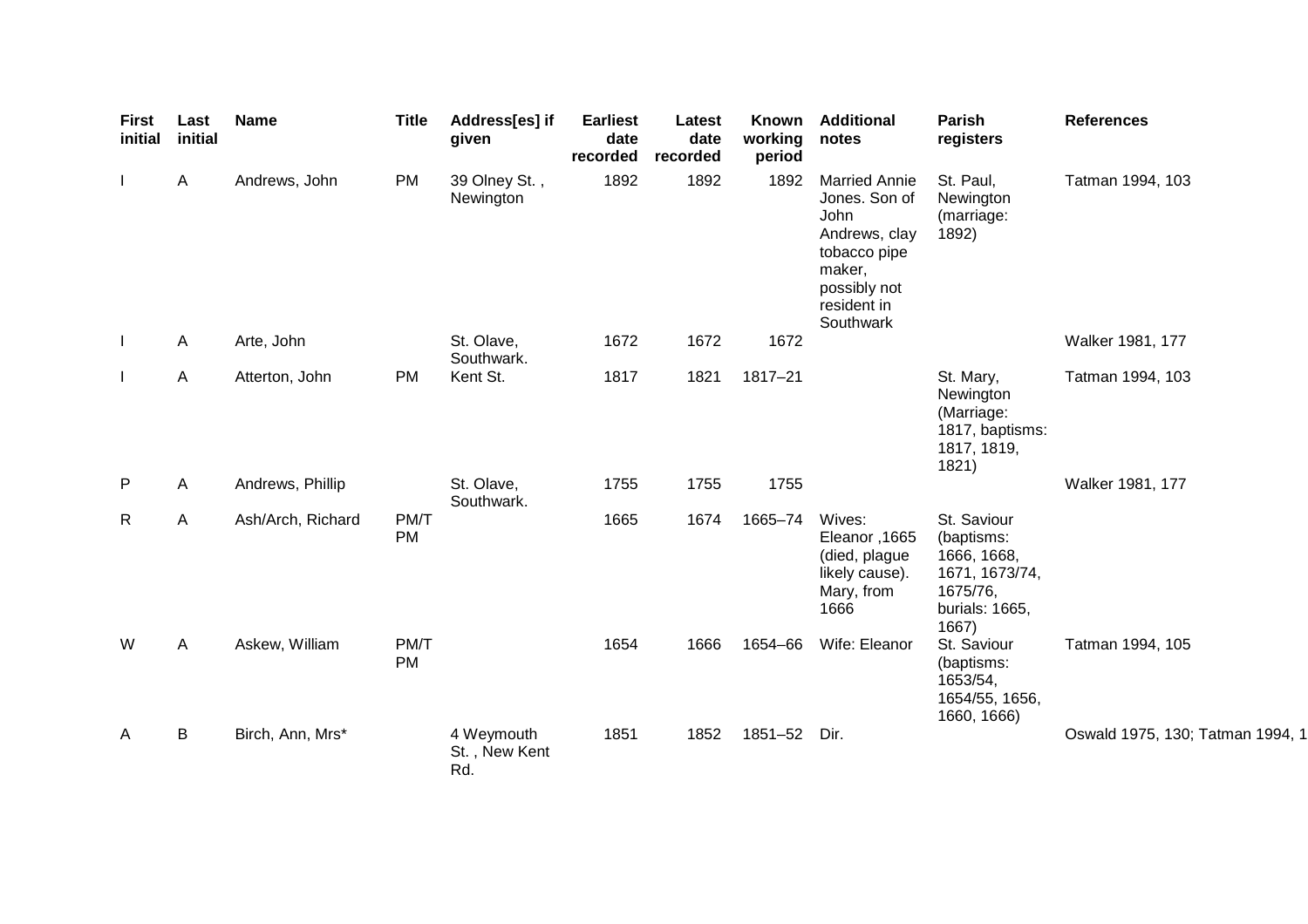| <b>First</b><br>initial | Last<br>initial | <b>Name</b>              | <b>Title</b> | Address[es] if<br>given                                                      | <b>Earliest</b><br>date<br>recorded | Latest<br>date<br>recorded | Known<br>working<br>period | <b>Additional</b><br>notes                                                                                                                     | <b>Parish</b><br>registers                                                                                       | <b>References</b> |
|-------------------------|-----------------|--------------------------|--------------|------------------------------------------------------------------------------|-------------------------------------|----------------------------|----------------------------|------------------------------------------------------------------------------------------------------------------------------------------------|------------------------------------------------------------------------------------------------------------------|-------------------|
| A                       | B               | Blake, Augustine         |              | Labor in Vaine<br>Alley                                                      | 1700                                | 1706                       | 1700-06                    | <b>Died 1714</b>                                                                                                                               | St. George the<br>Martyr<br>(baptisms:<br>1700, 1703,<br>1704, 1705,<br>1706, burials:<br>1703, 1705 or<br>1706) |                   |
| A                       | B               | Boud, Arthur             | <b>PM</b>    | 100 Bragdon<br>$St.$ ,<br>Newington<br>(1901), 110<br>Farmer's Rd.<br>(1902) | 1901                                | 1902                       | 1901-02                    |                                                                                                                                                | St. James, St.<br>Agnes,<br>Newington                                                                            | Tatman 1994, 107  |
| A                       | B               | Bouzzen(e), Ann<br>(Amy) | <b>TPM</b>   | Camden St                                                                    | 1881                                | 1881                       | 1881                       |                                                                                                                                                |                                                                                                                  | Tatman 1994, 109  |
| C                       | В               | Bord, Charles (1)        | <b>PM</b>    | <b>Coles Place</b><br>North,<br>Newington                                    | 1841                                | 1841                       | 1841                       | Probably a<br>journeyman<br>pipemaker,<br>living with his<br>son Charles<br>Bord (2) in the<br>household of<br>Thomas<br>Stuckey<br>(piemaker) |                                                                                                                  | Tatman 1994, 107  |
| $\mathsf{C}$            | $\sf B$         | Bord, Charles (2)        | <b>PM</b>    | <b>Coles Place</b><br>North,<br>Newington                                    | 1841                                | 1841                       | 1841                       | Probably a<br>journeyman,<br>living with his<br>father Charles<br>Bord (1) in the<br>household of<br>Thomas<br><b>Stuckey</b><br>(piemaker)    |                                                                                                                  | Tatman 1994, 107  |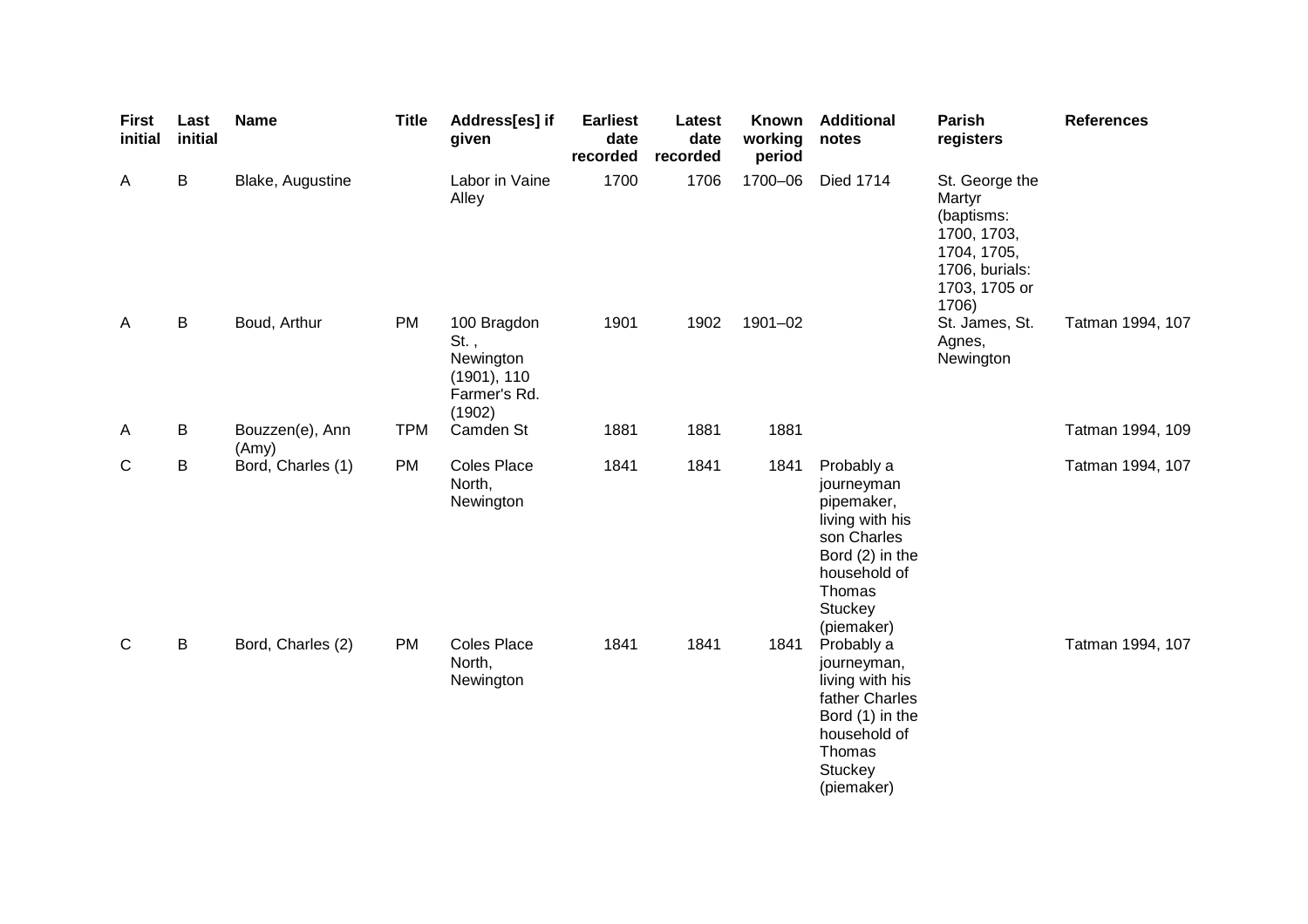| <b>First</b><br>initial | Last<br>initial | <b>Name</b>                 | <b>Title</b> | Address[es] if<br>given                                                  | <b>Earliest</b><br>date<br>recorded | Latest<br>date<br>recorded | Known<br>working<br>period | <b>Additional</b><br>notes                           | <b>Parish</b><br>registers                                                                      | <b>References</b>                |
|-------------------------|-----------------|-----------------------------|--------------|--------------------------------------------------------------------------|-------------------------------------|----------------------------|----------------------------|------------------------------------------------------|-------------------------------------------------------------------------------------------------|----------------------------------|
| C                       | B               | Bound(s), Charles           | <b>TPM</b>   | Pipemaker's<br>Alley, Kent St                                            | 1851                                | 1861                       | 1851-61                    |                                                      |                                                                                                 | Tatman 1994, 108                 |
| E                       | B               | Baynes, Edward              | <b>PM</b>    | 51 Merrow St                                                             | 1894                                | 1894                       | 1894                       |                                                      | St. Paul,<br>Newington                                                                          | Tatman 1994, 104                 |
| E                       | B               | Bellamy, Edward (1)         | <b>PM</b>    |                                                                          | 1881                                | 1881                       | 1881                       | Probably not<br>working in<br>Southwark              |                                                                                                 | Tatman 1994, 104                 |
| E                       | B               | Bellamy, Edward (2)         | <b>PM</b>    | 7 Penrose St                                                             | 1881                                | 1881                       | 1881                       | Son of<br>Edward<br>Bellamy (1)                      | St. Paul,<br>Newington                                                                          | Tatman 1994, 110                 |
| E                       | B               | Berriman, Edward            | <b>TPM</b>   |                                                                          | 1624                                | 1624                       | 1624                       |                                                      | St. Olave<br>(baptism: 1624)                                                                    | Walker 1981, 177                 |
| E                       | B               | Burstow, Edward<br>Charles  | <b>TPM</b>   | 14 Elephant<br>Lane                                                      | 1872                                | 1872                       | 1872                       | Wife: Mary                                           | St. Mary<br>Magdalen<br>(baptism: 1872)                                                         | Tatman 1994, 105                 |
| E                       | B               | Burstow, Ernest<br>Robert   | <b>TPM</b>   | 106 Brandon<br>St., Walworth                                             | 1890                                | 1890                       | 1890                       |                                                      |                                                                                                 | Tatman 1994, 105                 |
| Е                       | B               | Bellis, Edward (1)*         | <b>PM</b>    | Adam St.<br>(1816),<br>Elephant<br>Lane,<br>Rotherhithe<br>$(1817 - 28)$ | 1816                                | 1830                       | 1816-30                    | Died 1830.<br>Originally from<br>Rainford,<br>Lancs. | St. Mary,<br>Rotherhithe<br>(baptisms:<br>1816, 1817,<br>1819, 1821,<br>1826)                   | Oswald 1975, 130; Tatman 1994, 1 |
| G                       | B               | Baldwin, George             |              | St. Olave,<br>Southwark.                                                 | 1667                                | 1667                       | 1667                       |                                                      |                                                                                                 | Walker 1981, 177                 |
| G                       | B               | Bithiwood [?],<br>George    | <b>TPM</b>   |                                                                          | 1654                                | 1654                       | 1654                       |                                                      | St. Saviour<br>(baptism: 1654)                                                                  |                                  |
| G                       | B               | Blundell,<br>Gervais/Jarvis | TPM/<br>PM   | Pie Corner,<br>Mint                                                      | 1687                                | 1705                       | $1687 -$<br>1705           |                                                      | St. Saviour<br>(baptism: 1687,<br>burial: 1705),<br>St. George the<br>Martyr<br>(baptism: 1705) |                                  |
| H                       | B               | Blundell, Henry (1)         | <b>TPM</b>   | St. Mary,<br>Newington                                                   | 1681/82                             | 1681/83                    | 1681/82                    |                                                      |                                                                                                 | Tatman 1994, 106                 |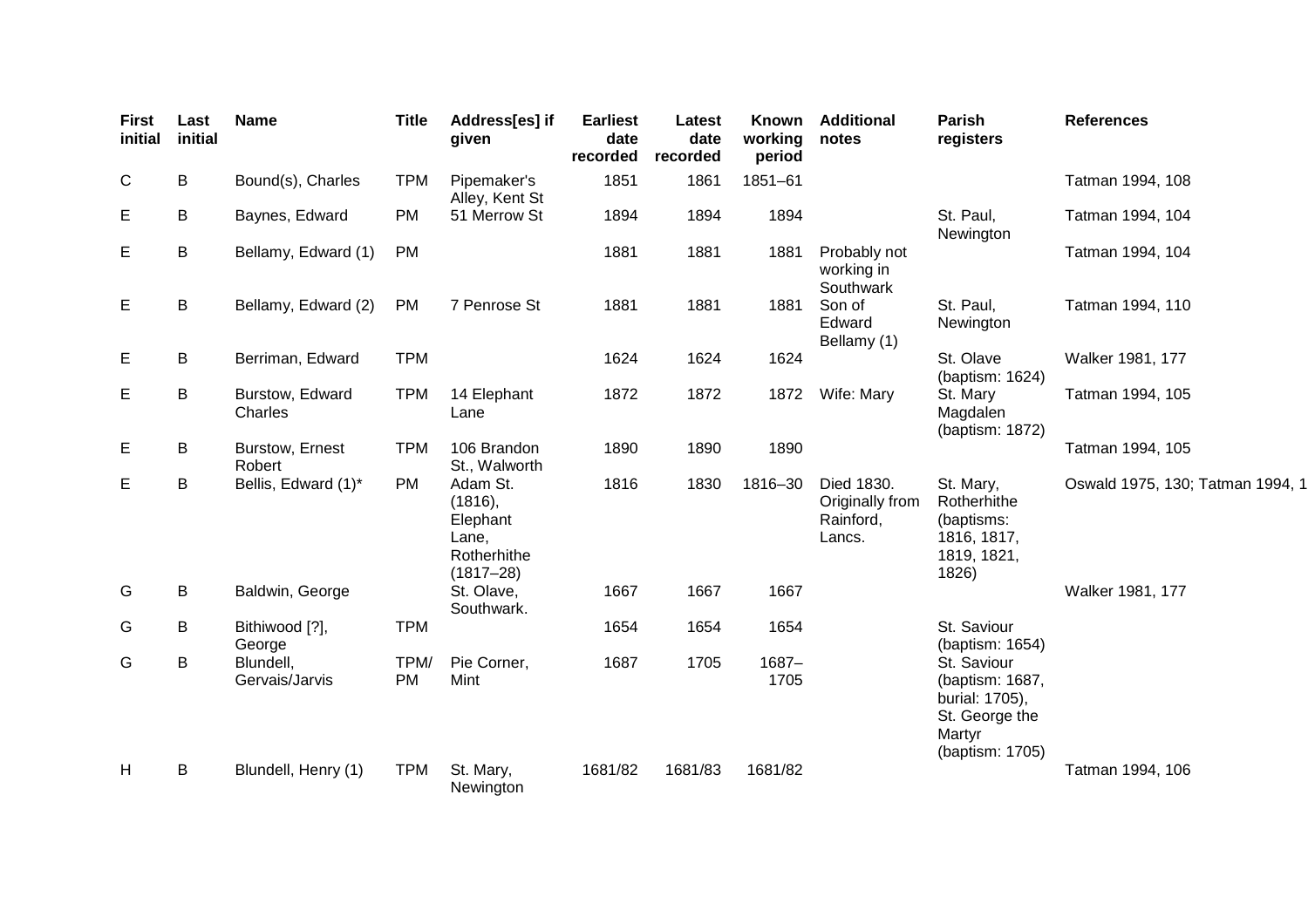| <b>First</b><br>initial | Last<br>initial | <b>Name</b>                            | <b>Title</b> | Address[es] if<br>given                                                                     | <b>Earliest</b><br>date<br>recorded | Latest<br>date<br>recorded | <b>Known</b><br>working<br>period | <b>Additional</b><br>notes           | <b>Parish</b><br>registers                                 | <b>References</b>                |
|-------------------------|-----------------|----------------------------------------|--------------|---------------------------------------------------------------------------------------------|-------------------------------------|----------------------------|-----------------------------------|--------------------------------------|------------------------------------------------------------|----------------------------------|
| H                       | B               | Blundell, Henry (2)                    | <b>TPM</b>   | Newington                                                                                   | 1696                                | 1696                       | 1696                              |                                      |                                                            | Oswald 1975, 131; Tatman 1994, 1 |
| H                       | B               | Blundell, Henry (3)*                   |              | Unicorn Alley,<br>Kent St.,<br>Borough                                                      | 1745                                | 1772                       | 1745-72                           | Died 1772.<br>P.C.C. Wills<br>11/976 |                                                            | Oswald 1975, 131; Tatman 1994, 1 |
| H                       | B               | Bradshaw, Henry, J                     |              | 295 Kent St                                                                                 | 1861                                | 1891                       | 1861-91                           | Dead by 1891                         |                                                            | Tatman 1994, 109                 |
| H                       | B               | Bellis, Hugh                           |              | Rotherhithe<br>$(1818-19),$<br>Mile<br>End/Stepney<br>$(1819-25),$<br>Barking (1825-<br>45) | 1818                                | 1845                       | 1818-45                           |                                      |                                                            | Dagnall and Hammond 2005, 24, 2  |
|                         | B               | Bagshaw, John                          |              | St. Olave,<br>Southwark.                                                                    | 1712                                | 1712                       | 1712                              |                                      |                                                            | Walker 1981, 177                 |
|                         | B               | Baker, John                            | <b>PM</b>    | Newington<br>Grove                                                                          | 1870                                | 1870                       | 1870                              |                                      | Holy Trinity,<br>Newington                                 | Tatman 1994, 104                 |
| $\mathbf{I}$            | B               | <b>Ballardine/Barradine</b><br>, James |              |                                                                                             | 1638                                | 1642                       | 1638-42                           |                                      | St. Saviour<br>(baptisms:<br>1638, 1640,<br>1642)          |                                  |
| $\mathbf{I}$            | B               | Barnes, John                           |              | Bermondsey<br><b>Street</b>                                                                 | 1758                                | 1763                       | 1758-63                           | Wife: Christian                      | St. Mary<br>Magdalen<br>(baptisms:<br>1758, 1760,<br>1763) |                                  |
|                         | B               | Barrill, John                          | <b>TPM</b>   |                                                                                             | 1655                                | 1655                       | 1655                              |                                      | St. Saviour<br>(baptism: 1655)                             |                                  |
|                         | B               | Baxter, John                           | <b>TPM</b>   | Park Place<br>(1862)                                                                        | 1862                                | 1883                       | 1862-83                           |                                      | St. Mary,<br>Newington                                     | Tatman 1994, 104                 |
|                         | B               | Bellamy, James                         | <b>PM</b>    | Newington/ St.<br>Saviour                                                                   | 1869                                | 1869                       | 1869                              |                                      | St. Mary,<br>Newington                                     | Tatman 1994, 104                 |
|                         | B               | Bellamy, John<br>Edward                | <b>PM</b>    | ?Newington,                                                                                 | 1876                                | 1876                       | 1876                              | Died by 1890                         | St. John,<br>Newington                                     | Tatman 1994, 104                 |
|                         | B               | Bevis, John                            | <b>TPM</b>   |                                                                                             | 1664                                | 1664                       | 1664                              |                                      | St. Saviour<br>(baptism: 1664)                             |                                  |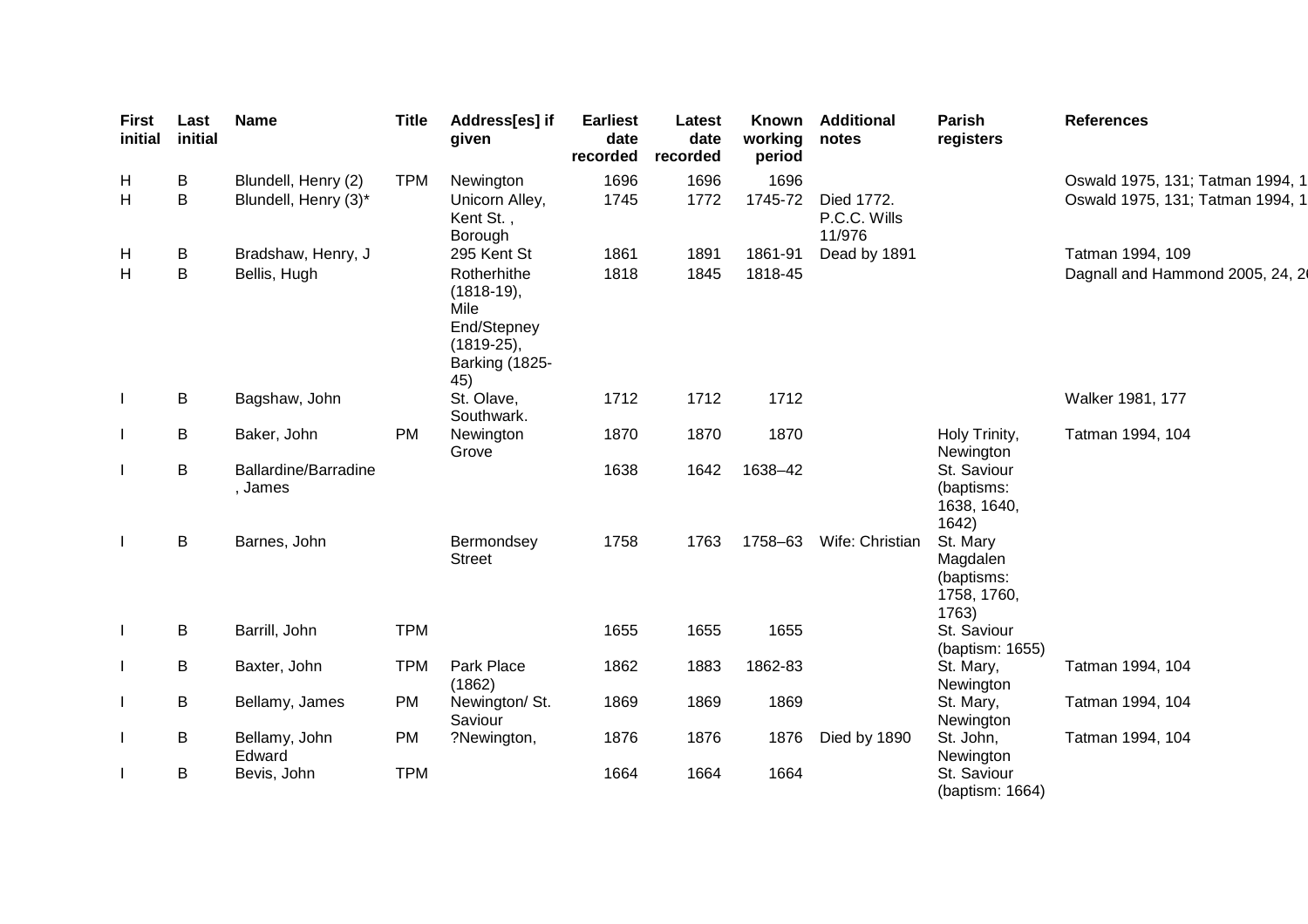| <b>First</b><br>initial | Last<br>initial | <b>Name</b>       | <b>Title</b> | Address[es] if<br>given                                            | <b>Earliest</b><br>date<br>recorded | Latest<br>date<br>recorded | Known<br>working<br>period | <b>Additional</b><br>notes                                                                                                                                                                               | Parish<br>registers                        | <b>References</b>                |
|-------------------------|-----------------|-------------------|--------------|--------------------------------------------------------------------|-------------------------------------|----------------------------|----------------------------|----------------------------------------------------------------------------------------------------------------------------------------------------------------------------------------------------------|--------------------------------------------|----------------------------------|
|                         | B               | Billinger, John   | <b>PM</b>    | Mumford Row,<br>St. Mary's,<br>Newington                           | 1841                                | 1841                       | 1841                       |                                                                                                                                                                                                          |                                            | Tatman 1994, 105; HO107/1065/7/1 |
| <sup>1</sup>            | B               | Birchall, Joseph  |              | Elephant<br>Lane, St. Mary<br>Rotherhithe.                         | 1833                                | 1833                       | 1833                       | Wife:<br>Elizabeth                                                                                                                                                                                       | St Mary<br>Rotherhithe,<br>(baptism: 1833) | Oswald 1975, 132                 |
|                         | B               | Blundell, John    |              | St. Mary,<br>Newington                                             | 1681/82                             | 1681/83                    | 1681/82                    |                                                                                                                                                                                                          |                                            | Tatman 1994, 107                 |
|                         | B               | Blundell, Joseph  |              |                                                                    | 1779                                | 1779                       | 1779                       | Died 1797.<br>P.C.C. Wills<br>11/1286                                                                                                                                                                    | St. Mary,<br>Newington                     | Hammond 2004a, 16                |
| $\mathsf{l}$            | B               | Boud, James Roper |              | 28 Sancroft St.<br>, Kennington<br>$(1892 - 96)$                   | 1892                                | 1896                       | 1892-96                    |                                                                                                                                                                                                          |                                            | Hammond 2005, 30                 |
| $\mathsf{l}$            | B               | Boult, James      |              | Saint Olave<br>Southwark                                           | 1758                                | 1758                       | 1758                       | Died c. 1758.<br>P.C.C. Wills<br>11/840                                                                                                                                                                  |                                            | Hammond 2004a, 16                |
| $\mathbf{I}$            | B               | Bourn, John*      |              | Possibly<br>working<br>around the St.<br>George the<br>Martyr area | 1795                                | 1795                       | 1795                       | Apprentice:<br>Willian E<br>Simpson,<br>1795<br>(Hammond<br>2004b, 27).<br>Clay tobacco<br>pipe wasters<br>initialled I B<br>and stamped<br>'Bourn' found<br>at Brandon<br>House,<br>Borough<br>(BBO10). |                                            | Hammond 2004b,, 27; Jarrett 2017 |
|                         | B               | Bowney, John      | <b>TPM</b>   |                                                                    | 1665                                | 1665                       | 1665                       | Wife: Mary                                                                                                                                                                                               | St. Saviour<br>(baptism: 1665)             |                                  |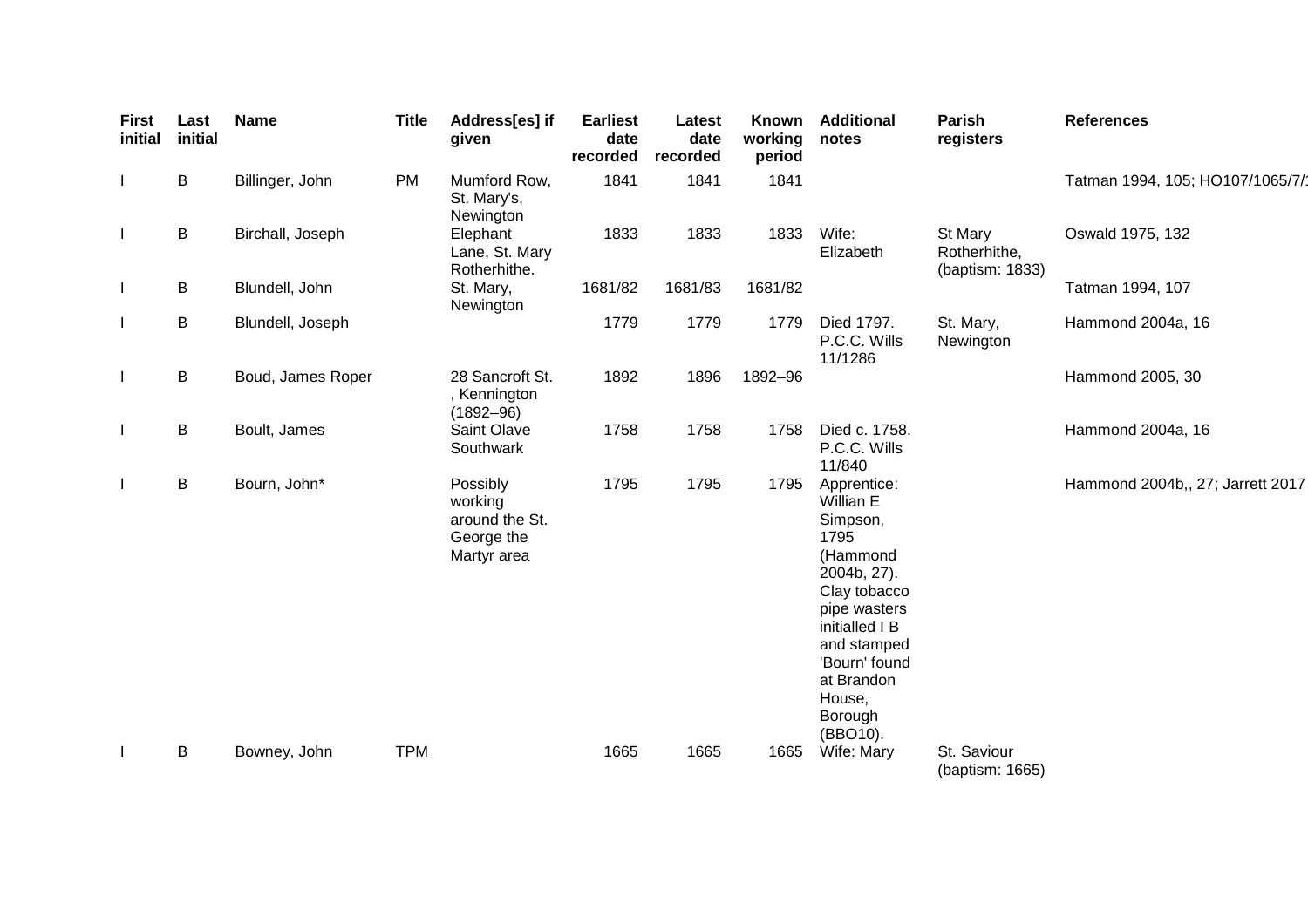| <b>First</b><br>initial | Last<br>initial | <b>Name</b>          | <b>Title</b> | Address[es] if<br>given  | <b>Earliest</b><br>date<br>recorded | Latest<br>date<br>recorded | Known<br>working<br>period | <b>Additional</b><br>notes                                                                                      | Parish<br>registers                                                                | <b>References</b>                 |
|-------------------------|-----------------|----------------------|--------------|--------------------------|-------------------------------------|----------------------------|----------------------------|-----------------------------------------------------------------------------------------------------------------|------------------------------------------------------------------------------------|-----------------------------------|
| $\mathbf{I}$            | B               | Brand, John          | <b>PM</b>    | St. John,<br>Horsleydown | 1733                                | 1742                       | 1733-42                    | Wife: Sarah                                                                                                     | St. John,<br>Horsleydown<br>(baptisms:<br>1733, 1734,<br>1741, 1742)               |                                   |
| $\mathbf{I}$            | B               | Brixey, John*        |              | Horsleydown<br>Rd.       | 1828                                | 1840                       | 1828-40                    | Dir. In 1861<br>John Brixey is<br>listed as a<br>tobacco pipe<br>maker and<br>lodger of<br>Thomas Lewis<br>(1). |                                                                                    | Oswald 1975, 131; RG 9/320;/56: 4 |
| $\mathbf{I}$            | B               | Broman, John (1)     | <b>TPM</b>   |                          | 1653                                | 1654                       | 1653-54                    | Died 1654, A<br>Broman is<br>listed as a<br>tobacco box<br>maker in 1655                                        | St. Saviour<br>(baptism: 1653,<br>burial: 1654)                                    |                                   |
| $\mathbf{I}$            | B               | Broman, John (2)     | <b>TPM</b>   |                          | 1656                                | 1656                       | 1656                       | Wife: Fortune,<br>died 1656                                                                                     | St. Saviour<br>(burial: 1656)                                                      |                                   |
| ı                       | B               | Brooks, James        | PM           |                          | 1704                                | 1704                       | 1704                       | Wife: Anne                                                                                                      | St. Olave                                                                          | Walker 1981, 177                  |
| I                       | B               | Browne, John (1)     | PM           |                          | 1655                                | 1665                       | 1655-65                    | Wife: Mary,<br>1665 (died,<br>plague likely<br>cause)                                                           | St. Saviour<br>(burials: 1655,<br>1665)                                            |                                   |
| $\mathbf{I}$            | B               | Browne, John (2)     | <b>PM</b>    |                          | 1674                                | 1674                       | 1674                       | Wife: Anne                                                                                                      | St. Saviour<br>(baptism: 1674)                                                     |                                   |
| $\mathbf{I}$            | B               | Bryant, Isaac Powell | <b>PM</b>    |                          | 1761                                | 1761                       | 1761                       |                                                                                                                 | St. Saviour<br>(baptism: 1761)                                                     |                                   |
| $\mathbf{I}$            | B               | Bryant, John         | PM           |                          | 1726                                | 1733                       | 1726-33                    | Wife: Mary                                                                                                      | St. Saviour<br>(baptisms:<br>1726, 1728,<br>1733, burials:<br>1726, 1730,<br>1733) |                                   |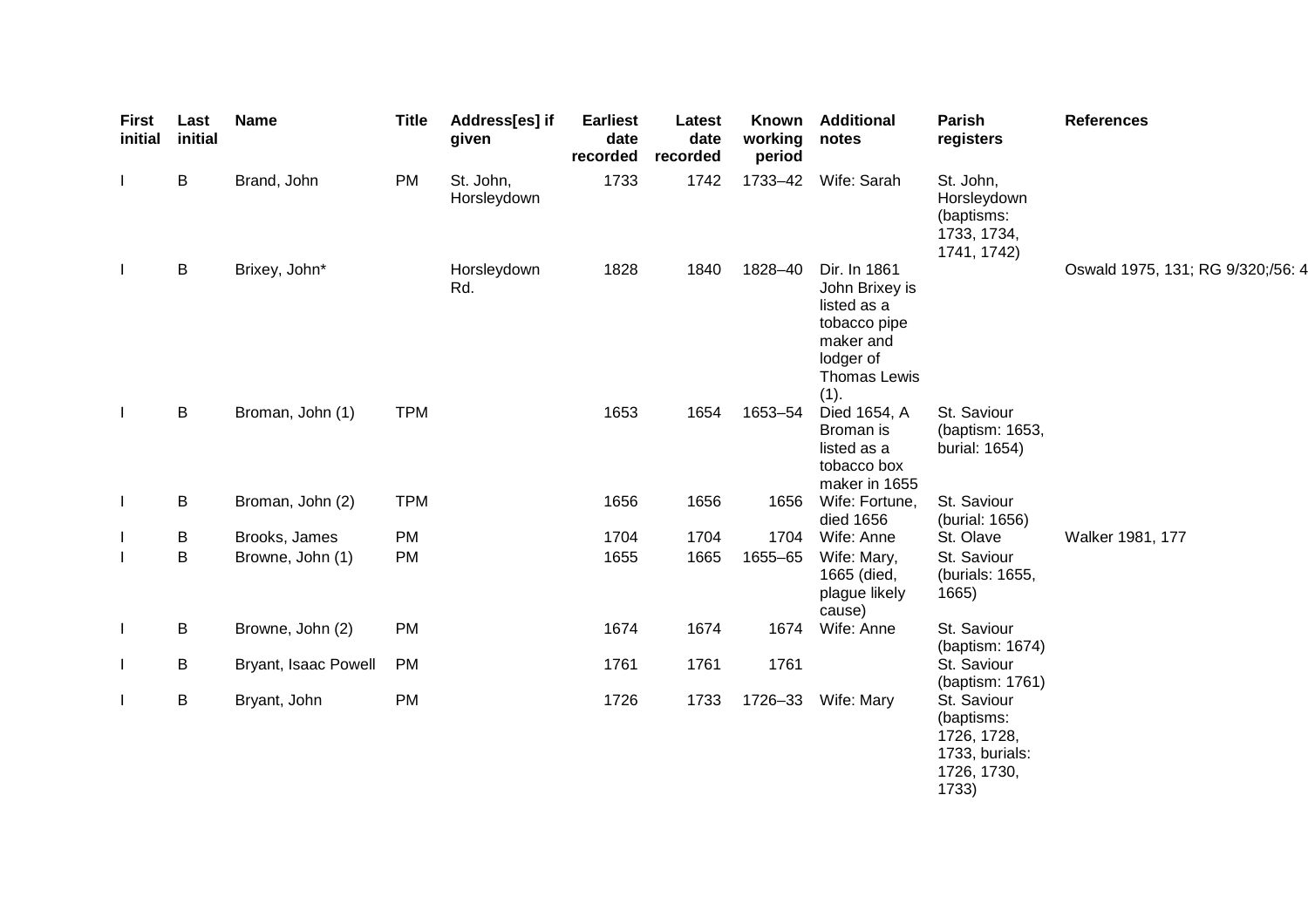| First<br>initial | Last<br>initial | <b>Name</b>         | <b>Title</b> | Address[es] if<br>given                        | <b>Earliest</b><br>date<br>recorded | Latest<br>date<br>recorded | Known<br>working<br>period | <b>Additional</b><br>notes              | Parish<br>registers                                                                                              | <b>References</b>                |
|------------------|-----------------|---------------------|--------------|------------------------------------------------|-------------------------------------|----------------------------|----------------------------|-----------------------------------------|------------------------------------------------------------------------------------------------------------------|----------------------------------|
|                  | B               | Burstow, James      | <b>PM</b>    | Marigold<br><b>Street</b>                      | 1779                                | 1779                       | 1779                       | Wife: Jane                              | St. Mary<br>Magdalen<br>(baptism: 1779)                                                                          |                                  |
|                  | $\sf B$         | Burstow, John       | <b>PM</b>    | Cherry<br>Garden, Coles<br>Rope Walk           | 1771                                | 1780                       | 1771-80                    | Wife: Jane                              | St. Mary<br>Magdalen<br>(baptisms:<br>1771, 1780)                                                                |                                  |
|                  | B               | Burton, John        | <b>PM</b>    |                                                | 1694                                | 1710                       | 1694-<br>1710              | Wife: Sarah                             | St. Saviour<br>(baptisms:<br>1696, 1697,<br>1702, 1709,<br>burials: 1694,<br>1697, 1701,<br>1702, 1705,<br>1710) |                                  |
| J.               | B               | Buskin, John        | <b>PM</b>    |                                                | 1693                                | 1693                       | 1693                       | Wife: Eliza                             | St. Saviour<br>(baptism: 1693)                                                                                   |                                  |
| L                | B               | Blackmore, Luke     |              | St. Olave,<br>Southwark.                       | 1643                                | 1643                       | 1643                       |                                         |                                                                                                                  | Walker 1981, 177                 |
| L                | B               | Bowen, Lewis        | <b>TPM</b>   | Newington                                      | 1664                                | 1664                       | 1664                       |                                         |                                                                                                                  | Oswald 1975, 131; Tatman 1994, 1 |
| M                | B               | Bill, Michael       | <b>PM</b>    | <b>Smiths Alley</b>                            | 1703                                | 1704                       | 1703-04                    | Wife: Mary<br>Barker, 1703<br>(married) | St. Mary<br>Magdalen<br>(baptism: 1704,<br>marriage: 1703)                                                       |                                  |
| M                | B               | Blundell, Mary*     | <b>PM</b>    | Newington<br>parish                            | 1704                                | 1704                       | 1704                       |                                         |                                                                                                                  | Tatman 1994; 107                 |
| M                | B               | Bouzzen(e), Michael | <b>TPM</b>   | Brandon St.<br>(1871),<br>Camden St.<br>(1881) | 1871                                | 1881                       | $1871 - 81$                |                                         |                                                                                                                  | Tatman 1994, 109                 |
| P                | $\sf B$         | Balme, Paul         | <b>PM</b>    | Marigold<br><b>Street</b>                      | 1762                                | 1762                       | 1762                       | Wife: Mary                              | St. Mary<br>Magdalen<br>(baptism: 1762)                                                                          |                                  |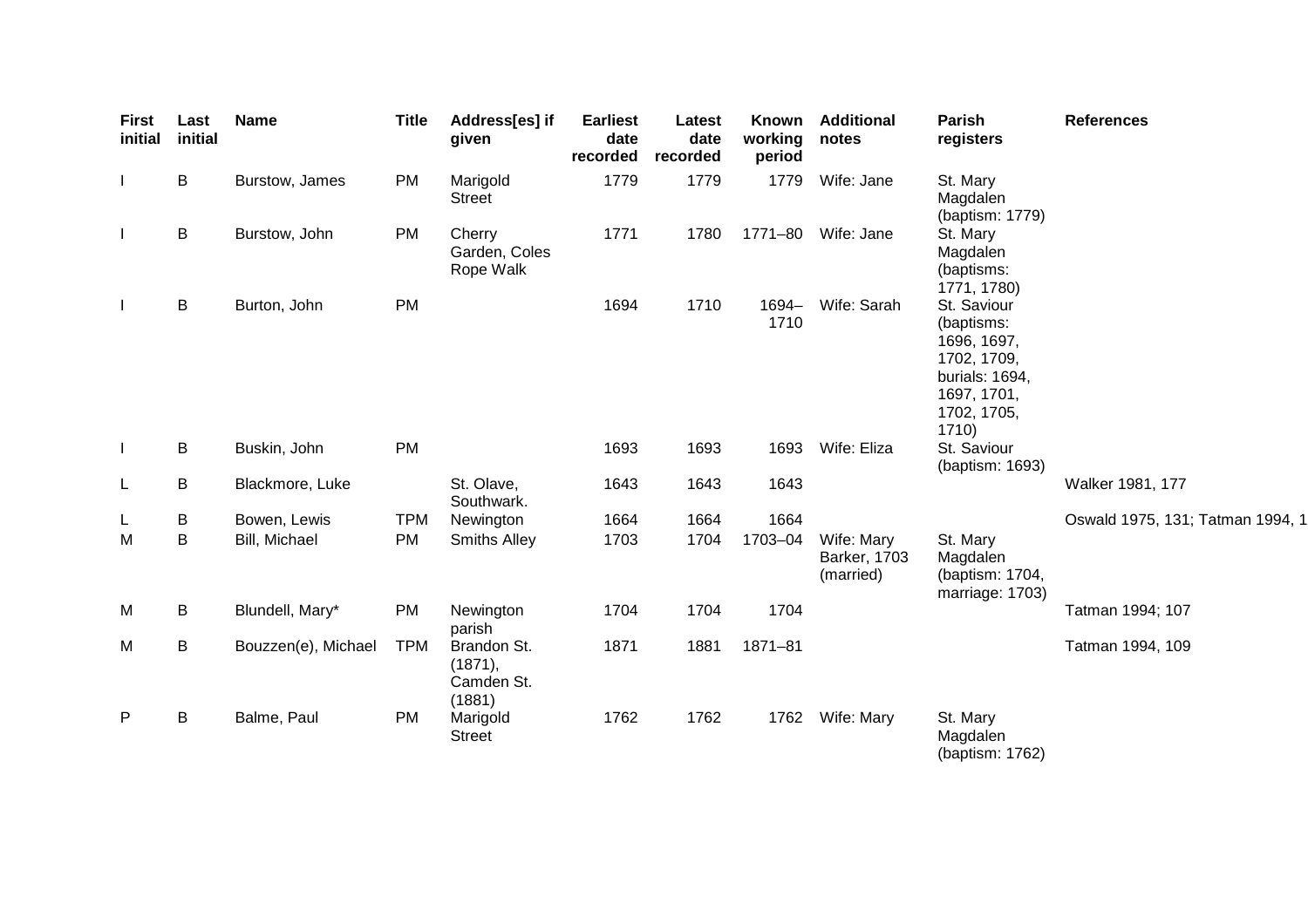| <b>First</b><br>initial | Last<br>initial | <b>Name</b>                | <b>Title</b>      | Address[es] if<br>given          | <b>Earliest</b><br>date<br>recorded | Latest<br>date<br>recorded | <b>Known</b><br>working<br>period | <b>Additional</b><br>notes             | Parish<br>registers                    | <b>References</b> |
|-------------------------|-----------------|----------------------------|-------------------|----------------------------------|-------------------------------------|----------------------------|-----------------------------------|----------------------------------------|----------------------------------------|-------------------|
| $\mathsf{R}$            | B               | Beale, Robert              |                   |                                  | 1704                                | 1704                       | 1704                              | Died 1704.<br>P.C.C. Wills<br>11/479   | St. Olave                              | Hammond 2004a, 16 |
| $\mathsf{R}$            | B               | Bease/Bense,<br>Robert     | <b>TPM</b>        |                                  | 1638                                | 1638                       | 1638                              |                                        | St. Saviour<br>(baptism: 1638)         |                   |
| R                       | B               | Bird, Richard              | PM/T<br><b>PM</b> |                                  | 1688                                | 1691                       | 1688-91                           | Wife:<br>Elizabeth                     | St. Olave<br>(baptisms:<br>1688, 1691) | Walker 1981, 177  |
| $\mathsf{R}$            | B               | Brewton, Richard           | <b>TPM</b>        |                                  | 1640                                | 1640                       | 1640                              |                                        | St. Saviour<br>(baptism: 1640)         |                   |
| $\mathsf{R}$            | B               | Brown, Richard             | PM                |                                  | 1677                                | 1677                       | 1677                              | <b>Died 1677</b>                       | St. Saviour<br>(burial: 1677)          |                   |
| $\mathsf{R}$            | B               | Brown, Robert              |                   |                                  | 1689                                | 1689                       | 1689                              |                                        | St. Olave<br>(baptism: 1677)           |                   |
| $\mathsf{R}$            | B               | Burch, Richard<br>Samuel   | <b>TPM</b>        | 6 Horsley St.,<br>Walworth       | 1886                                | 1886                       | 1886                              |                                        | All Saints,<br>Newington               | Tatman 1994, 105  |
| $\mathsf{R}$            | B               | Button, Richard            | <b>TPM</b>        |                                  | 1642                                | 1642                       | 1642                              |                                        | St. Olave<br>(baptism: 1642)           |                   |
| S                       | B               | Bett, Sarah                |                   | George St.                       | 1756                                | 1756                       | 1756                              |                                        |                                        | Oswald 1975, 132  |
| ${\mathbb S}$           | В               | Blundell, Sarah            | <b>PM</b>         | <b>Kent Street</b>               | 1797                                | 1799                       | 1797-99                           |                                        |                                        | Tatman 1994, 107  |
| $\mathsf S$             | В               | Brown, Samuel              | PM                |                                  | 1716                                | 1716                       | 1716                              | Wife:<br>Elizabeth                     | St. Saviour<br>(baptism: 1716)         |                   |
| S                       | B               | Bull, Samuel<br>[William?] | <b>TPM</b>        |                                  | 1685                                | 1685                       | 1685                              | Wife:<br>Elizabeth                     | St. Olave<br>(baptism: 1685)           |                   |
| Τ                       | B               | Baker, Thomas              |                   |                                  | 1687                                | 1687                       | 1687                              | <b>Died 1687</b>                       | St. Saviour<br>(burial: 1687)          |                   |
| Τ                       | B               | Bellamy, Thomas            | <b>PM</b>         | 10 Penton<br>Place,<br>Newington | 1879                                | 1879                       | 1879                              | ?son of<br>William and<br>Mary Bellamy | St. John,<br>Newington                 | Tatman 1994, 104  |
| Τ                       | B               | Bill, Thomas               |                   |                                  | 1722                                | 1722                       | 1722                              | Wife: Ann                              | St. Olave<br>(baptism: 1722)           |                   |
| T                       | B               | Bitter, Thomas             |                   | St. Olave,<br>Southwark.         | 1715                                | 1715                       | 1715                              |                                        |                                        | Walker 1981, 177  |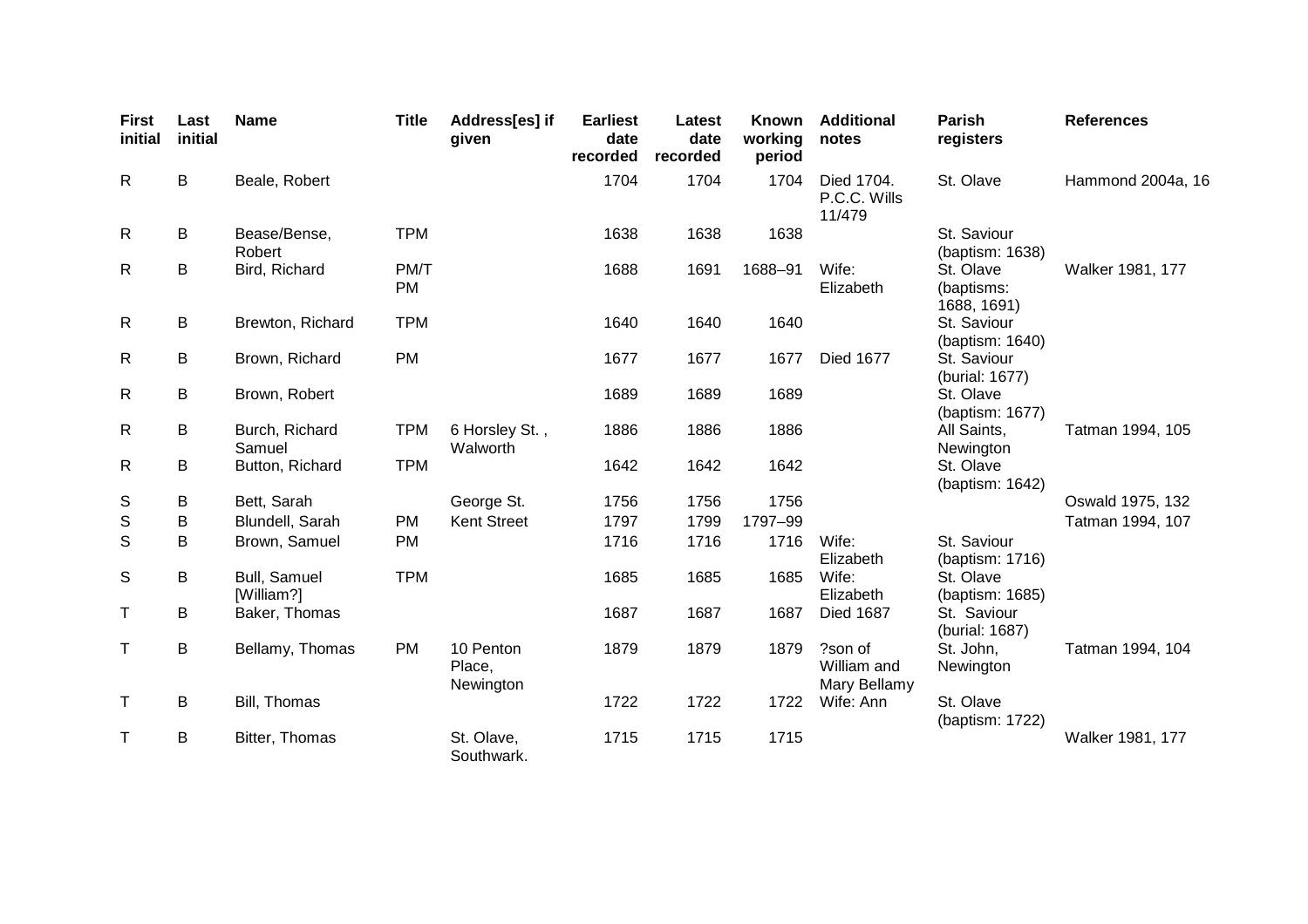| <b>First</b><br>initial | Last<br>initial | <b>Name</b>                     | <b>Title</b> | Address[es] if<br>given            | <b>Earliest</b><br>date<br>recorded | Latest<br>date<br>recorded | Known<br>working<br>period | <b>Additional</b><br>notes                                                                                                                                | Parish<br>registers                                                   | <b>References</b>                |
|-------------------------|-----------------|---------------------------------|--------------|------------------------------------|-------------------------------------|----------------------------|----------------------------|-----------------------------------------------------------------------------------------------------------------------------------------------------------|-----------------------------------------------------------------------|----------------------------------|
| T                       | B               | Bradshaw, Thomas                | <b>TPM</b>   | Long Lane                          | 1702                                | 1702                       | 1702                       | Wife: Hannah,<br>died 1702                                                                                                                                | St. George the<br>Martyr (burial:<br>1702)                            |                                  |
| T                       | B               | Brown, Thomas<br>Henry          | <b>PM</b>    | 11 Mann St                         | 1887                                | 1887                       | 1887                       |                                                                                                                                                           | St. Peter,<br>Newington                                               | Tatman 1994, 109                 |
| Τ                       | B               | Buskin, Thomas                  | PM           |                                    | 1694                                | 1694                       | 1694                       |                                                                                                                                                           | St. Saviour<br>(burial: 1694)                                         |                                  |
| W                       | B               | Bellamy, William                | <b>PM</b>    | East St.,<br>Walworth              | 1828                                | 1838                       | 1828--38                   | Died by c.<br>1841.<br>Husband of<br>Mary Bellamy,<br>pipe maker,<br>1839-40 and<br>father of<br>Thomas                                                   | St Mary,<br>Rotherhithe<br>(baptism:<br>1828), St. Mary,<br>Newington | Tatman 1994, 105                 |
| W                       | B               | Birch, William<br>James $(1)^*$ |              | 4 Weymouth<br>St., New Kent<br>Rd. | 1828                                | 1850                       | 1836-50                    | Dir.                                                                                                                                                      |                                                                       | Oswald 1975, 132; Tatman 1994, 1 |
| W                       | B               | Birch, William<br>James (2)     |              | 115 Nursery<br>Row (1871)          | 1852                                | 1871                       | 1852-71                    | 1851:<br>Apprenticed to<br>is mother<br>Anne Birch<br>(Tatman 1994,<br>106)                                                                               |                                                                       | Oswald 1975, 132; Tatman 1994, 1 |
| W                       | B               | Birchall, William*              |              | Rotherhithe                        | 1836                                | 1836                       | 1836                       | Dir. Possibly<br>the same<br>William<br><b>Birchall is</b><br>named as a<br>pipe maker in<br>the baptisms<br>of his children<br>in 1803 and<br>1804 at St | St. Olave<br>(baptisms:<br>1803, 1804)                                | Oswald 1975, 132                 |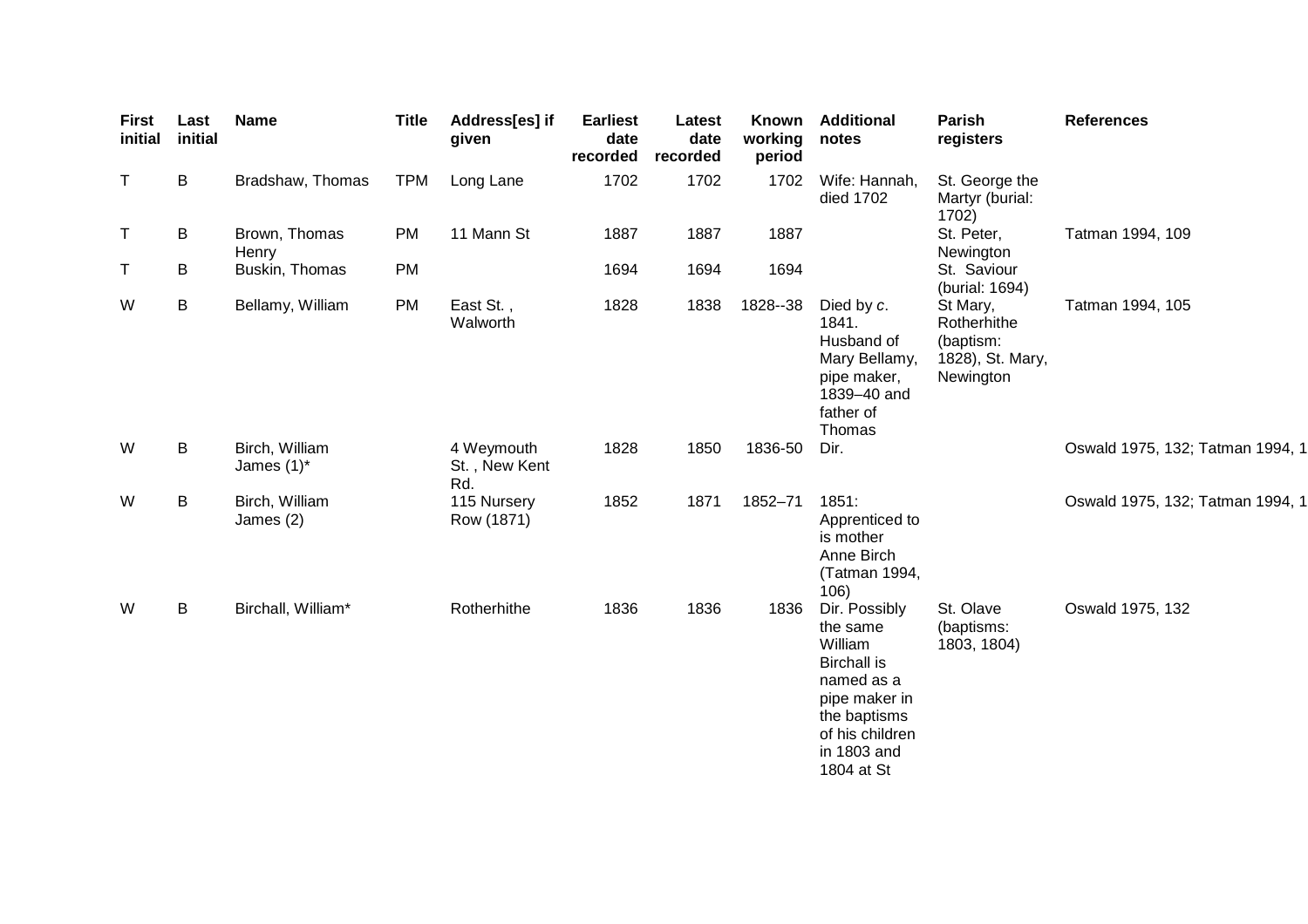| <b>First</b><br>initial | Last<br>initial | <b>Name</b>                    | <b>Title</b> | Address[es] if<br>given                                           | <b>Earliest</b><br>date<br>recorded | Latest<br>date<br>recorded | Known<br>working<br>period | <b>Additional</b><br>notes                             | Parish<br>registers                                                     | <b>References</b>                |
|-------------------------|-----------------|--------------------------------|--------------|-------------------------------------------------------------------|-------------------------------------|----------------------------|----------------------------|--------------------------------------------------------|-------------------------------------------------------------------------|----------------------------------|
|                         |                 |                                |              |                                                                   |                                     |                            |                            | Olaves. Wife:<br>Mary Ann                              |                                                                         |                                  |
| W                       | B               | Bloor, William                 | <b>TPM</b>   |                                                                   | 1664                                | 1664                       | 1664                       |                                                        | St. Saviour<br>(baptism: 1664)                                          |                                  |
| W                       | B               | Blundell (Blundal),<br>William |              | St. Mary,<br>Newington<br><b>Butts</b>                            | 1732                                | 1732                       | 1732                       | Died c. 1732<br>(Will). Wife:<br>Elizabeth<br>Blundell | St. Mary,<br>Newington                                                  | Tatman 1994, 107                 |
| W                       | B               | Boud, William (1)*             | <b>TPM</b>   | Clarence St.<br>(1861), 106<br>Brandon St.,<br>Walworth<br>(1871) | 1861                                | 1904                       | $1861 -$<br>1904           |                                                        |                                                                         | Oswald 1975, 133, Tatman 1994, 1 |
| W                       | B               | Boud, William (2)              | <b>TPM</b>   | Walworth                                                          | 1881                                | 1891                       | 1882-99                    | Son of William<br>Boud 1                               |                                                                         | Tatman 1994, 108                 |
| W                       | B               | Brooks, William                | PM           | St. Olave,<br>Southwark.                                          | 1701                                | 1708                       | 1701-08                    | Wife: Anne                                             | St. Olave<br>(baptisms:<br>1701, 1704,<br>burial: 1708),<br>St. Saviour | Walker 1981, 177                 |
| W                       | B               | Brown, William*                | <b>TPM</b>   | Trafalgar<br>Place,<br>Locksfield                                 | 1826                                | 1827                       | 1826-27                    | Dir.                                                   |                                                                         | Tatman 1994, 109                 |
| W                       | В               | Bryant, William                | PM           |                                                                   | 1743                                | 1746                       | 1743-46                    |                                                        | St. Saviour<br>(baptisms:<br>1743, 1746)                                |                                  |
| W                       | В               | Bull, William                  | <b>TBM</b>   | St. Olave,<br>Southwark.                                          | 1677                                | 1677                       | 1677                       |                                                        |                                                                         | Walker 1981, 177                 |
| W                       | В               | Bull, William (1)              | <b>TBM</b>   |                                                                   | 1677                                | 1686                       | 1677-86                    | Wife:<br>Elizabeth                                     | St. Olave<br>(baptisms:<br>1677, 1678,                                  |                                  |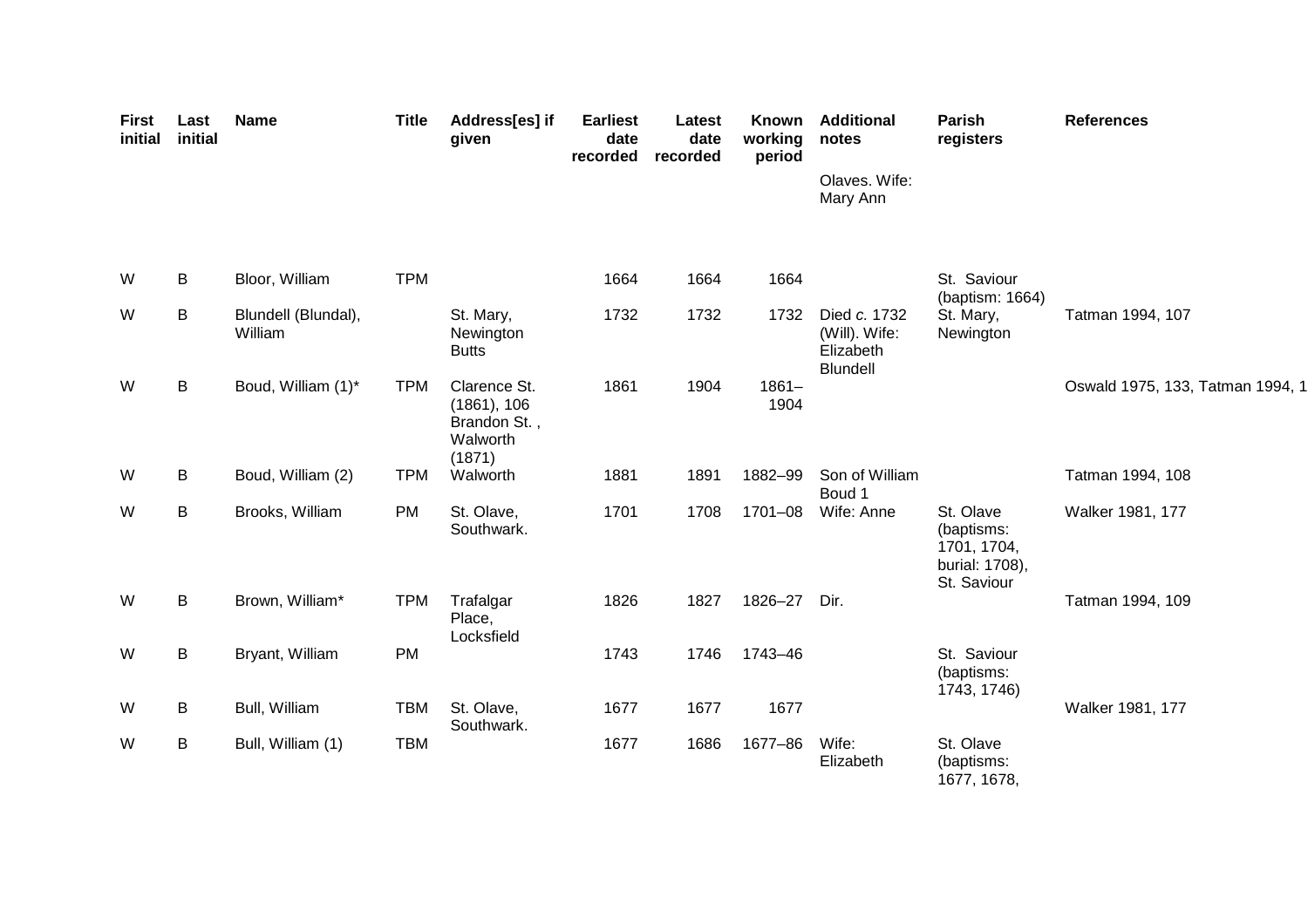| <b>First</b><br>initial | Last<br>initial | <b>Name</b>                   | <b>Title</b> | Address[es] if<br>given                           | <b>Earliest</b><br>date<br>recorded | Latest<br>date<br>recorded | Known<br>working<br>period | <b>Additional</b><br>notes | Parish<br>registers                                                                      | <b>References</b> |
|-------------------------|-----------------|-------------------------------|--------------|---------------------------------------------------|-------------------------------------|----------------------------|----------------------------|----------------------------|------------------------------------------------------------------------------------------|-------------------|
|                         |                 |                               |              |                                                   |                                     |                            |                            |                            | 1680, 1684,<br>1685, 1686)                                                               |                   |
| W                       | B               | Bull, William (2)             | <b>TPM</b>   |                                                   | 1704                                | 1704                       | 1704                       | Wife: Mary                 | St. Olave<br>(burial: 1704)                                                              |                   |
|                         | B               | Brown, $\frac{?}{?}$          | <b>TPM</b>   |                                                   | 1634                                | 1634                       | 1634                       |                            | St. Saviour<br>(baptism: 1634)                                                           |                   |
| A                       | $\mathsf C$     | Chettle, Alfred               | <b>PM</b>    | Peacock St                                        | 1851                                | 1851                       | 1851                       |                            |                                                                                          | Tatman 1994, 111  |
| $\mathsf{A}$            | $\mathbf C$     | Colds/Cole[s], Amos           | <b>TPM</b>   |                                                   | 1703                                | 1705                       | 1703-05                    | Wife: Hannah               | St. Olave<br>(baptisms:<br>1703, 1705)                                                   | Walker 1981, 177  |
| A                       | $\mathsf C$     | Coney, Anthony                | <b>TPM</b>   |                                                   | 1651                                | 1656                       | $1651 - 56$                | Died 1656.<br>Wife:        | St. Saviour<br>(baptisms:<br>1651, 1653,<br>1654, 1655,<br>1657, burials:<br>1654, 1656) |                   |
| A                       | $\mathsf{C}$    | Cooper, Alfred                | <b>TPM</b>   | Bakers?<br>Cottage,<br>Newington                  | 1861                                | 1861                       | 1861                       | Born in<br>Bermondsey      |                                                                                          | Tatman 1994, 113  |
| C                       | ${\bf C}$       | Castledine, Charles           | <b>TPM</b>   | Peacock Place                                     | 1847                                | 1847                       | 1847                       |                            |                                                                                          | Tatman 1994, 111  |
| $\mathsf{C}$            | $\mathsf{C}$    | Culpepper, see<br>Smith, John |              |                                                   | 1630                                | 1638                       | 1630-38                    | Alias John<br>Smith        | St. Saviour<br>(baptisms:<br>1630, 1636,<br>1638)                                        |                   |
| F                       | $\mathsf{C}$    | Conniby, Francis              |              | St. Olave,<br>Southwark.                          | 1725                                | 1725                       | 1725                       |                            |                                                                                          | Walker 1981, 177  |
| G                       | $\mathsf C$     | Chapman, George               | <b>PM</b>    |                                                   | 1672                                | 1674                       | 1672-74                    | Wife:<br>Margaret          | St. Saviour<br>(baptisms:<br>1672, 1674)                                                 |                   |
| G                       | $\mathsf{C}$    | Cooke, George                 | <b>TPM</b>   | <b>Little Cherry</b><br>Garden St.,<br>Bermondsey | 1841                                | 1843                       | 1841-43                    | Wife: Eleanor              | St. James,<br>Bermondsey<br>(baptisms:<br>1841, 1843)                                    |                   |
| H                       | $\mathsf{C}$    | Chick, Henry, T.              | <b>TPM</b>   | 4 Pipemakers<br>Alley                             | 1851                                | 1851                       | 1851                       |                            |                                                                                          | Tatman 1994, 111  |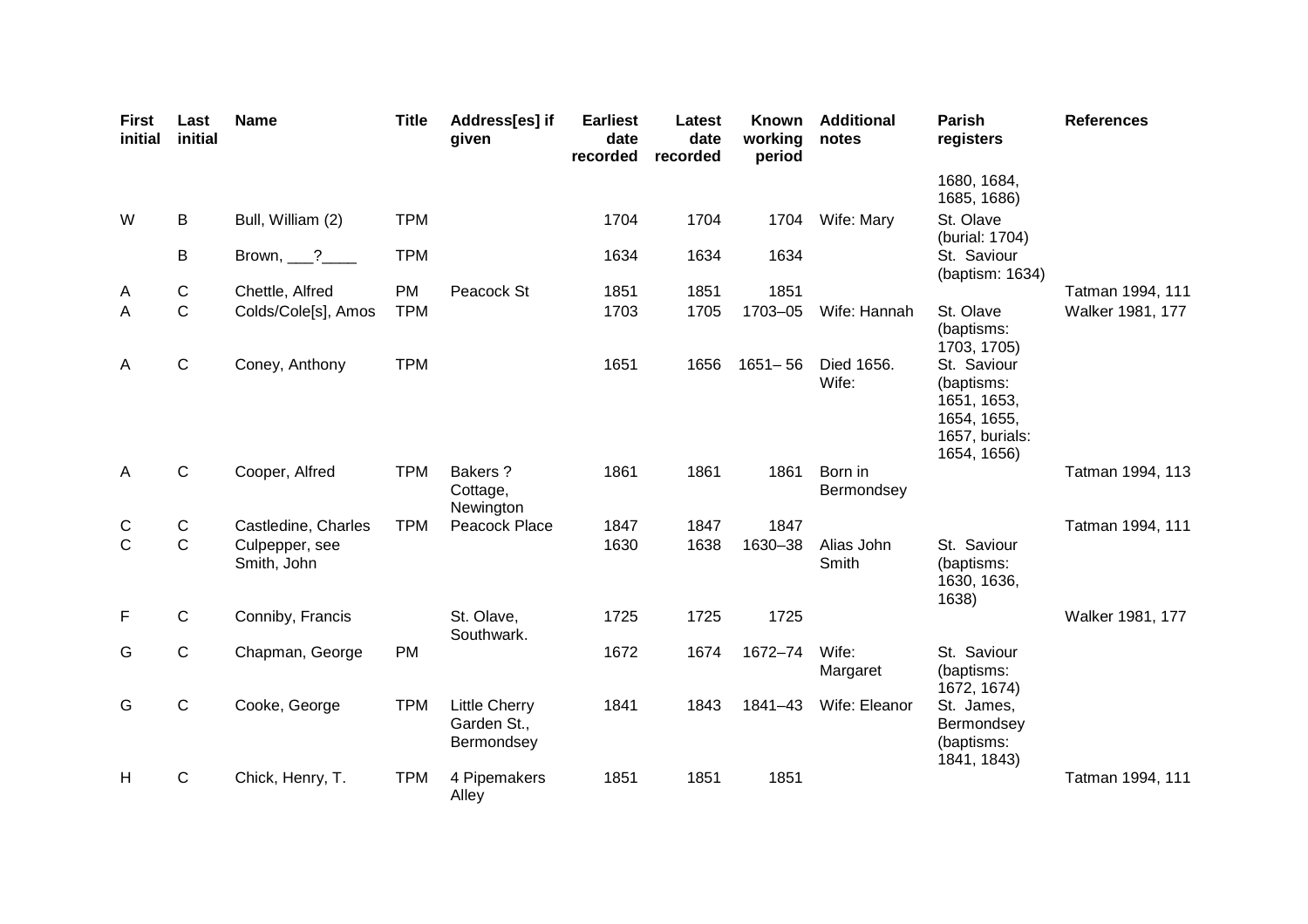| <b>First</b><br>initial  | Last<br>initial | <b>Name</b>                    | <b>Title</b> | Address[es] if<br>given                                                                           | <b>Earliest</b><br>date<br>recorded | Latest<br>date<br>recorded | Known<br>working<br>period | <b>Additional</b><br>notes                                                                                                   | <b>Parish</b><br>registers                                         | <b>References</b> |
|--------------------------|-----------------|--------------------------------|--------------|---------------------------------------------------------------------------------------------------|-------------------------------------|----------------------------|----------------------------|------------------------------------------------------------------------------------------------------------------------------|--------------------------------------------------------------------|-------------------|
|                          | C               | Callen, James                  | <b>CPM</b>   | Portland St                                                                                       | 1860                                | 1861                       | 1860-61                    |                                                                                                                              |                                                                    | Tatman 1994, 110  |
| $\overline{\phantom{a}}$ | $\mathsf C$     | Campin, John                   | pm           |                                                                                                   | 1656                                | 1656                       | 1656                       |                                                                                                                              | St. Saviour<br>(burial: 1656)                                      |                   |
| $\mathbf{I}$             | ${\bf C}$       | Candlett/Canlett,<br>Joseph    | <b>TPM</b>   | Clifford St.<br>$(1845 - 7), 1$<br><b>Princess Place</b><br>(1861), 31<br>Lovegrove St.<br>(1881) | 1845                                | 1881                       | 1845-91                    |                                                                                                                              |                                                                    | Tatman 1994, 110  |
| $\perp$                  | $\mathsf{C}$    | Cannon, John                   | <b>PM</b>    |                                                                                                   | 1672                                | 1672                       | 1672                       | <b>Died 1672</b>                                                                                                             | St. Saviour<br>(burial: 1672)                                      |                   |
| $\mathbf{I}$             | $\mathsf{C}$    | Carner/Carns/Carne<br>s, John* | PM           |                                                                                                   | 1741                                | 1749                       | 1741-49                    | Dead by 1749.<br>Wife:<br>Elizabeth. J.<br>Carnes took<br>apprentice,<br>Charles<br><b>Arnall, 1749</b><br>(Hammond<br>2015) | St. John,<br>Horsleydown<br>(baptism: 1741)                        | Hammond 2015      |
| $\perp$                  | $\mathbf C$     | Carter, John                   | PM/T<br>PM   |                                                                                                   | 1672                                | 1673                       | 1672-73                    | Wife:<br>Ellen/Eleanor                                                                                                       | St. Saviour<br>(baptism:<br>1672), St.<br>Olave (baptism:<br>1673) |                   |
| $\mathbf{I}$             | C               | Charlton, Joseph               | <b>TPM</b>   |                                                                                                   | 1631                                | 1633                       | 1631-33                    |                                                                                                                              | St. Saviour<br>(baptisms:<br>1631, 1633)                           |                   |
| $\mathbf{I}$             | $\mathsf C$     | Cheesman, John                 | <b>PM</b>    |                                                                                                   | 1655                                | 1655                       | 1655                       |                                                                                                                              | St. Saviour<br>(baptisms:<br>1655                                  |                   |
| $\mathbf{I}$             | ${\bf C}$       | Clamtree, Jeffery<br>James     | <b>PM</b>    | Elain St.<br>$(1852 - 53)$                                                                        | 1851                                | 1853                       | 1851-53                    | Subsequently<br>recorded as a<br>pipe maker at<br>Bushey,                                                                    | St. Mary,<br>Newington                                             | Tatman 1994, 112  |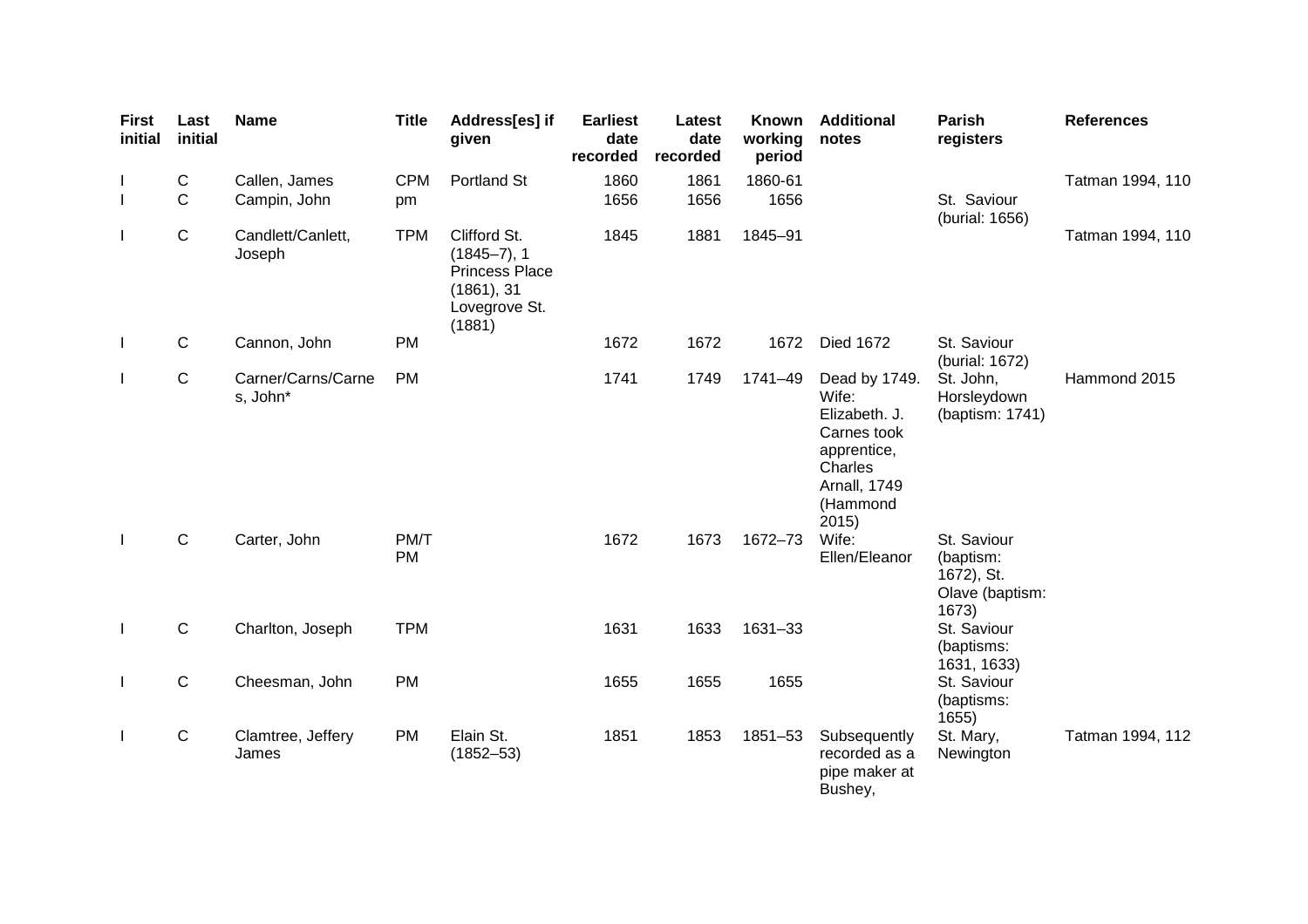| <b>First</b><br>initial | Last<br>initial | <b>Name</b>             | <b>Title</b> | Address[es] if<br>given                                                 | <b>Earliest</b><br>date<br>recorded | Latest<br>date<br>recorded | Known<br>working<br>period | <b>Additional</b><br>notes                               | <b>Parish</b><br>registers                      | <b>References</b> |
|-------------------------|-----------------|-------------------------|--------------|-------------------------------------------------------------------------|-------------------------------------|----------------------------|----------------------------|----------------------------------------------------------|-------------------------------------------------|-------------------|
|                         |                 |                         |              |                                                                         |                                     |                            |                            | Hertfordshire,<br>$1871 - 81$                            |                                                 |                   |
| $\mathbf{I}$            | $\mathsf C$     | Clark, James            | <b>PM</b>    | Near Church                                                             | 1699                                | 1699                       | 1699                       | <b>Died 1699</b>                                         | St. Mary<br>Magdalen<br>(burial: 1699)          |                   |
| $\mathbf{I}$            | $\mathsf{C}$    | Collier, John           |              |                                                                         | 1722                                | 1724                       | $1721 - 24$                | Died 1724.<br>Wife: Mary,<br>died 1722                   | St. Mary<br>Magdalen<br>(burial: 1722,<br>1724) |                   |
| $\mathbf{I}$            | $\mathsf C$     | Cooper, James (1)       | <b>PM</b>    | 3 Woods<br>Buildings,<br>Newington                                      | 1851                                |                            | 1851                       |                                                          |                                                 | Tatman 1994, 113  |
| $\mathbf{I}$            | $\mathsf{C}$    | Cooper, James (2)       | <b>PM</b>    | 40 John<br>St/East St.,<br>Newington                                    | 1861                                |                            | 1861                       | Possibly the<br>same person<br>as James<br>Cooper (1)    |                                                 | Tatman 1994, 113  |
| $\mathbf{I}$            | $\mathsf C$     | Cooper, Jeffery         | PM           | 4 Woods<br>Buildings,<br>Newington                                      | 1851                                |                            | 1851                       |                                                          |                                                 | Tatman 1994, 113  |
| $\mathbf{I}$            | $\mathbf C$     | Cooper, Joseph          | <b>PM</b>    | Clandon St.<br>$(1851, 1854 -$<br>76), Ann St.<br>(1852), Newing<br>ton | 1851                                | 1889                       | 1851-89                    |                                                          |                                                 | Tatman 1994, 113  |
| $\perp$                 | $\mathbf C$     | Cooper, Thomas<br>James | <b>TPM</b>   | 13 Bakers?<br>Cottage,<br>Newington                                     | 1851                                | 1851                       | 1851                       |                                                          |                                                 | Tatman 1994, 113  |
| $\mathbf{I}$            | $\mathsf{C}$    | Corrier, John           |              | Southwark                                                               | 1760                                | 1760                       | 1760                       | Southwark<br>(widower),<br>Surrey<br>Marriage<br>Licence |                                                 | Oswald 1975, 133  |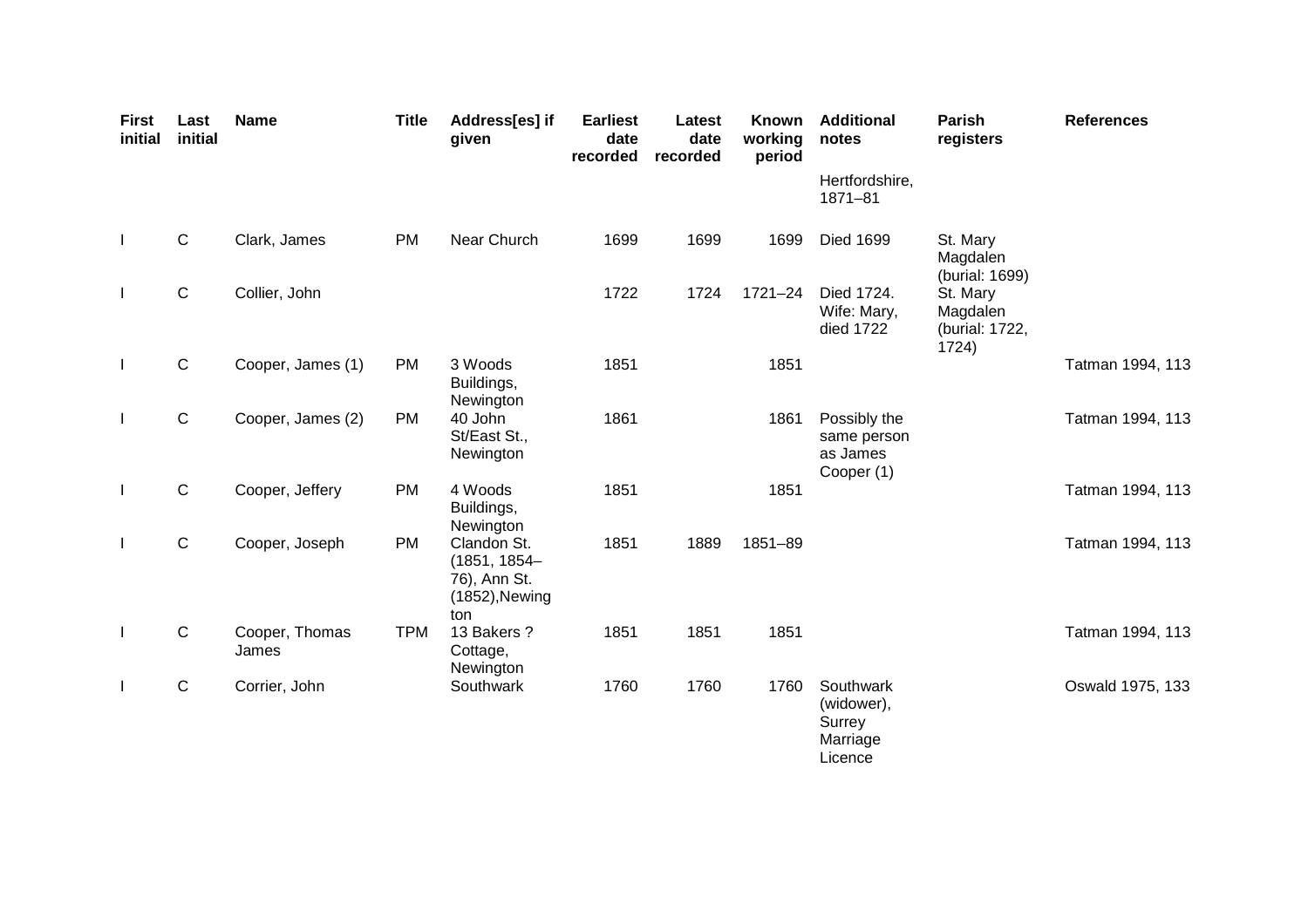| <b>First</b><br>initial | Last<br>initial | Name                               | <b>Title</b>      | Address[es] if<br>given                                                                                                                                 | <b>Earliest</b><br>date<br>recorded | Latest<br>date<br>recorded | Known<br>working<br>period | <b>Additional</b><br>notes                                                                                                                                                 | Parish<br>registers                               | <b>References</b>                                                                                                                           |
|-------------------------|-----------------|------------------------------------|-------------------|---------------------------------------------------------------------------------------------------------------------------------------------------------|-------------------------------------|----------------------------|----------------------------|----------------------------------------------------------------------------------------------------------------------------------------------------------------------------|---------------------------------------------------|---------------------------------------------------------------------------------------------------------------------------------------------|
| $\mathbf{L}$            | $\mathsf{C}$    | Cotter, John                       | <b>PM</b>         |                                                                                                                                                         | 1676                                | 1676                       | 1676                       | Wife: Sarah,<br>died 1676                                                                                                                                                  | St. Saviour<br>(burial: 1675,<br>1676)            |                                                                                                                                             |
| $\mathbf{L}$            | $\mathsf{C}$    | Cotton, James                      | <b>PM</b>         |                                                                                                                                                         | 1685                                | 1685                       | 1685                       |                                                                                                                                                                            | St. Saviour<br>(burial: 1685)                     |                                                                                                                                             |
| $\mathbf{L}$            | $\mathsf C$     | Critchfield, James<br>$(1)^{*}$    | <b>TPM</b>        | Snowfields,<br>Bermondsey<br>$(1822 - 54)$ , 13<br>The Maze<br>$(1832 - 47), 28$<br>The<br>Maze/Tooley<br>St., (1836-<br>38), Toppings<br>Wharf (1848+) | 1823/23                             | 1854                       | 1823/24-<br>54             | Born c. 1800,<br>died 1854.<br>P.C.C. Wills<br>11/1298.<br>Oswald (1975,<br>134) only<br>distinguishes<br>a single pipe<br>maker with<br>this name,<br>working 1828-<br>94 | St. Olave<br>(baptism: 1800,<br>burial: 1854)     | Oswald 1975, 134. Index to Death I<br>1837-1915: 1854/ Jul-Aug-Sep/ Ber<br>bin/sse.dll?indiv=1&dbid=8914&h=7<br>[Accessed 21 November 2019] |
| $\mathbf{L}$            | $\mathbf C$     | Critchfield, James<br>$(2)^{*}$    | <b>TPM</b>        | Snowfields,<br>Bermondsey                                                                                                                               | 1854                                | 1891                       | 1854-91                    | Born c. 1823,<br>died 1854.<br>Oswald (1975,<br>134) only<br>distinguishes<br>a single pipe<br>maker with<br>this name,<br>working 1828-<br>94                             | St. Olave<br>(baptism: 1823,<br>burial: 1891)     | Oswald 1975, 134.                                                                                                                           |
| $\mathbf{I}$            | $\mathbf C$     | Critchfield, James<br>John $(3)^*$ | <b>TPM</b>        | Snowfields,<br>Bermondsey                                                                                                                               | 1891                                | 1895                       | 1891-95                    | Born 1869,<br>died 1895                                                                                                                                                    | St. Olave<br>(baptism: 1869,<br>burial: 1895)     | Oswald 1975, 134.                                                                                                                           |
| L                       | $\mathbf C$     | Calliday, Lawrence                 | PM/T<br><b>PM</b> |                                                                                                                                                         | 1633                                | 1641                       | 1633-41                    |                                                                                                                                                                            | St. Saviour<br>(baptisms:<br>1633, 1639,<br>1641) |                                                                                                                                             |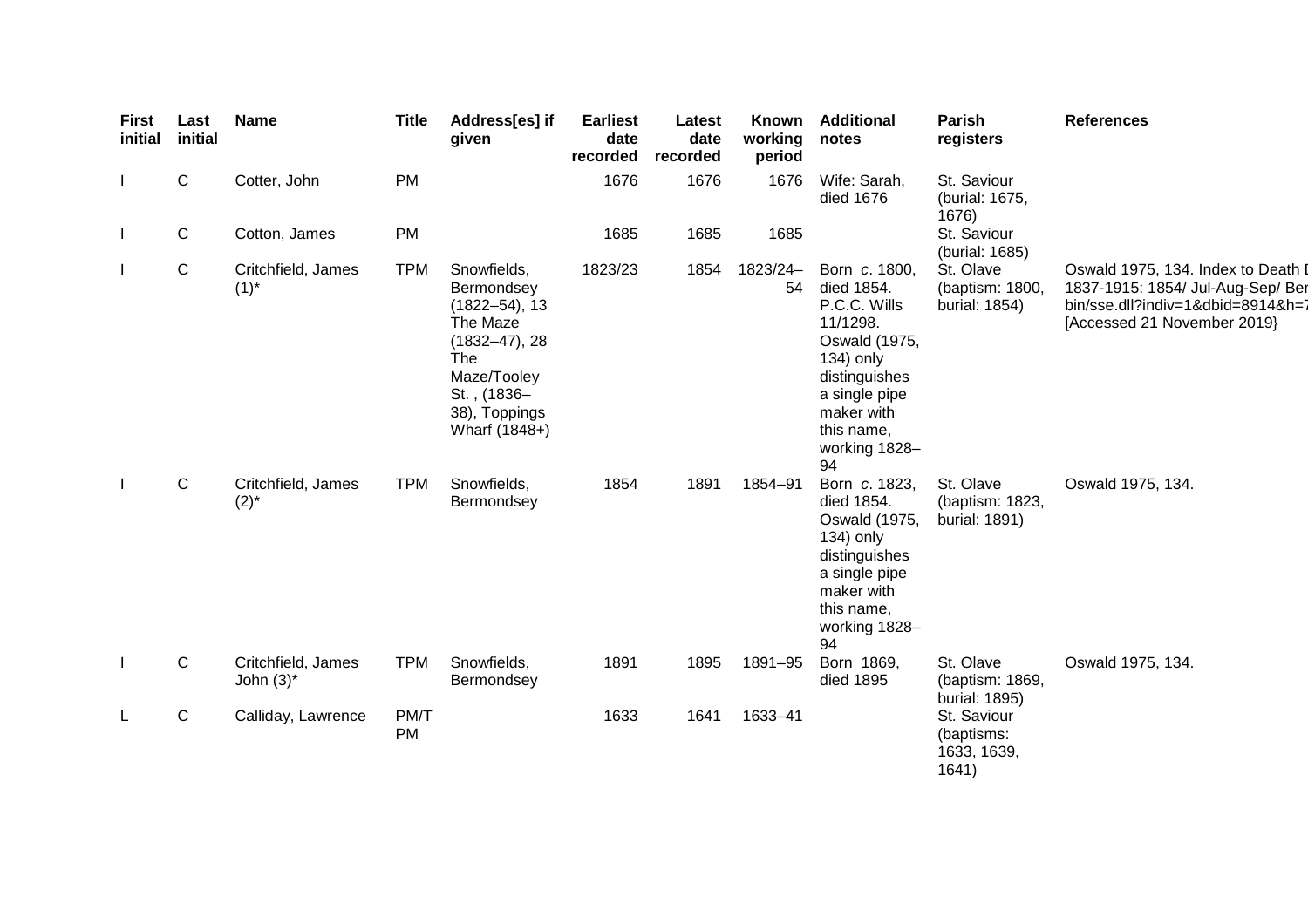| <b>First</b><br>initial | Last<br>initial | <b>Name</b>                            | <b>Title</b> | Address[es] if<br>given                                                     | <b>Earliest</b><br>date<br>recorded | Latest<br>date<br>recorded | <b>Known</b><br>working<br>period | <b>Additional</b><br>notes                                                                                 | Parish<br>registers                                                                         | <b>References</b> |
|-------------------------|-----------------|----------------------------------------|--------------|-----------------------------------------------------------------------------|-------------------------------------|----------------------------|-----------------------------------|------------------------------------------------------------------------------------------------------------|---------------------------------------------------------------------------------------------|-------------------|
| M                       | $\mathsf C$     | Coleman, Michael                       |              | Tooley St.,<br>Southwark.                                                   | 1665                                |                            | 1665                              | Token                                                                                                      |                                                                                             | Oswald 1975, 134  |
| $\mathsf{R}$            | ${\bf C}$       | Casey, James<br>Richardson             | PM,<br>Τ     | 25 Orb St.<br>(1871), 52<br>Bedford St.<br>(1881), 31<br>Date St.<br>(1886) | 1881                                | 1882                       | 1881-82                           | Son/adopted<br>son of Richard<br>Casey                                                                     |                                                                                             | Tatman 1994, 111  |
| $\mathsf{R}$            | $\mathbf C$     | Casey, Richard<br>William              | PM,<br>т     | 24 Orb St.<br>(1871), 52<br>Bedford St.<br>(1881), 31<br>Date St.<br>(1886) | 1871                                | 1890                       | 1871-90                           |                                                                                                            |                                                                                             | Tatman 1994, 110  |
| $\mathsf{R}$            | $\mathbf C$     | Clarke, Richard<br>[error for Robert?] | <b>TPM</b>   |                                                                             | 1654                                | 1654                       | 1654                              |                                                                                                            | St. Saviour<br>(baptism: 1654)                                                              |                   |
| R                       | $\mathsf{C}$    | Clarke, Robert                         | <b>TPM</b>   |                                                                             | 1655                                | 1657                       | 1655-57                           | Tobacco box<br>maker in<br>1657. Wife:<br>Hanna[h]<br>Bering,<br>married 1656.                             | St. Saviour<br>(baptisms:<br>1655, 1657,<br>marriage: 1656,<br>burial: 1655,<br>1656, 1657) |                   |
| $\mathsf{R}$            | ${\bf C}$       | Clover, Robert                         | <b>TPM</b>   | John's Place                                                                | 1857                                | 1857                       | 1857                              | Wife: Jessie<br>Jemima<br>Newman                                                                           | St Mary,<br>Rotherhithe<br>(baptism: 1857)                                                  |                   |
| R                       | $\mathsf{C}$    | Conyers, Robert                        |              |                                                                             | 1675                                | 1675                       | 1675                              | <b>Died 1675</b>                                                                                           | St. Saviours<br>(burial: 1675)                                                              |                   |
| $\mathsf{R}$            | $\mathbf C$     | Critchfield, Richard                   | <b>TPM</b>   | 3 Alfred Place,<br>Newington<br>(1850)                                      | 1850                                | 1854                       | 1850-54                           | Son of James<br>Critchfield (1),<br>was living at<br><b>Blue Anchor</b><br>Yard,<br>Westminster<br>in 1854 |                                                                                             | Tatman 1994, 114  |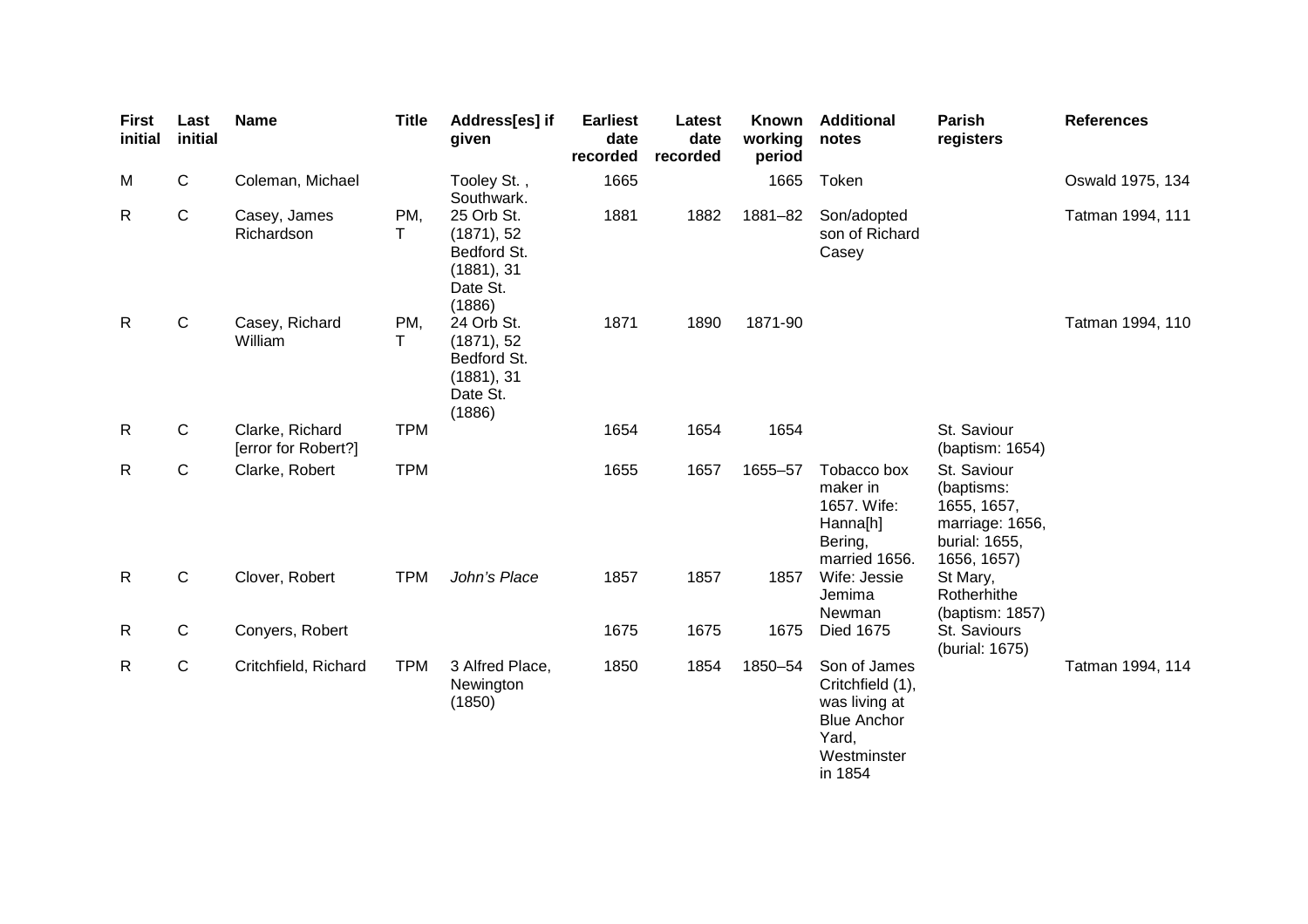| <b>First</b><br>initial | Last<br>initial | <b>Name</b>             | <b>Title</b>      | Address[es] if<br>given                              | <b>Earliest</b><br>date<br>recorded | Latest<br>date<br>recorded | Known<br>working<br>period | <b>Additional</b><br>notes                                                                 | Parish<br>registers                                   | <b>References</b>                |
|-------------------------|-----------------|-------------------------|-------------------|------------------------------------------------------|-------------------------------------|----------------------------|----------------------------|--------------------------------------------------------------------------------------------|-------------------------------------------------------|----------------------------------|
| R                       | $\mathsf C$     | Crowder, Robert         | PM/T<br><b>PM</b> |                                                      | 1674                                | 1687                       | 1674-87                    | Wife: Mary                                                                                 | St. Saviour<br>(baptism: 1674,<br>burial: 1687)       |                                  |
| $\top$                  | C               | Clark, Thomas           | PM                |                                                      | 1713                                | 1713                       | 1713                       | Wife: Hannah                                                                               | St. Saviour<br>(baptism: 1713)                        |                                  |
| $\mathsf{T}$            | $\mathbf C$     | Cole, Thomas            | <b>PM</b>         | Bermondsey<br><b>Street</b>                          | 1777                                | 1777                       | 1777                       | Wife: Mary                                                                                 | St. Mary<br>Magdalen<br>(baptism: 1777)               |                                  |
| T                       | $\mathbf C$     | Cook, Thomas<br>(David) | <b>TPM</b>        | Dockhead<br>(1836), 3<br>Jacob St. (c.<br>1842-1851) | 1836                                | 1883                       | 1836--83                   | Dead by 1883.<br>Other possible<br>pipe makers<br>with this name<br>working in the<br>area |                                                       | Oswald 1975, 134; Tatman 1994, 1 |
| T                       | C               | Corbett, Thomas         | <b>PM</b>         |                                                      | 1707                                | 1707                       | 1707                       | Wife: Susan                                                                                | St. Saviour<br>(baptism: 1707)                        |                                  |
| T                       | $\mathbf C$     | Curtis, Thomas (1)      | <b>PM</b>         | St. Olave,<br>Southwark.                             | 1708                                | 1714                       | 1708-14                    | Wife:<br>Catherine                                                                         | St. Olave<br>(baptisms:<br>1708, 1712,<br>1714)       | Walker 1981, 177                 |
| $\top$                  | C               | Curtis, Thomas (2)      | <b>PM</b>         |                                                      | 1725                                | 1727                       | 1725-27                    | Wife: Sarah                                                                                | St. Saviour<br>(baptisms:<br>1725. 1727)              |                                  |
| $\top$                  | $\mathbf C$     | Curtis, Thomas (3)      | <b>PM</b>         |                                                      | 1734                                | 1736                       | 1734-36                    | Wife: Mary in<br>1734, Sarah in<br>1736                                                    | St. John,<br>Horsleydown<br>(baptisms:<br>1734, 1736) |                                  |
| W                       | C               | Carrington, William     | <b>PM</b>         |                                                      | 1712                                | 1712                       | 1712                       | <b>Died 1712</b>                                                                           | St. Saviour<br>(burial: 1712)                         |                                  |
| W                       | C               | Collins, William (1)    | <b>PM</b>         |                                                      | 1669                                | 1686                       | 1669-86                    | Died 1686.<br>Wife: Anne                                                                   | St. Saviour<br>(baptism: 1669,<br>burial: 1671)       | Oswald 1975, 134                 |
| W                       | $\mathbf C$     | Collins, William (2)    | <b>TPM</b>        |                                                      | 1672                                | 1672                       | 1672                       | <b>Died 1672</b>                                                                           | <b>Christ Church</b><br>(burial: 1672)                |                                  |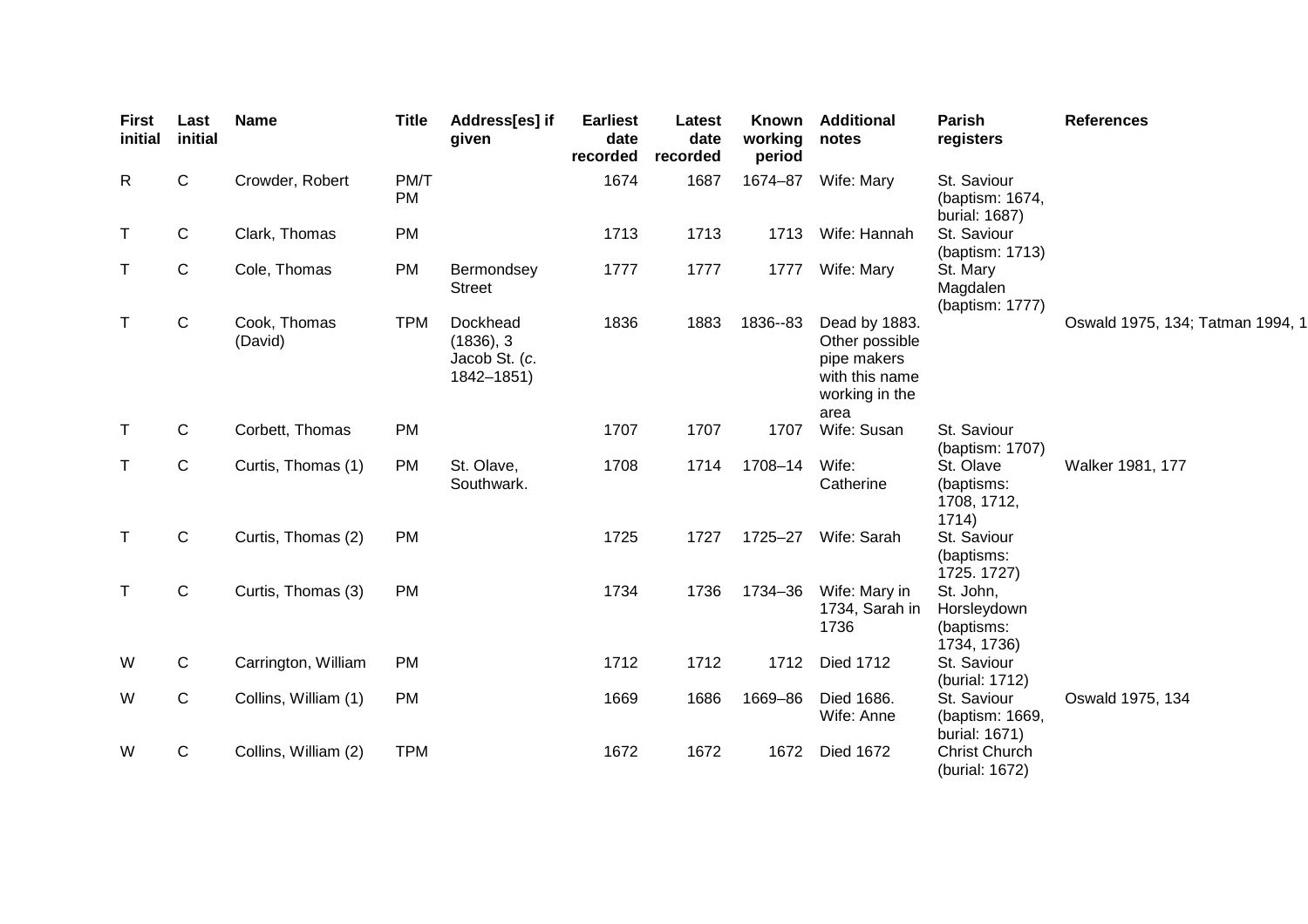| <b>First</b><br>initial | Last<br>initial | <b>Name</b>          | <b>Title</b> | Address[es] if<br>given                                          | <b>Earliest</b><br>date<br>recorded | Latest<br>date<br>recorded | Known<br>working<br>period | <b>Additional</b><br>notes                                                               | <b>Parish</b><br>registers                  | <b>References</b> |
|-------------------------|-----------------|----------------------|--------------|------------------------------------------------------------------|-------------------------------------|----------------------------|----------------------------|------------------------------------------------------------------------------------------|---------------------------------------------|-------------------|
| W                       | $\mathsf{C}$    | Cook(e), William*    |              | 6 Marigold St.<br>Bermondsey<br>(1856)                           | 1839                                | 1878                       | 1839-78                    | Dir.                                                                                     |                                             | Oswald 1975, 134  |
| $\mathsf{A}$            | D               | Deeves, Abel         | <b>TPM</b>   |                                                                  | 1690                                | 1690                       | 1690                       | Wife: Eleanor                                                                            | St. Olave<br>(baptism: 1690)                |                   |
| $\mathbf C$             | D               | Davis, Charles       | PM           | Kent St                                                          | 1826                                | 1826                       | 1826                       |                                                                                          |                                             | Tatman 1994, 115  |
| D                       | D               | Daley, David         | <b>TPM</b>   | 4 Clarendon<br>Place,<br>Newington                               | 1874                                | 1874                       | 1874                       |                                                                                          |                                             | Tatman 1994, 114  |
| G                       | D               | Done, George         |              | Southwark.                                                       | 1666                                | 1666                       | 1666                       | Southwark<br>(Surrey Q.<br>Sess.), St.<br>Olave                                          |                                             | Oswald 1975, 135  |
| $\mathbf{I}$            | D               | Dell, John           | <b>PM</b>    | St. Saviours,<br>Newington                                       | 1726                                | 1726                       | 1726                       |                                                                                          | St. Saviour<br>(burial: 1726)               |                   |
| $\mathbf{I}$            | D               | Dench, John          | <b>PM</b>    | 4 Weymouth<br>St. (1861), 67<br>Lion St.,<br>Newington<br>(1881) | 1861                                | 1881                       | $1861 - 81$                |                                                                                          |                                             | Tatman 1994, 115  |
| $\perp$                 | D               | Dixon, James         | <b>TPM</b>   |                                                                  | 1712                                | 1712                       | 1712                       | Wife:<br>Elizabeth<br>Martin,<br>married 1712<br>[sister in law<br>of Richard<br>Owen??] | St. Mary<br>Magdalen<br>(marriage:<br>1712) |                   |
| $\mathbf{L}$            | D               | Done, John           |              | Southwark. St.<br>Saviour                                        | 1664                                | 1664                       | 1664                       | Southwark<br>(Surrey Q.<br>Sess.), St.<br>Saviour                                        |                                             | Oswald 1975, 135  |
| $\mathbf{I}$            | D               | Doubtfire, John (1)* |              | <b>Little Cherry</b><br>Garden St.,<br>Bermondsey                | 1839                                | 1839                       | 1839                       | Dir. Died 1851                                                                           | St Mary<br>Rotherhithe<br>(baptism: 1830)   | Oswald 1975, 135  |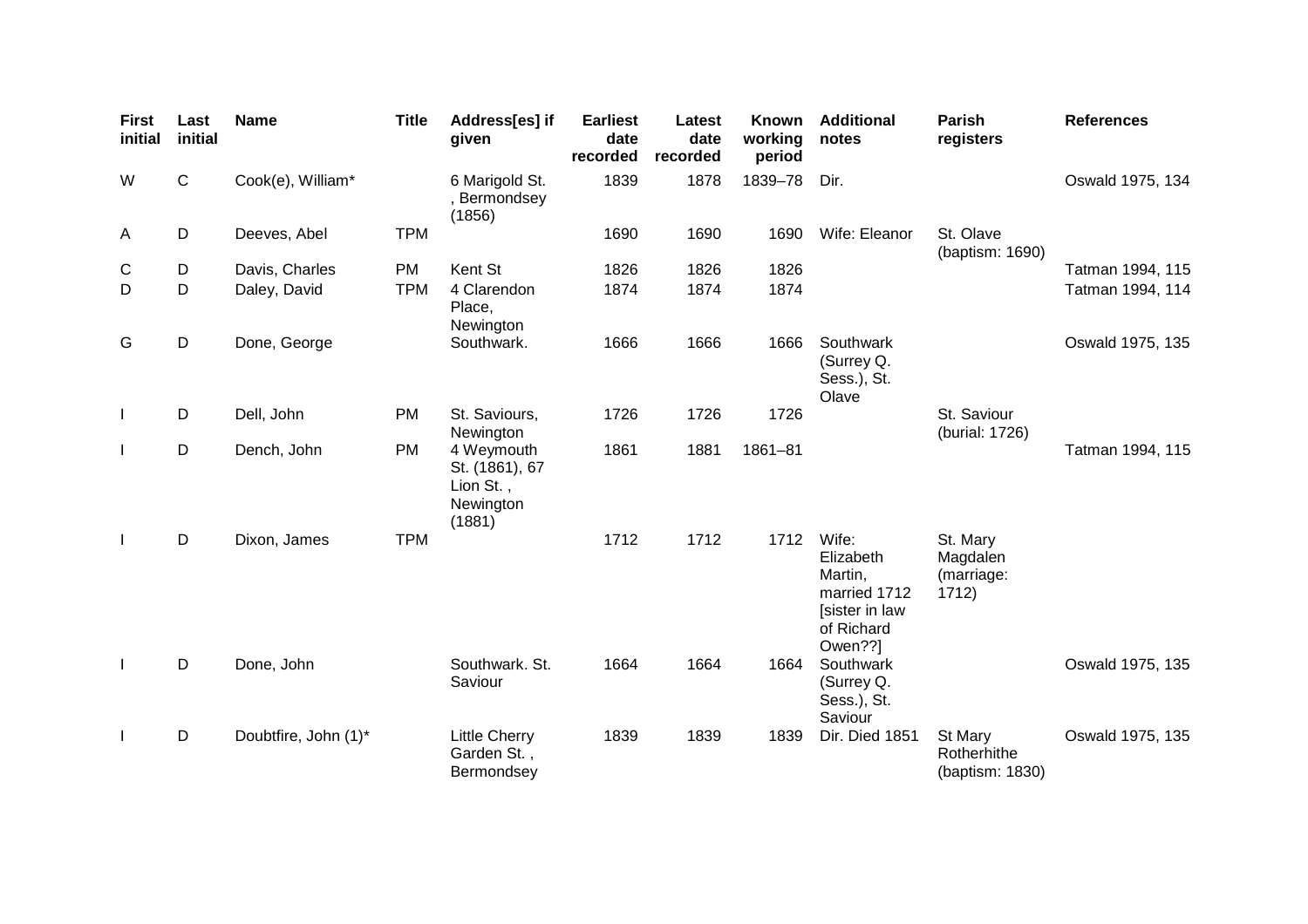| First<br>initial | Last<br>initial | <b>Name</b>              | <b>Title</b> | Address[es] if<br>given                                                                              | <b>Earliest</b><br>date<br>recorded | Latest<br>date<br>recorded | Known<br>working<br>period | <b>Additional</b><br>notes                                                        | <b>Parish</b><br>registers                 | <b>References</b>                |
|------------------|-----------------|--------------------------|--------------|------------------------------------------------------------------------------------------------------|-------------------------------------|----------------------------|----------------------------|-----------------------------------------------------------------------------------|--------------------------------------------|----------------------------------|
|                  | D               | Doubtfire, John (2)*     | <b>TPM</b>   | 17 Salisbury<br>Place                                                                                | 1871                                | 1871                       | 1871                       | Wife: Emma                                                                        |                                            | Oswald 1975, 135                 |
|                  | D               | Doubtfire, Joseph*       | <b>PM</b>    | 4 Weymouth<br>St.                                                                                    | 1853                                | 1858                       | 1853-8                     | Dir.                                                                              |                                            | Oswald 1975, 135, Tatman 1994, 1 |
|                  | D               | Dower, John              | <b>TPM</b>   |                                                                                                      | 1668                                | 1668                       | 1668                       | Wife: Anne                                                                        | St. Saviour<br>(baptism: 1668)             |                                  |
|                  | D               | Downs, John              | <b>PM</b>    | Tooley St.,<br>Southwark.                                                                            | 1819                                | 1819                       | 1819                       | Wife: Maria                                                                       | St. Olave<br>(baptism: 1819)               |                                  |
| $\mathbf{I}$     | $\mathsf D$     | Dray, James<br>Saunders* | <b>TPM</b>   | 1 John St.,<br>Walworth<br>Common<br>$(1841 - 51), 94$<br>Clifton St.,<br>Clapham/Lam<br>beth (1871) | 1841                                | 1871                       | 1841-72                    | In 1871<br>James<br>Saunders<br>Dray was<br>employing 1<br>man. Wife:<br>Mary Ann |                                            | Tatman 1994, 115-6               |
| $\perp$          | $\mathsf D$     | Dunford, John            | <b>PM</b>    |                                                                                                      | 1748                                | 1748                       | 1748                       | Wife: Sarah                                                                       | St. John,<br>Horsleydown<br>(baptism: 1748 |                                  |
| M                | D               | Davis, Morgan            | <b>TPM</b>   |                                                                                                      | 1640                                | 1640                       | 1640                       |                                                                                   | St. Saviour<br>(baptism: 1640)             |                                  |
| S                | D               | Denson [?], Symon        | <b>PM</b>    |                                                                                                      | 1715                                | 1715                       | 1715                       | Wife: Susanna                                                                     | St. Saviour<br>(baptism: 1715)             |                                  |
| Τ                | D               | Ditter, Thomas           | <b>PM</b>    |                                                                                                      | 1715                                | 1715                       | 1715                       | Wife: Lucretia                                                                    | St. Olave<br>(baptism: 1715)               |                                  |
| W                | $\mathsf D$     | Doubtfire, William       | <b>TPM</b>   | Weymouth St.<br>, (1841), 7<br>Cowland<br>Grove,<br>Newington<br>(1871)                              | c. 1841                             | 1871                       | 1841-71                    | Wife: Jane                                                                        |                                            | Tatman 1994, 115                 |
| G                | E               | England, George<br>John  | <b>PM</b>    | 7 Farmers<br>Road,<br>Newington                                                                      | 1875                                | 1910                       | $1875 -$<br>1910           | Wife: Grace<br>Charlotte                                                          |                                            | Tatman 1994, 116                 |
| Н                | E               | English, Henry           |              | Southwark.                                                                                           | 1665                                | 1665                       | 1665                       |                                                                                   |                                            | Oswald 1975, 135                 |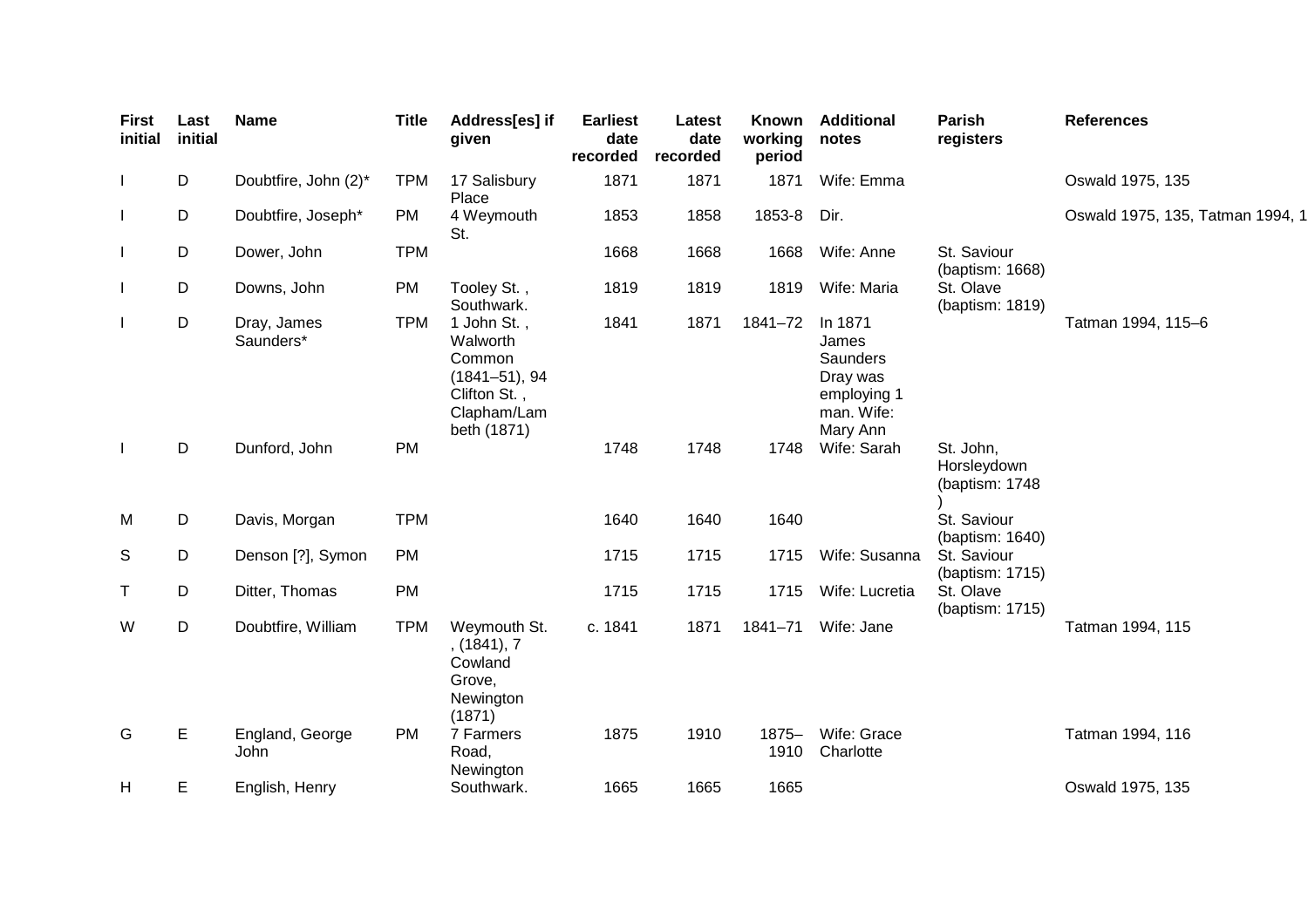| <b>First</b><br>initial  | Last<br>initial | <b>Name</b>                   | <b>Title</b> | Address[es] if<br>given         | <b>Earliest</b><br>date<br>recorded | Latest<br>date<br>recorded | Known<br>working<br>period | <b>Additional</b><br>notes | Parish<br>registers                                                                 | <b>References</b>  |
|--------------------------|-----------------|-------------------------------|--------------|---------------------------------|-------------------------------------|----------------------------|----------------------------|----------------------------|-------------------------------------------------------------------------------------|--------------------|
| H                        | E               | Evans, Henry                  | PM           | St. Olave,<br>Southwark.        | 1721                                | 1721                       | 1721                       | Wife: Mary                 | St. Olave<br>(baptism: 1721)                                                        | Walker 1981, 177   |
|                          | E               | Edwards, Jonas                | PM           |                                 | 1761                                | 1762                       | 1761-62                    | Wife: Ann                  | St. John,<br>Horsleydown<br>(baptisms:<br>1761, 1762)                               |                    |
| $\overline{\phantom{a}}$ | Е               | Ewing, John                   |              | Southwark                       | 1665                                | 1665                       | 1665                       | Token (c.<br>1665)         |                                                                                     | Oswald 1975, 136   |
| $\mathsf{R}$             | Е               | Elborough/Elborow,<br>Richard | <b>PM</b>    |                                 | 1676                                | 1676                       | 1676                       |                            | St. Saviour<br>(burial: 1676,<br>1677)                                              |                    |
| R                        | Е               | Emmo [?], Richard             | <b>PM</b>    |                                 | 1708                                | 1708                       | 1708                       |                            | St. Saviour<br>(burial: 1708)                                                       |                    |
| T                        | Е               | Edwards, Thomas               | <b>TPM</b>   |                                 | 1653                                | 1653                       | 1653                       |                            | St. Saviour<br>(baptism: 1653)                                                      |                    |
|                          | Е               | Eaton, ?                      | <b>TPM</b>   |                                 | 1654                                | 1654                       | 1654                       |                            | St. Olave<br>(baptism: 1654)                                                        |                    |
| B                        | F               | Fokes, Benjamin               | <b>PM</b>    |                                 | 1696                                | 1696                       | 1696                       | Wife: Eliza,<br>died 1696  | St. Saviour<br>(burial: 1696)                                                       |                    |
| Е                        | F               | Edmonds. Francis              | <b>TPM</b>   | 8 Sedan St.,<br>Newington       | 1881                                | 1881                       | 1881                       | Wife: Hannah               |                                                                                     | Tatman 1994, 115   |
| Е                        | F               | Fretwell, Edward              | <b>TPM</b>   |                                 | 1711                                | 1711                       | 1711                       | Wife:<br>Catherine         | St. Saviour<br>(baptism: 1711)                                                      |                    |
| G                        | F               | Ford, George*                 |              | Pickle Herring<br><b>St</b>     | 1808                                | 1808                       | 1808                       | Dir.                       |                                                                                     | Oswald 1975, 136   |
| G                        | $\mathsf F$     | Fox, George                   | PM           | 14 Wansley<br>St.,<br>Newington | 1895                                | 1895                       | 1895                       | Wife: Kate                 |                                                                                     | Tatman 1994, 116-7 |
| $\mathbf{I}$             | F               | Farren/Farrin/Forro,<br>John  | TPM/<br>PM   |                                 | 1657                                | 1682                       | 1657-82                    | Wife:<br>Jone/Joane        | St. Saviour<br>(baptisms:<br>1657, 1661,<br>1663, 1665,<br>1667, 1669,<br>1672 1678 |                    |

1672, 1678, burials: 1657,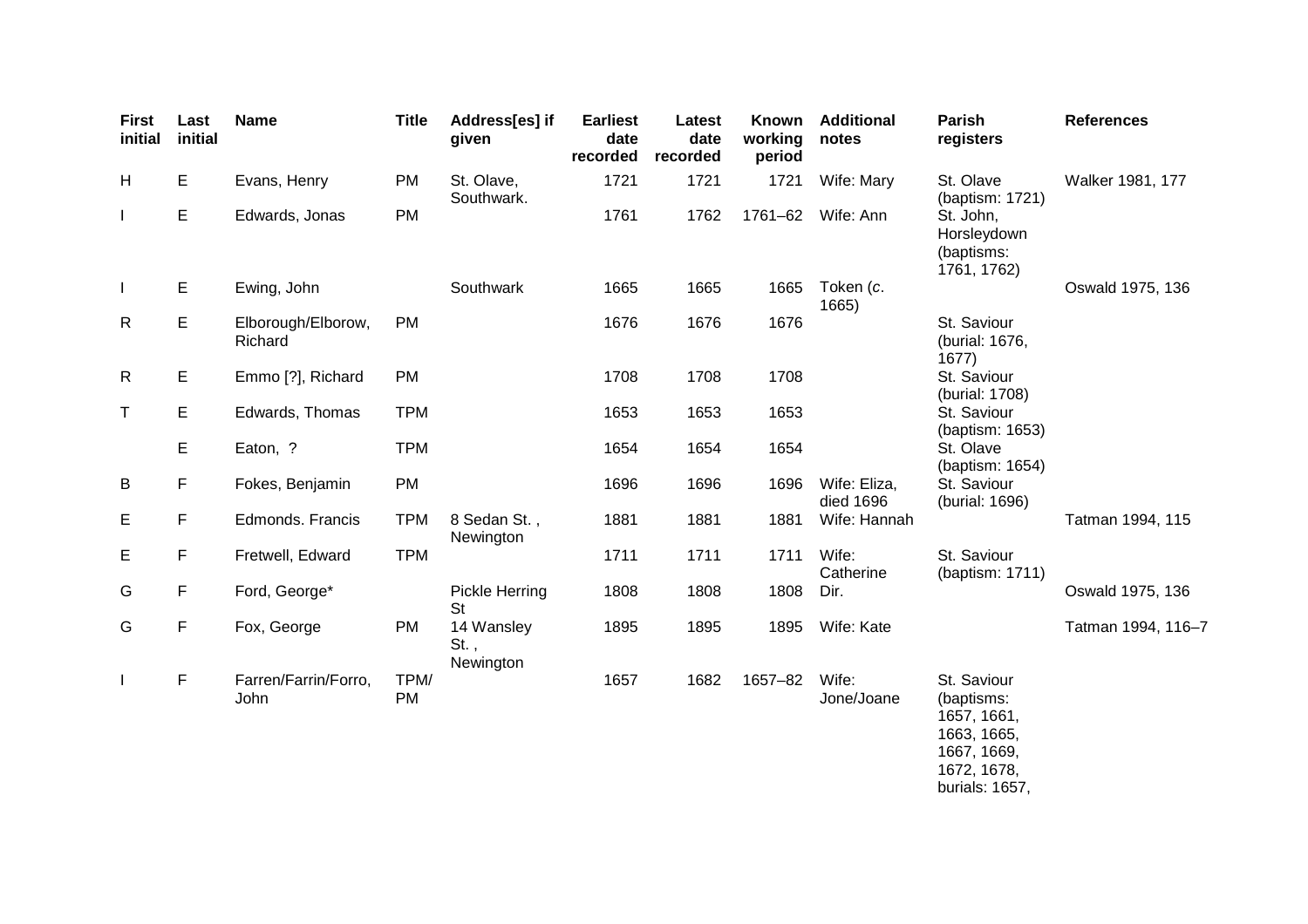| First<br>initial | Last<br>initial | <b>Name</b>              | <b>Title</b> | Address[es] if<br>given                    | <b>Earliest</b><br>date<br>recorded | Latest<br>date<br>recorded | Known<br>working<br>period | <b>Additional</b><br>notes                                     | <b>Parish</b><br>registers                                           | <b>References</b>                |
|------------------|-----------------|--------------------------|--------------|--------------------------------------------|-------------------------------------|----------------------------|----------------------------|----------------------------------------------------------------|----------------------------------------------------------------------|----------------------------------|
|                  |                 |                          |              |                                            |                                     |                            |                            |                                                                | 1661, 1663,<br>1665, 1671,<br>1682)                                  |                                  |
|                  | $\mathsf F$     | Fellows, John            | <b>PM</b>    | Lion St.,<br>Newington                     | 1826                                | 1826                       | 1826                       | Wife:<br>Charlotte                                             |                                                                      | Tatman 1994, 116                 |
|                  | $\mathsf F$     | Firth, John              | <b>PM</b>    |                                            | 1754                                | 1754                       | 1754                       | Wife:<br>Elizabeth                                             | St. John,<br>Horsleydown<br>(baptism: 1754)                          |                                  |
|                  | $\mathsf F$     | Fisher, Jacob (1)        |              |                                            | 1657                                | 1672                       | 1657-72                    | Wife:<br>Elizabeth.<br>Remarried<br>Mary?                      | St. Olave<br>(baptisms:<br>1657, 1660,<br>1664, 1667,<br>1669, 1672) | Walker 1981, 177                 |
|                  | F               | Fisher, Jacob (2)        |              |                                            | 1684                                | 1685                       | 1684-85                    | Died 1685.<br>Wife: Mary                                       | St. Saviour<br>(burial: 1685)                                        |                                  |
|                  | F               | Fisher, Jacob (3)        |              |                                            | 1710                                | 1710                       | 1710                       | Wife:<br>Elizabeth                                             | St. Saviour<br>(baptism: 1710)                                       |                                  |
|                  | $\mathsf F$     | Frost, James*            |              | Borough                                    | 1836                                | 1847                       | 1836-47                    | Dir.                                                           | St. John,<br>Bermondsey<br>(baptism: 1847)                           | Oswald 1975, 136                 |
| $\mathsf{R}$     | $\mathsf F$     | Feakes/Fookes,<br>Robert | <b>TPM</b>   |                                            | 1664                                | 1665                       | 1664-65                    | Wife: Lartrena<br>[Latrina]                                    | St. Saviour<br>(baptisms:<br>1664, 1665)                             |                                  |
| $\mathsf{R}$     | F               | Fowglass, Robert         |              | Newington, St.<br>Mary                     | 1663                                | 1663                       | 1663                       |                                                                |                                                                      | Oswald 1975, 136; Tatman 1994, 1 |
| S                | $\mathsf F$     | Ford, Samuel*            |              | Elephant<br>Lane, St. Mary<br>Rotherhithe. | 1830                                | 1853                       | 1830-53                    | Apprentice:<br>Edward Dale,<br>1830<br>(Hammond<br>2015). Dir. |                                                                      | Oswald 1975, 136; Hammond 2015   |
| T                | F               | Farro, Thomas            | <b>TPM</b>   |                                            | 1656                                | 1656                       | 1656                       |                                                                | St. Saviour<br>(burial: 1656)                                        |                                  |
| T                | F               | Fouks [?], Thomas        | <b>PM</b>    |                                            | 1705                                | 1705                       | 1705                       | <b>Died 1705</b>                                               | St. Saviour<br>(burial: 1705)                                        |                                  |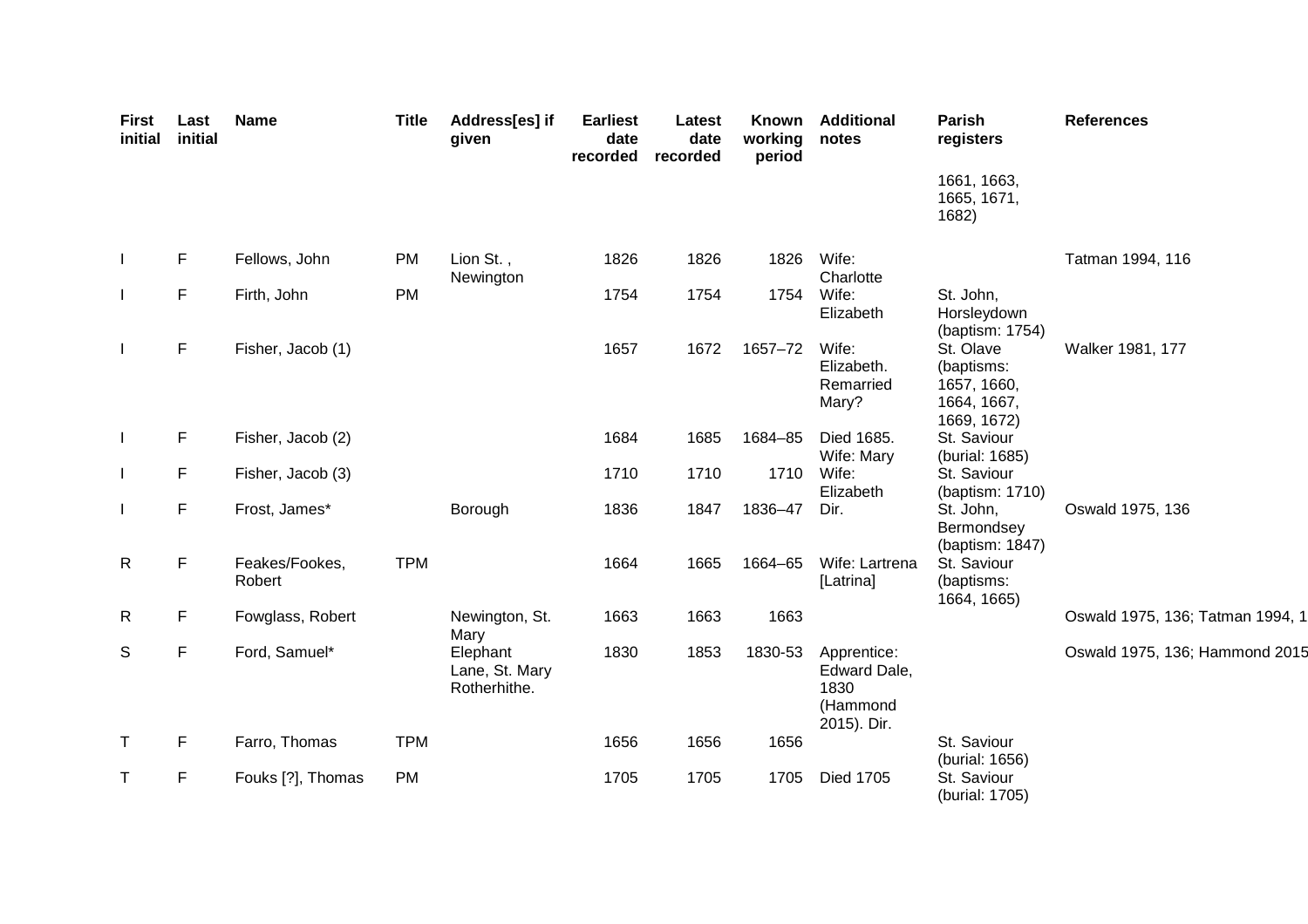| <b>First</b><br>initial | Last<br>initial | <b>Name</b>              | <b>Title</b> | Address[es] if<br>given                              | <b>Earliest</b><br>date<br>recorded | Latest<br>date<br>recorded | Known<br>working<br>period | <b>Additional</b><br>notes                                                                                                                                                                        | Parish<br>registers                                   | <b>References</b> |
|-------------------------|-----------------|--------------------------|--------------|------------------------------------------------------|-------------------------------------|----------------------------|----------------------------|---------------------------------------------------------------------------------------------------------------------------------------------------------------------------------------------------|-------------------------------------------------------|-------------------|
| W                       | F               | Fisher, William*         |              | <b>Little Suffolk</b><br>St., Borough,<br>Southwark  | 1799                                | 1799                       | 1799                       | Apprentice:<br>William Ginn,<br>1799                                                                                                                                                              |                                                       | Hammond 2004b, 28 |
| W                       | F               | William Fuller*          |              | Bermondsey                                           | 1817                                | 1817                       | 1817                       | Dir.                                                                                                                                                                                              |                                                       | Oswald 1975, 136  |
| D                       | G               | Greenland, Daniel        | <b>PM</b>    |                                                      | 1798                                | 1798                       | 1798                       | Wife: Rebecca                                                                                                                                                                                     | St. John,<br>Horsleydown<br>(baptism: 1798)           |                   |
| G                       | G               | Greenland, George *      | <b>PM</b>    | Marigold St.,<br>Bermondsey                          | 1822                                | 1832                       | 1828-32                    | T.P. Co., Dir.<br>$(1828 - 32),$<br>Wife: Jane                                                                                                                                                    | St. Mary,<br>Rotherhithe<br>(baptisms:<br>1822, 1825) | Oswald 1975, 137  |
| $\mathbf{I}$            | G               | Gardiner, John*          |              | Rose Cottage,<br>Portland St.,<br>Walworth<br>(1859) | 1859                                | 1862                       | 1859-62                    | Registered<br>pipes (1859),<br>one of which<br>was registered<br>in 1862 at the<br>39 Gillingham<br>Street, S.W.<br>indicating that<br>Gardiner may<br>have<br>relocated<br>there by that<br>date |                                                       | Tatman 1994, 117  |
|                         | G               | Garret, John             | <b>PM</b>    | Marigold<br><b>Street</b>                            | 1707                                | 1707                       | 1707                       |                                                                                                                                                                                                   | St. Mary<br>Magdalen<br>(burial: 1707)                |                   |
| $\mathbf{I}$            | G               | Godburne, John           | <b>PM</b>    |                                                      | 1680                                | 1680                       | 1680                       |                                                                                                                                                                                                   | St. Saviour<br>(baptism: 1680)                        |                   |
| $\mathbf{I}$            | G               | Gowland, John<br>?Stovey | <b>PM</b>    | Kent St.<br>$(1829 - 31)$                            | 1829                                | 1831                       | 1829-31                    | Wife: Ann.<br>Oswald lists<br>his address as<br>New Kent Rd.                                                                                                                                      | St. Mary,<br>Newington                                | Tatman 1994, 117  |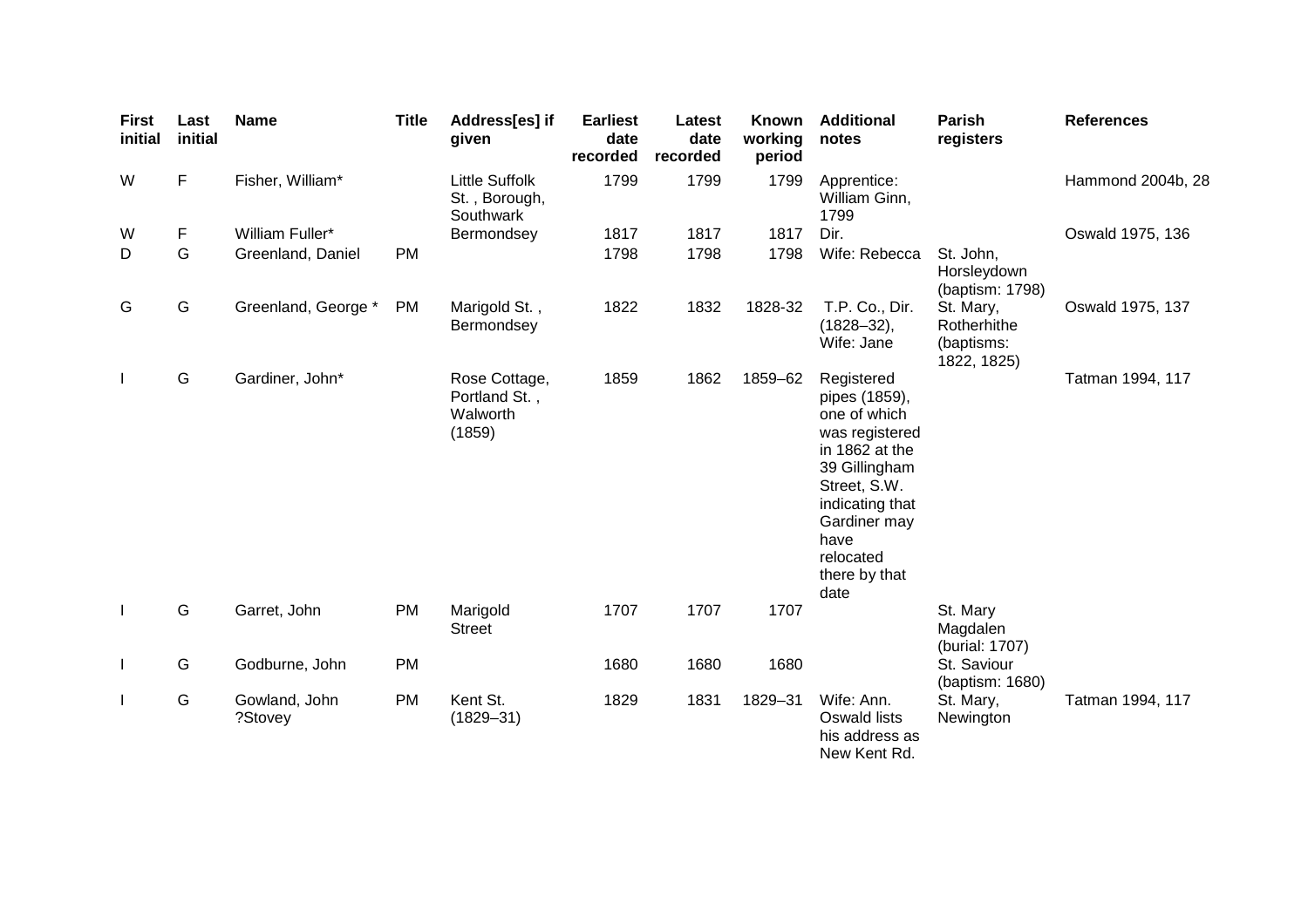| <b>First</b><br>initial  | Last<br>initial | <b>Name</b>                | <b>Title</b>       | Address[es] if<br>given                                     | <b>Earliest</b><br>date<br>recorded | Latest<br>date<br>recorded | Known<br>working<br>period | <b>Additional</b><br>notes                                                        | Parish<br>registers                                                                    | <b>References</b>                |
|--------------------------|-----------------|----------------------------|--------------------|-------------------------------------------------------------|-------------------------------------|----------------------------|----------------------------|-----------------------------------------------------------------------------------|----------------------------------------------------------------------------------------|----------------------------------|
| $\overline{\phantom{a}}$ | G               | Grayson, Jonathan          | <b>PM</b>          | St.John,<br>Horsleydown                                     | 1734                                | 1734                       | 1734                       | Wife: Hannah                                                                      | St. John,<br>Horsleydown<br>(baptism: 1734)                                            |                                  |
| $\mathbf{I}$             | G               | Greenwich, James           | <b>PM</b>          | <b>Smiths Alley</b>                                         | 1707                                | 1707                       | 1707                       | Died 1707                                                                         | St. Mary<br>Magdalen<br>(burial: 1707)                                                 |                                  |
| $\mathbf{I}$             | G               | Grimes, James              | <b>PM</b>          | <b>Kent Street</b>                                          | 1704                                | 1704                       | 1704                       | Widower.<br>Married Ann<br>Clark, widow<br>1704                                   | St. Mary<br>Magdalen<br>(marriage:<br>1704)                                            |                                  |
| $\mathbf{I}$             | G               | Gun, John                  | <b>PM</b>          |                                                             | 1717                                | 1717                       | 1717                       | Wife: Susanna                                                                     | St. Saviour<br>(baptism: 1717)                                                         |                                  |
| $\mathsf{R}$             | G               | Godman/Goodman,<br>Randall | TPM/<br><b>TBM</b> |                                                             | 1655                                | 1659                       | 1655-59                    | Tobacco box<br>maker in<br>1659, 1661<br>and 1662                                 | St. Saviour<br>(baptisms:<br>1655, 1657,<br>1659, 1661,<br>662, burial:<br>1656, 1659) |                                  |
| $\mathsf{R}$             | G               | Grant, Richard             | <b>PM</b>          | 5 Princes<br>Court,<br>Newington                            | 1851                                | 1851                       | 1851                       | Wife: Eliza                                                                       |                                                                                        | Tatman 1994, 117                 |
| T                        | G               | Gerrard, Thomas<br>Phillip | <b>TPM</b>         | Graysby Row<br>(1857), 4/5<br>Weymouth St.<br>$(1861 - 72)$ | 1864                                | 1868                       | 1864-48                    | Wife: Ann.<br><b>Oswald</b> (1975,<br>137) lists his<br>address as<br>New Kent Rd |                                                                                        | Oswald 1975, 137; Tatman 1994, 1 |
| $\top$                   | G               | Good, Thomas               | <b>TBM</b>         |                                                             | 1661                                | 1661                       | 1661                       | Widow:<br>Katherine,<br>died 1661,<br>'from the<br>Hospital'.                     | St. Saviour<br>(burial: 1661)                                                          |                                  |
| W                        | G               | Gates, William             | <b>PM</b>          |                                                             | 1720                                | 1720                       | 1720                       | Wife: Sarah                                                                       | St. Saviour<br>(baptism: 1720)                                                         |                                  |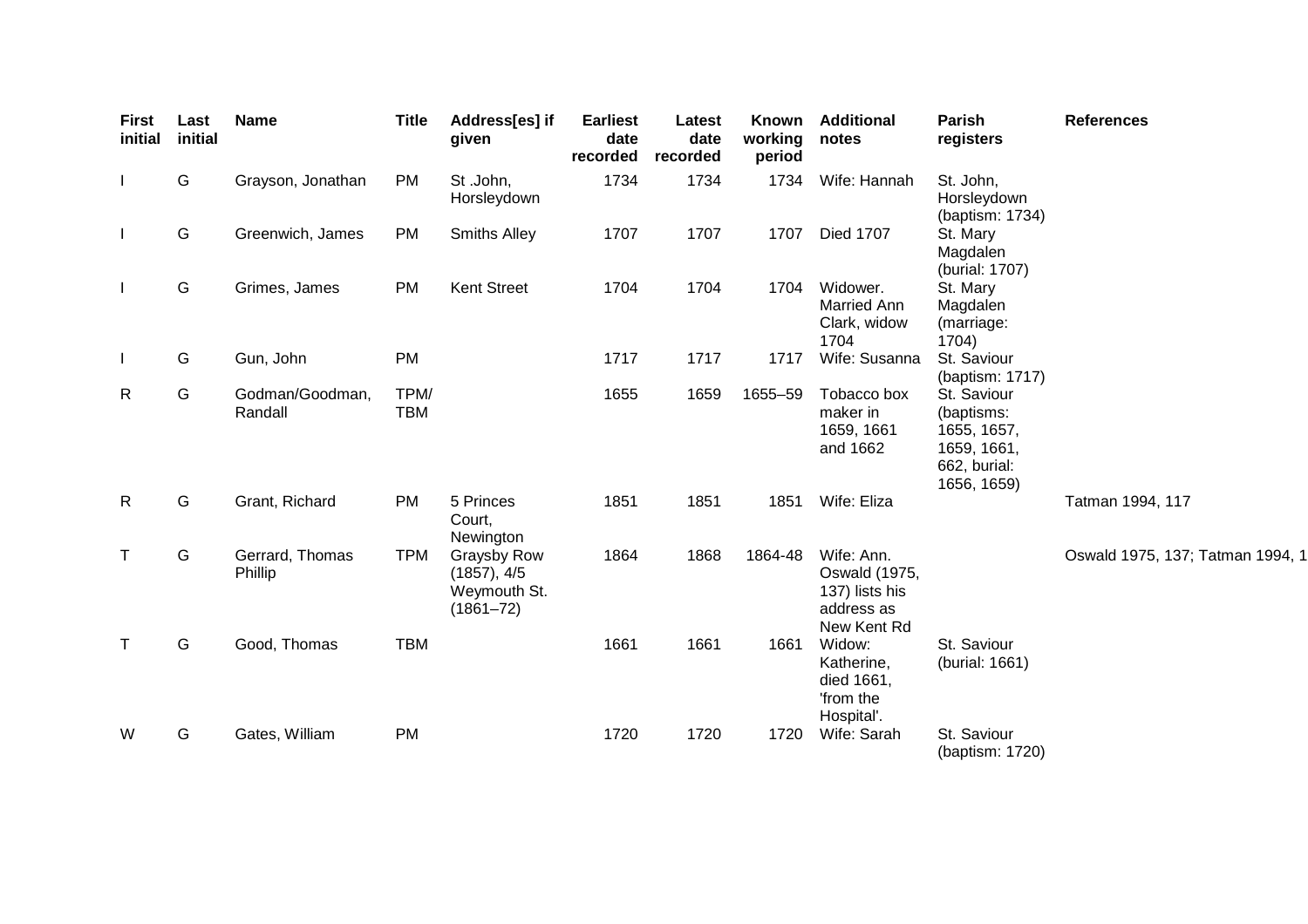| <b>First</b><br>initial | Last<br>initial           | <b>Name</b>                        | <b>Title</b> | Address[es] if<br>given                               | <b>Earliest</b><br>date<br>recorded | Latest<br>date<br>recorded | Known<br>working<br>period | <b>Additional</b><br>notes                                                                                              | Parish<br>registers                                                               | <b>References</b>                 |
|-------------------------|---------------------------|------------------------------------|--------------|-------------------------------------------------------|-------------------------------------|----------------------------|----------------------------|-------------------------------------------------------------------------------------------------------------------------|-----------------------------------------------------------------------------------|-----------------------------------|
| W                       | G                         | Goulding (Gould) (2)<br>, William* | PM           | Horsleydown                                           | 1733                                | 1762                       | 1733-62                    | Apprenticed to<br>R. Bryant. £5.<br>Horsleydown<br>£100 1757.<br>Sun<br>Assurance<br>Policy, Fare<br>St., £200.<br>1762 | St. John<br>Horsleydown<br>(baptisms:<br>1754, 1757,<br>1759, 1762,<br>1763)      | Oswald 1975, 137                  |
| W                       | G                         | Goulding, William                  | PM           |                                                       | 1752                                | 1763                       | 1752-63                    | Wife:<br>Elizabeth                                                                                                      | St. John,<br>Horsleydown<br>(baptisms:<br>1752, 1757,<br>1759, 1762)              |                                   |
|                         | G                         | Gibbs                              |              | Southwark                                             | 1820                                | 1820                       | 1820                       | c. 1820 pipe.<br>Southwark.                                                                                             | St. Georges                                                                       | Oswald 1975, 137                  |
| A                       | H                         | Harding, Anthony                   | <b>TPM</b>   | <b>Blackmore St</b>                                   | 1684                                | 1698                       | 1684-98                    | Died 31st<br>December<br>1698                                                                                           | St. Saviour, St.<br>George the<br>Martyr<br>(baptism: 1694,<br>burial: 1698)      |                                   |
| A                       | H                         | Horton, Abel/Able                  | <b>PM</b>    | St. Olave                                             | 1717                                | 1722                       |                            | 1717-22 Wife: Sarah                                                                                                     | St. Olave<br>(baptism: 1722)                                                      | Oswald 1975, 137; Walker 1981, 17 |
| $\mathsf{C}$            | $\boldsymbol{\mathsf{H}}$ | Hunt, Charles<br>James             | <b>TPM</b>   | 12 Pleasant<br>Row (1881),<br>21 James St.<br>(1887), | 1881                                | 1905                       | $1881 -$<br>1905           |                                                                                                                         |                                                                                   | Tatman 1994, 122                  |
| F                       | H                         | Hewlin, Fardinando                 | <b>TPM</b>   |                                                       | 1652                                | 1657                       | 1652-57                    |                                                                                                                         | St. Saviour<br>(baptisms:<br>1652, 1654,<br>1655, burials:<br>1654, 1656<br>1657) |                                   |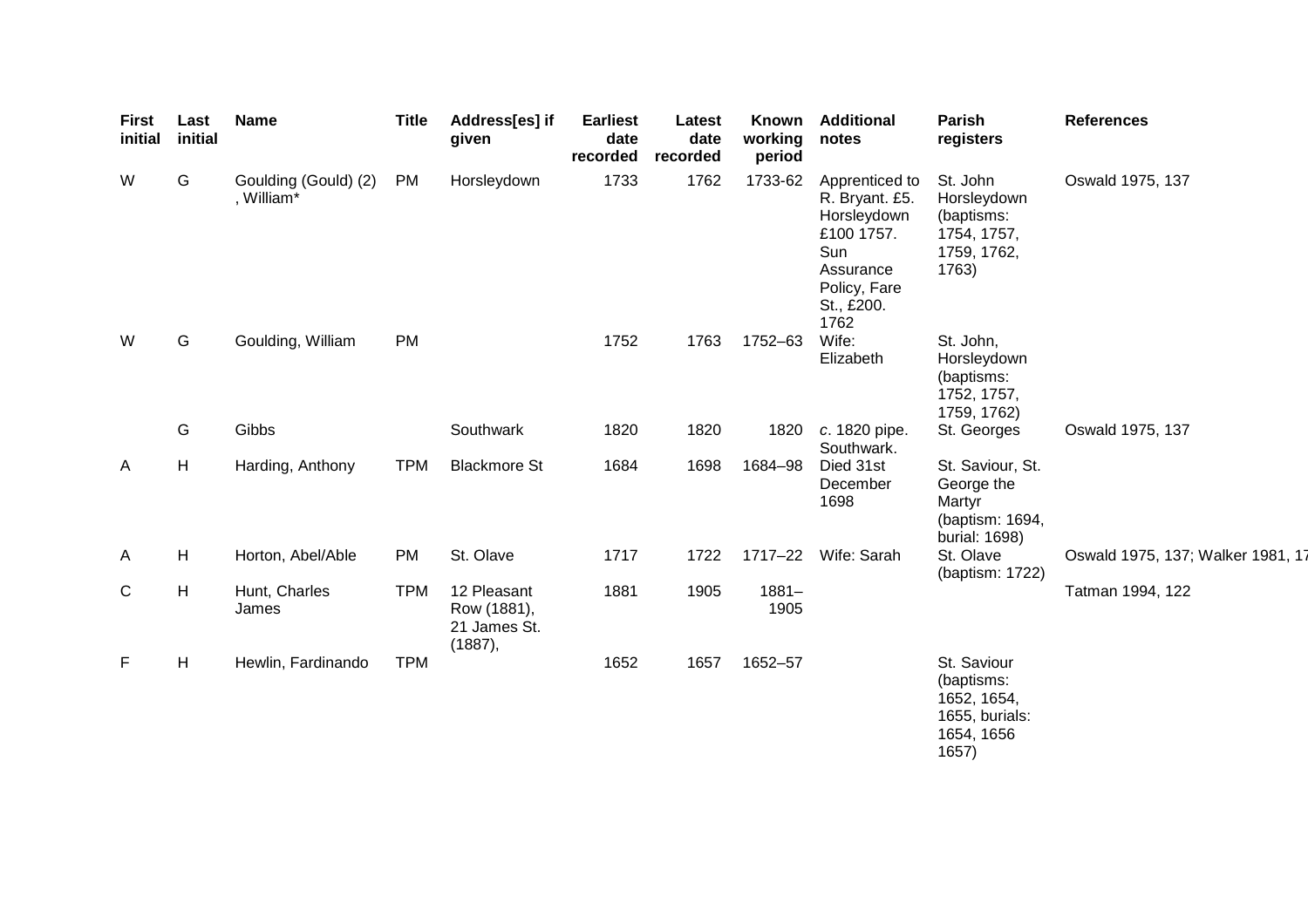| <b>First</b><br>initial | Last<br>initial | <b>Name</b>         | <b>Title</b> | Address[es] if<br>given                          | <b>Earliest</b><br>date<br>recorded | Latest<br>date<br>recorded | Known<br>working<br>period | <b>Additional</b><br>notes | <b>Parish</b><br>registers                                                             | <b>References</b> |
|-------------------------|-----------------|---------------------|--------------|--------------------------------------------------|-------------------------------------|----------------------------|----------------------------|----------------------------|----------------------------------------------------------------------------------------|-------------------|
| G                       | H               | Hambleton, George   | <b>PM</b>    | Marigold<br><b>Street</b>                        | 1763                                | 1763                       | 1763                       | Wife:<br>Elizabeth         | St. Mary<br>Magdalen<br>(baptism: 1763)                                                |                   |
| G                       | H               | Herring [?], George | <b>PM</b>    |                                                  | 1715                                | 1715                       | 1715                       | Wife: Anne                 | St. Saviour<br>(baptism: 1715)                                                         |                   |
| G                       | H               | Hoshall, Gilbert    | <b>PM</b>    |                                                  | 1672                                | 1672                       | 1672                       | Wife: Jone<br>[Joan]       | St. Saviour<br>(baptism: 1672)                                                         |                   |
| H                       | H               | Hancock, Henry      | TPM/<br>PM   |                                                  | 1714                                | 1722                       | 1714-22                    | Wife: Gertrude             | St. Olave<br>(baptisms:<br>1714, 1722)                                                 | Walker 1981, 177  |
| H                       | H               | Hodges, Henry       | <b>PM</b>    | 25 Swan Lane<br>(1866), Mellick<br>Place (1870), | 1866                                | 1870                       | 1866--70                   | Wife: Eliza                | St Mary,<br>Rotherhithe<br>(baptism:<br>1866), St. Mary<br>Magdalen<br>(baptism: 1870) |                   |
| H                       | H               | Hughes, Henry       | <b>TPM</b>   | 3 Pipemakers<br>Alley,<br>Newington<br>Parish    | 1851                                | 1851                       | 1851                       |                            |                                                                                        | Tatman 1994, 122  |
| $\mathbf{I}$            | H               | Harvey, John        |              | St. Olave,<br>Southwark.                         | 1731                                | 1731                       | 1731                       | Southwark                  |                                                                                        | Walker 1981, 177  |
| $\mathbf{I}$            | H               | Haycock, John       | <b>PM</b>    |                                                  | 1714                                | 1714                       | 1714                       | <b>Died 1714</b>           | St. Saviour<br>(baptism: 1714)                                                         |                   |
| $\mathbf{I}$            | H               | Henson, Joseph      | <b>PM</b>    |                                                  | 1767                                | 1767                       | 1767                       | Wife: Mary                 | St. John,<br>Horsleydown<br>(baptism: 1767)                                            |                   |
| $\mathbf{I}$            | H               | Hewlett, Isaac      | <b>PM</b>    |                                                  | 1798                                | 1798                       | 1798                       | Wife: Mary                 | St. John,<br>Horsleydown<br>(baptism: 1798)                                            |                   |
| $\mathbf{I}$            | H               | Holt, John          | <b>PM</b>    | St. John,<br>Horsleydown                         | 1734                                | 1737                       | 1734-37                    | Wife:<br>Elizabeth         | St. John,<br>Horsleydown<br>(baptisms:<br>1734, 1737)                                  |                   |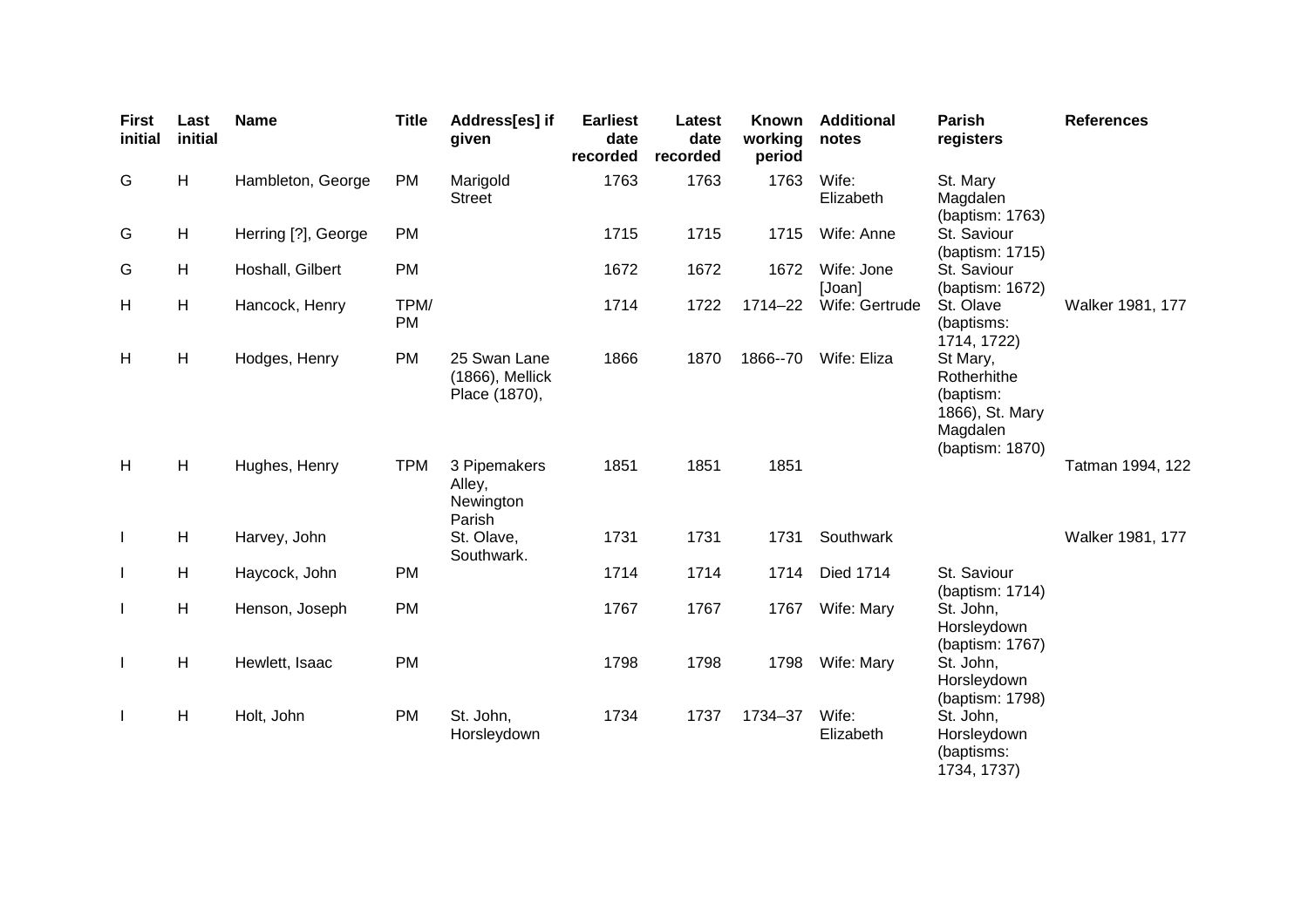| <b>First</b><br>initial | Last<br>initial | <b>Name</b>                                     | <b>Title</b>           | Address[es] if<br>given   | <b>Earliest</b><br>date<br>recorded | Latest<br>date<br>recorded | <b>Known</b><br>working<br>period | <b>Additional</b><br>notes                                   | Parish<br>registers                                                                                                          | <b>References</b> |
|-------------------------|-----------------|-------------------------------------------------|------------------------|---------------------------|-------------------------------------|----------------------------|-----------------------------------|--------------------------------------------------------------|------------------------------------------------------------------------------------------------------------------------------|-------------------|
| $\mathbf{I}$            | H               | Holtie, John                                    |                        | St. Olave,<br>Southwark.  | 1732                                | 1732                       | 1732                              | Southwark                                                    |                                                                                                                              | Walker 1981, 178  |
| $\mathbf{I}$            | H               | Horn, John                                      | PM                     | St. Saviour, St.<br>Olave | 1709                                | 1715                       | 1709-15                           | Wives:<br>Elizabeth,<br>1709 and<br>Eleanor, 1711<br>onwards | St. Saviour<br>(baptism:<br>1709), St.<br>Olave<br>(baptisms:<br>1717, 1719)                                                 | Walker 1981, 178  |
| $\mathbf{I}$            | H               | Horne, Isaac                                    |                        |                           | 1651                                | 1651                       | 1651                              |                                                              | St. Thomas                                                                                                                   |                   |
| $\mathbf{I}$            | H               | Humphrey, John*                                 | <b>TPM</b>             | Newington, St.<br>Olave   | 1696                                | 1729                       | 1696-<br>1729                     |                                                              |                                                                                                                              | Tatman 1994, 122  |
| L<br>M                  | H<br>H          | Henchman/Hinchma<br>n, Lewis<br>Hearne, Michael | <b>PM</b><br><b>PM</b> | St. Saviour, St.<br>Olave | 1713<br>1693                        | 1724<br>1694               | 1713-24<br>1693-94                | Wife: Mary<br>Wife: Mary                                     | St. Olave<br>(baptisms:<br>1713, 1716,<br>burials: 1713,<br>17160 St.<br>Saviour<br>(baptisms:<br>1717, 1719)<br>St. Saviour | Walker 1981, 178  |
|                         |                 |                                                 |                        |                           |                                     |                            |                                   |                                                              | (baptisms:<br>1693, 1694,<br>burial: 1693)                                                                                   |                   |
| M                       | H               | Horicks, Michael<br>William                     |                        | 7 Webb St                 | 1888                                | 1888                       | 1888                              |                                                              |                                                                                                                              | Tatman 1994, 122  |
| P                       | H               | Hall, Patrick                                   | <b>TPM</b>             |                           | 1652                                | 1653                       | 1652-53                           |                                                              | St. Saviour<br>(baptisms:<br>1652, 1653)                                                                                     |                   |
| $\mathsf{R}$            | H               | Hendry, Richard                                 | <b>TPM</b>             |                           | 1664                                | 1665                       | 1664-65                           | Died 1665,<br>plague likely<br>cause. Wife:<br>Elizabeth.    | St. Saviour<br>(baptism: 1664,<br>burial: 1665)                                                                              |                   |
| $\mathsf{R}$            | H               | Higgins, Robert                                 | PM                     |                           | 1699                                | 1699                       | 1699                              |                                                              | St. Mary<br>Magdalen<br>(burial: 1699)                                                                                       |                   |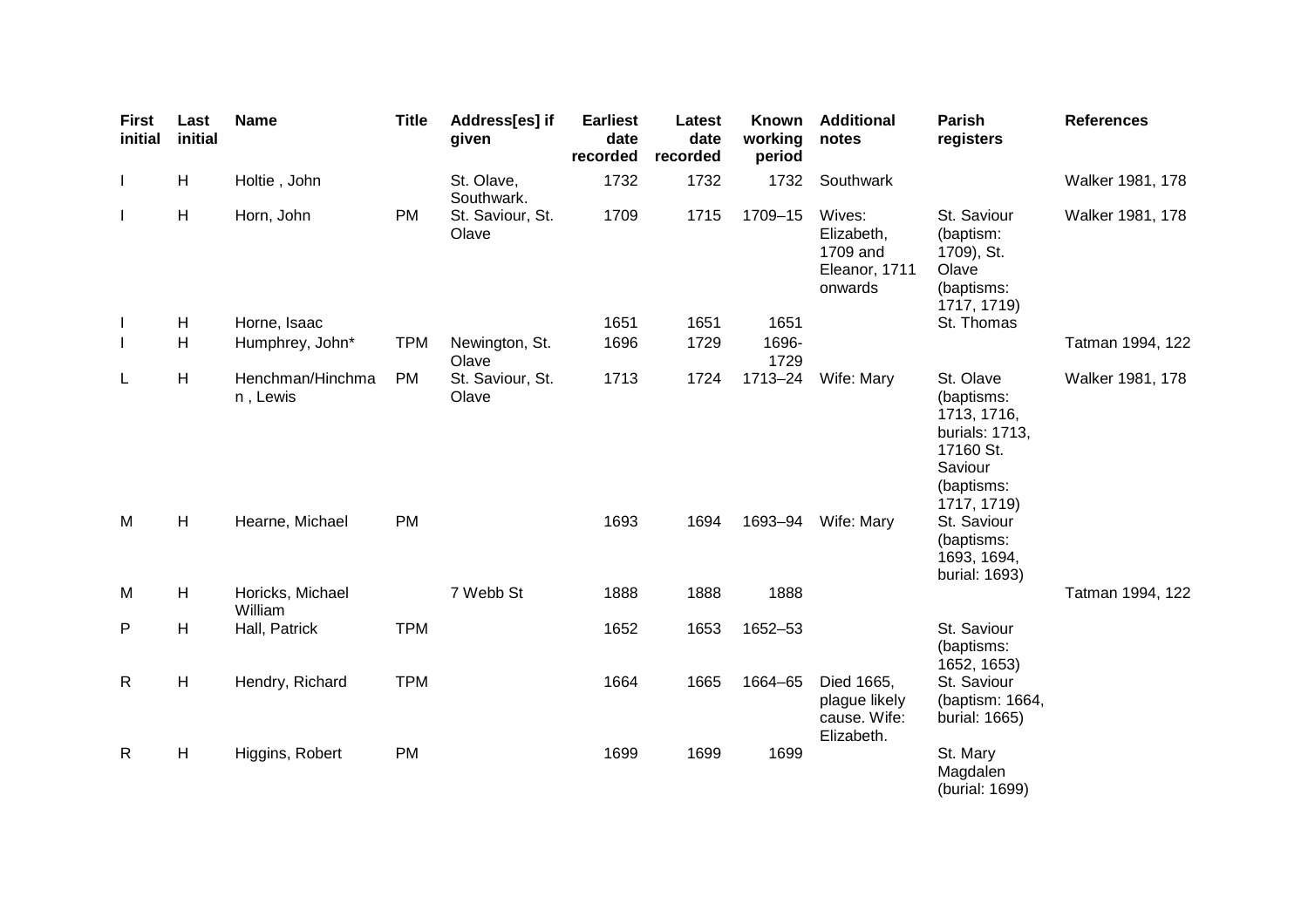| <b>First</b><br>initial | Last<br>initial | <b>Name</b>            | <b>Title</b> | Address[es] if<br>given                         | <b>Earliest</b><br>date<br>recorded | <b>Latest</b><br>date<br>recorded | Known<br>working<br>period | <b>Additional</b><br>notes                                                                            | <b>Parish</b><br>registers                                          | <b>References</b>                 |
|-------------------------|-----------------|------------------------|--------------|-------------------------------------------------|-------------------------------------|-----------------------------------|----------------------------|-------------------------------------------------------------------------------------------------------|---------------------------------------------------------------------|-----------------------------------|
| R                       | H               | Holland, Robert*       |              | 25 Clarendon<br>St. (1881),<br><b>Tabard St</b> | 1881                                | 1899                              | 1888-99                    | Dir.                                                                                                  |                                                                     | Oswald 1975, 138; RG11/522/67: 1  |
| $\mathsf{R}$            | H               | Hollett, Robert        | <b>PM</b>    | Folly,<br>Bermondsey                            | 1779                                | 1779                              | 1779                       | Wife:<br>Elizabeth                                                                                    | St. Mary<br>Magdalen<br>(baptism: 1799)                             |                                   |
| R                       | Н               | Hornsby, Robert        | <b>TBM</b>   |                                                 | 1663                                | 1665                              | 1663-65                    | Died 1665,<br>Wife: Anne.<br><b>Both Robert</b><br>and a son<br>died 1665<br>(plague likely<br>cause) | St. Saviour<br>(baptisms:<br>1663, 1666,<br>burials: 1665,<br>1666) | Oswald 1975, 138                  |
| S                       | H               | Holeman, Samuel        | <b>PM</b>    | Marigold St.,<br>Bermondsey                     | 1840                                | 1840                              | 1840                       | Wife: Mary                                                                                            | St. Mary<br>Magdalen<br>(baptism: 1840)                             |                                   |
| $\top$                  | H               | Hutchinson,<br>Thomas* |              | Southwark                                       | 1665                                | 1665                              | c.1665                     | Token (c.<br>1665)                                                                                    |                                                                     | Oswald 1975, 139                  |
| W                       | H               | Harwood, William       | <b>PM</b>    |                                                 | 1723                                | 1725                              | 1723-25                    |                                                                                                       | St. Saviour<br>(burials: 1723,<br>1725)                             |                                   |
| W                       | H               | Heardson, William*     |              |                                                 | 1836                                | 1838                              | 1836-38                    | Dir.                                                                                                  |                                                                     | Oswald 1975, 139; Jarrett and Ham |
| W                       | H               | Henl[e]y, William      | <b>PM</b>    |                                                 | 1721                                | 1721                              | 1721                       | Wife: Sarah                                                                                           | St. Olave<br>(baptism: 1721)                                        |                                   |
| W                       | H               | Hobson, William        | <b>PM</b>    |                                                 | 1668                                | 1668                              | 1668                       | Wife: Amy,<br>died 1668                                                                               | St. Saviour<br>(burial: 1668)                                       |                                   |
| A                       |                 | Johnson, Alfred        | <b>PM</b>    | 4 Nelson St.<br>(1861)                          | 1861                                | 1861                              | 1861                       |                                                                                                       |                                                                     | Tatman 1994, 125                  |
| D                       |                 | Ides, Daniel           |              |                                                 | 1664                                | 1664                              | 1664                       |                                                                                                       | St. Olave<br>(baptism: 1664)                                        |                                   |
| D                       |                 | Jackson, Diana*        |              | Ewer St.,<br>Borough                            | 1836                                | 1846                              | 1836-46                    | Dir.                                                                                                  |                                                                     | Oswald 1975, 139; HO107/1088      |
| D                       |                 | Jones, David           |              |                                                 | 1652                                | 1652                              | 1652                       |                                                                                                       | St. Olave<br>(baptism: 1652)                                        | Walker 1981, 178                  |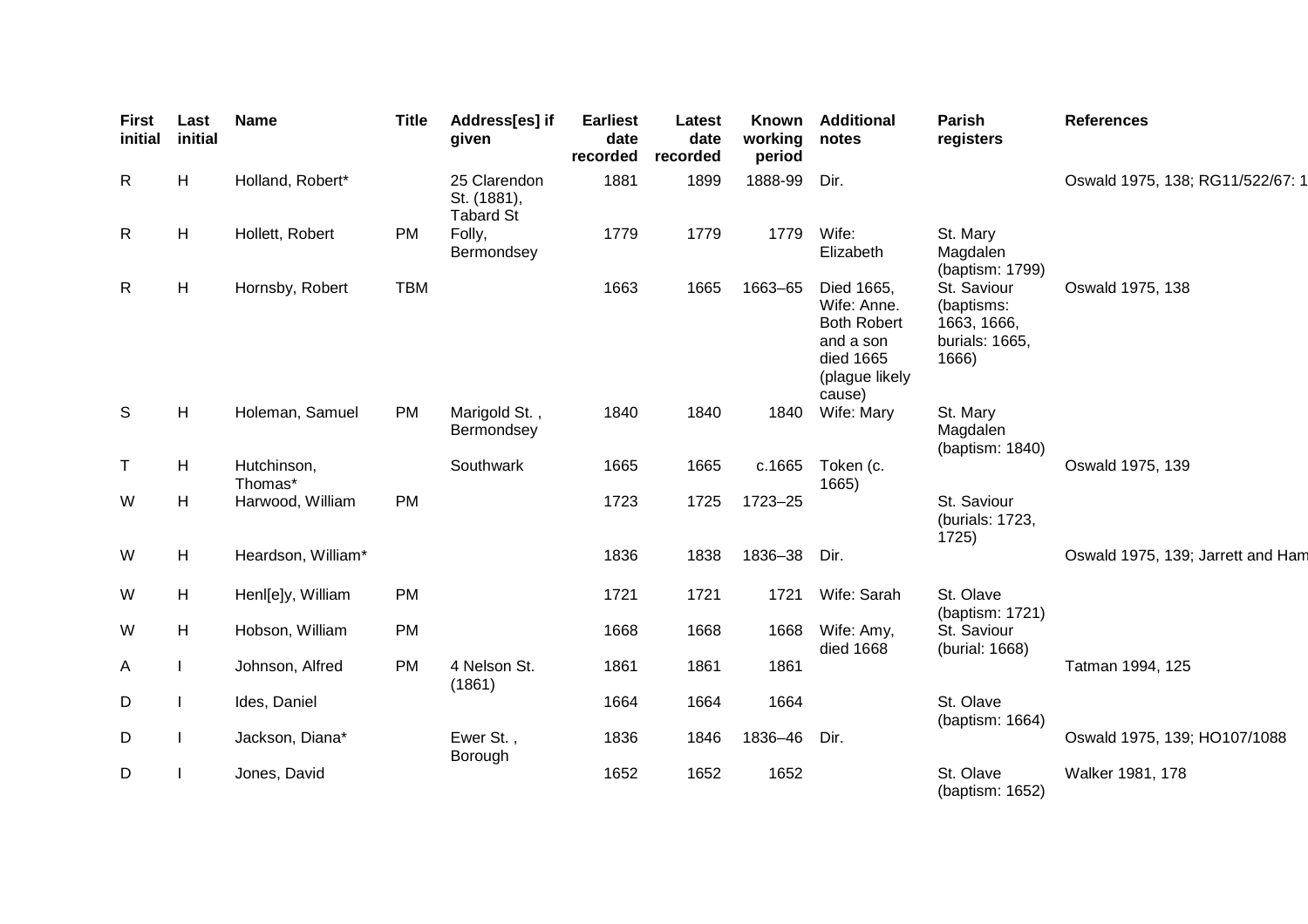| <b>First</b><br>initial | Last<br>initial | <b>Name</b>                     | <b>Title</b>      | Address[es] if<br>given                                                                                                                                       | <b>Earliest</b><br>date<br>recorded | Latest<br>date<br>recorded | Known<br>working<br>period | <b>Additional</b><br>notes                                                                                                                                                                                     | Parish<br>registers            | <b>References</b>                |
|-------------------------|-----------------|---------------------------------|-------------------|---------------------------------------------------------------------------------------------------------------------------------------------------------------|-------------------------------------|----------------------------|----------------------------|----------------------------------------------------------------------------------------------------------------------------------------------------------------------------------------------------------------|--------------------------------|----------------------------------|
| D                       |                 | Jones, David                    |                   | St. Olave,<br>Southwark.                                                                                                                                      | 1652                                | 1652                       | 1652                       |                                                                                                                                                                                                                |                                |                                  |
| E                       |                 | Jackson, Edward (1<br>$(8.2)^*$ | TPM/<br><b>TP</b> | Georges Rd.,<br>Lockfields<br>$(1839-45),$<br>Devonshire St.<br>$(1887 - 1903),$<br>Courtney St.<br>$(1894 - 1901),$<br>20 New St.,<br>Lambeth<br>$(1857-99)$ | 1839                                | 1901                       | 1839-<br>1901              |                                                                                                                                                                                                                |                                | Tatman 1994, 123                 |
| H                       |                 | Jackson, Henry*                 | <b>MPM</b>        | Weymouth St.<br>(1841), 5<br><b>Pleasant Row</b><br>(1851)                                                                                                    | 1841                                | 1851                       | 1841-51                    |                                                                                                                                                                                                                |                                | Tatman 1994, 123                 |
| $\mathbf{I}$            |                 | Jackson, John                   | <b>TPM</b>        |                                                                                                                                                               | 1665                                | 1665                       | 1665                       | Two children<br>died July 1665<br>(plague likely<br>cause)                                                                                                                                                     | St. Saviour<br>(burials: 1665) |                                  |
| $\mathbf{I}$            |                 | Jewster, John (1)*              |                   | Kent St.,<br>Borough                                                                                                                                          | 1778                                | 1862                       | 1778-<br>1822              | Died 1822.<br>P.C.C. Wills<br>11/1654. His<br>business<br>continued by<br>William<br>Williams (1<br>and $2$ ).<br>Apprentices:<br>William<br>Thompson,<br>George<br>Duggan,<br>1804, William<br>Williams, 1809 | St. Mary,<br>Newington         | Oswald 1975, 139; Tatman 1994, 1 |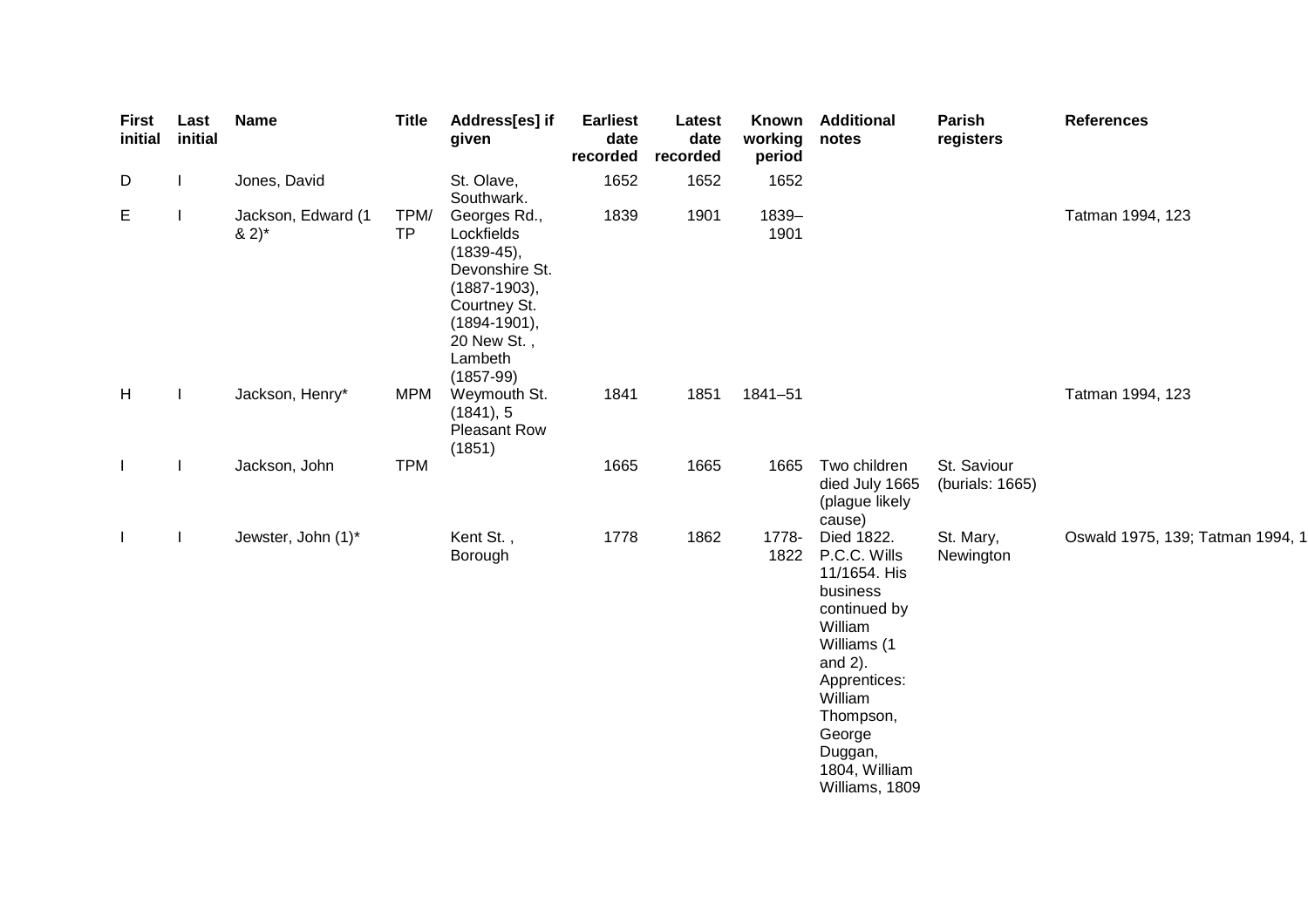| <b>First</b><br>initial | Last<br>initial | <b>Name</b>                | <b>Title</b> | Address[es] if<br>given                                                                                        | <b>Earliest</b><br>date<br>recorded | Latest<br>date<br>recorded | Known<br>working<br>period | <b>Additional</b><br>notes                                                                                                                                              | Parish<br>registers                                                                                                              | <b>References</b>            |
|-------------------------|-----------------|----------------------------|--------------|----------------------------------------------------------------------------------------------------------------|-------------------------------------|----------------------------|----------------------------|-------------------------------------------------------------------------------------------------------------------------------------------------------------------------|----------------------------------------------------------------------------------------------------------------------------------|------------------------------|
|                         |                 |                            |              |                                                                                                                |                                     |                            |                            | (Hammond<br>2004b; 2015)<br>Tp. Co.                                                                                                                                     |                                                                                                                                  |                              |
| $\mathbf{I}$            |                 | Jewster, John (2)*         |              | Kent St.,<br>Borough                                                                                           | 1822                                | 1862                       | 1822-62                    | Other pipe<br>makers<br>working with<br>this name and<br>probably<br>William<br>Willams 1 and<br>2 trading uder<br>John Jewsters<br>1 name (see<br>Tatman 1994,<br>145) |                                                                                                                                  | Tatman 1994, 124-5           |
| $\mathbf{I}$            |                 | Jones, James and<br>Hannah |              | Toppings<br>Wharf (pipe<br>clay merchant)<br>until c. 1848,<br>Featherstone<br>St., City Road<br>(pipe makers) | 1848                                | 1848                       | 1848                       |                                                                                                                                                                         |                                                                                                                                  | Jarrett and Hammond 2013, 20 |
| $\mathbf{I}$            |                 | Jones, John                | PM           | Lumbard<br><b>Street</b>                                                                                       | 1710                                | 1712                       | $1710 -$<br>1712           | Wife: Mary                                                                                                                                                              | St. George the<br>Martyr (burial of<br>a spinster,<br>perhaps an<br>employee of<br>John Jones:<br>1710, burial of<br>wife: 1712) |                              |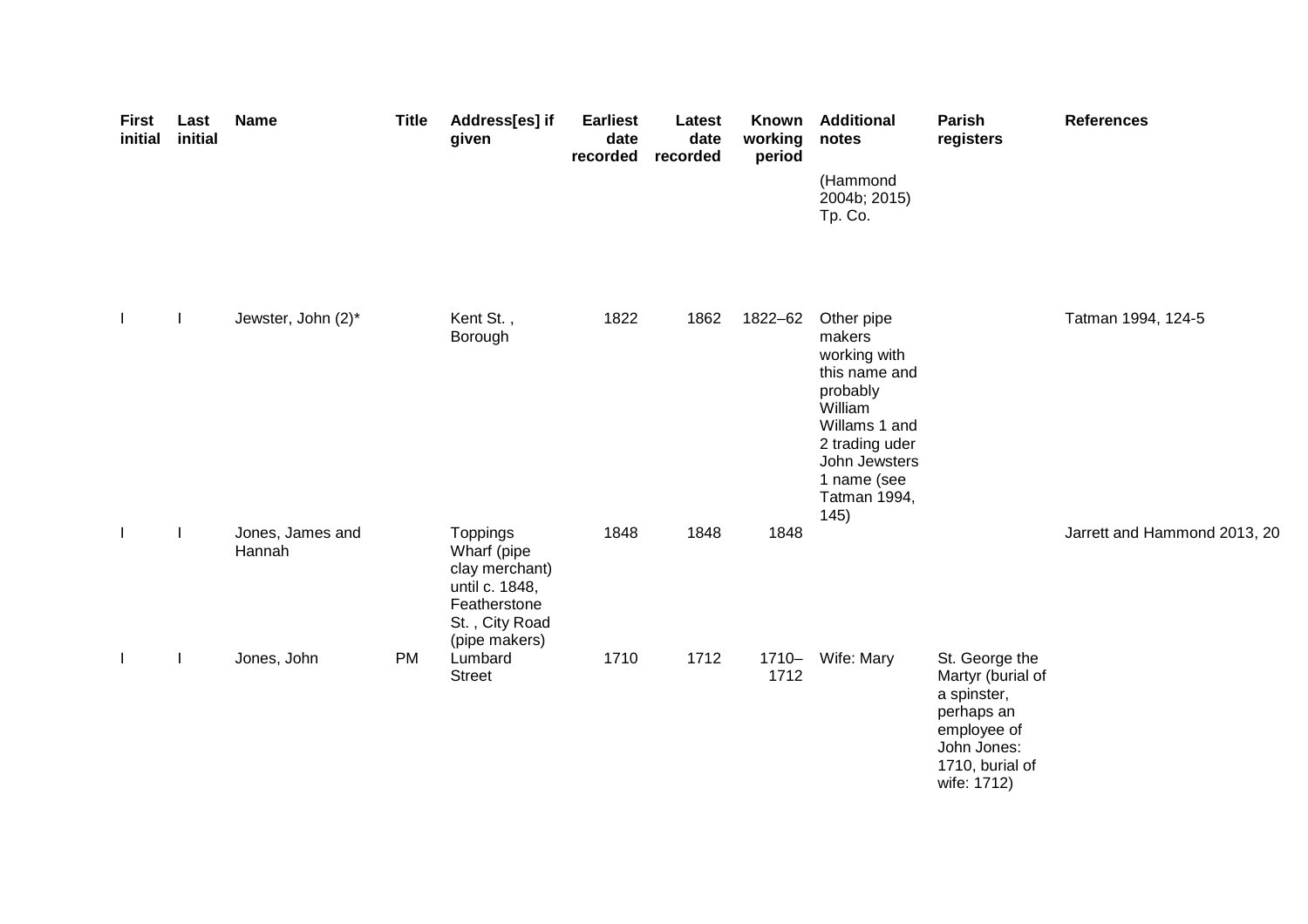| <b>First</b><br>initial | Last<br>initial | <b>Name</b>                    | <b>Title</b>                 | Address[es] if<br>given                                                                                        | <b>Earliest</b><br>date<br>recorded | Latest<br>date<br>recorded | Known<br>working<br>period | <b>Additional</b><br>notes      | Parish<br>registers                                            | <b>References</b>                |
|-------------------------|-----------------|--------------------------------|------------------------------|----------------------------------------------------------------------------------------------------------------|-------------------------------------|----------------------------|----------------------------|---------------------------------|----------------------------------------------------------------|----------------------------------|
| $\mathsf{R}$            |                 | Jackson, Richard               | PM                           |                                                                                                                | 1738                                | 1738                       | 1738                       | Wife: Sarah                     | St. John,<br>Horsleydown<br>(baptism: 1738)                    |                                  |
| $\mathsf{R}$            |                 | Jackson, Richard<br>John $(2)$ | <b>TPM</b>                   | 5 George's<br>Row (1841),<br>Pipemakers<br>Alley (1851),<br>York St.<br>(1861),<br>Manchester<br>$(1871 - 81)$ | 1841                                | 1881                       | $1841 - 81$                |                                 |                                                                | Tatman 1994, 123                 |
| $\mathsf{R}$            |                 | Jackson, Richard<br>Mathew (3) | <b>TPM</b>                   | York St.<br>(1858),<br>Blackburn<br>$(1871 - 81)$                                                              | 1858                                | 1871                       | 1858-71                    |                                 |                                                                | Tatman 1994, 124                 |
| $\mathsf{R}$            |                 | Jennings, R.*                  |                              | Bermondsey                                                                                                     | 1820                                | 1820                       | 1820                       | Dir.                            |                                                                | Oswald 1975, 139                 |
| $\mathsf{R}$            |                 | Jennings, Robert               | PM                           |                                                                                                                | 1726                                | 1730                       | 1726-30                    | Wife:<br>Elizabeth              | St. Saviour<br>(baptisms:<br>1726, 1730)                       |                                  |
| $\mathsf{R}$            |                 | Jones, Richard                 | PM                           |                                                                                                                | 1677                                | 1681                       | 1677-81                    | Wife:<br>Margaret               | St. Saviour<br>(burial: 1677),<br>St. Olave<br>(baptism: 1681) |                                  |
| $\mathsf{R}$            |                 | Jones, Richard (1)*            | TPM/<br>TP <sub>M</sub><br>M | 191 Kent St.:<br>mould maker<br>$(1844-51), 87$<br>Kent St.<br>$(1852-65),$<br>Dalston (1865-<br>72)           | 1844                                | 1872                       | 1844-75                    | Dir.                            |                                                                | Oswald 1975, 139; Tatman 1994, 1 |
| $\mathsf{R}$            |                 | Jordaine, Robert               | <b>PM</b>                    |                                                                                                                | 1680                                | 1680                       | 1680                       | Wife: Em<br>[Emily or<br>Emma?] | St. Olave<br>(baptism: 1680)                                   |                                  |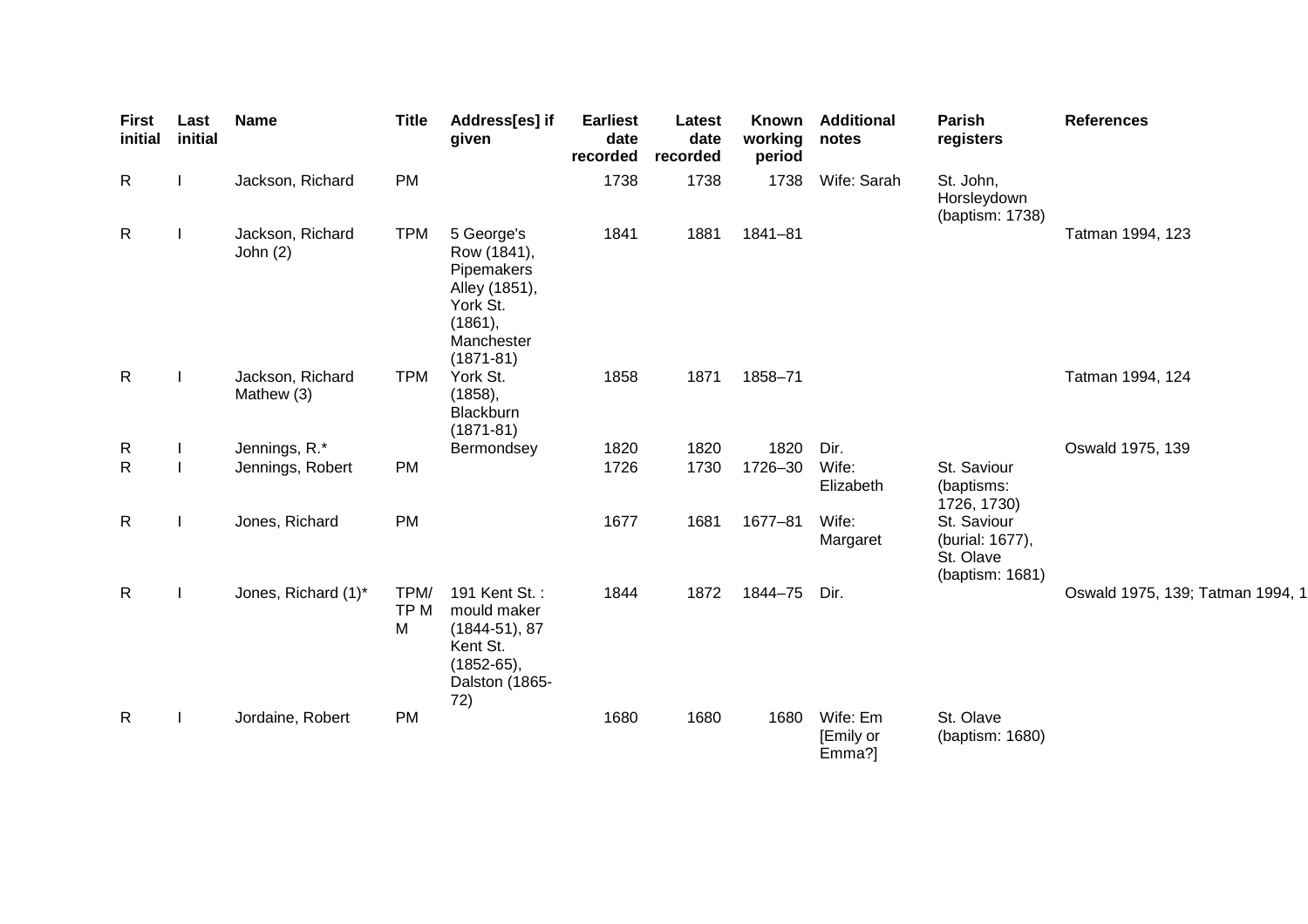| <b>First</b><br>initial | Last<br>initial | <b>Name</b>                   | <b>Title</b>            | Address[es] if<br>given                                      | <b>Earliest</b><br>date<br>recorded | Latest<br>date<br>recorded | <b>Known</b><br>working<br>period | <b>Additional</b><br>notes                                   | Parish<br>registers                                                      | <b>References</b>                |
|-------------------------|-----------------|-------------------------------|-------------------------|--------------------------------------------------------------|-------------------------------------|----------------------------|-----------------------------------|--------------------------------------------------------------|--------------------------------------------------------------------------|----------------------------------|
| S                       |                 | Jarman, Samuel                | <b>PM</b>               |                                                              | 1743                                | 1744                       | 1743-44                           |                                                              | St. Saviour<br>(burials: 1743,<br>1744)                                  |                                  |
| S                       |                 | Jiles, Samuell                |                         | St. Olave,<br>Southwark.                                     | 1663                                | 1663                       | 1663                              |                                                              |                                                                          | Walker 1981, 178                 |
| $\top$                  | L               | Jackson, Thomas               | <b>TPM</b>              |                                                              | 1665                                | 1665                       | 1665                              | Wife:<br>Elizabeth,<br>died 1665<br>(plague likely<br>cause) | St. Saviour<br>(burial: 1665)                                            |                                  |
| T                       | L               | Jones, Thomas                 | <b>TPM</b>              | Kent St.<br>(1848), Castle<br>St. (1852)                     | 1848                                | 1852                       | 1848-52                           |                                                              |                                                                          | Tatman 1994, 126                 |
| W                       |                 | Jackson, William (1)          | <b>TPM</b>              | Farthing Alley,<br>Mint/Red<br><b>Cross Alley</b>            | 1702                                | 1702                       | 1702                              |                                                              | St. George the<br>Martyr<br>(baptisms:<br>1702; burial:<br>1702)         |                                  |
| W                       |                 | Jackson, William<br>$(2)^{*}$ | <b>ATP</b><br>M/TP<br>M | <b>Pleasant Row</b><br>(1851), 19<br>Courtenay St.<br>(1902) | 1851                                | 1902                       | $1851 -$<br>1902                  | Marked pipe.                                                 |                                                                          | Oswald 1975, 140; Tatman 1994, 1 |
| W                       |                 | Johnson, William              | TPM/<br><b>PM</b>       | By Water Cock<br>in Red Cross<br>Ally                        | 1668                                | 1685                       | 1668-<br>1685                     | Wife:<br>Elizabeth,<br>died 1685                             | St. Saviour<br>(baptisms:<br>1668, 1670,<br>1672, 1676,<br>burial: 1685) |                                  |
| W                       |                 | Jones, William (1)            |                         |                                                              | 1658                                | 1660                       | 1658-60                           | Died 1660,<br>Wife: Mary<br>died 1658                        | St. Saviour<br>(burials: 1658,<br>1660)                                  |                                  |
| W                       |                 | Jones, William (2)            | <b>TPM</b>              | Nr Three<br>Crowns in<br>Lumbard<br><b>Street</b>            | 1709                                | 1713                       | 1709-13                           | Wives: Mary,<br>died 1712,<br>Patience, died<br>1713         | St. George the<br>Martyr<br>(baptisms:<br>1709, burials:                 |                                  |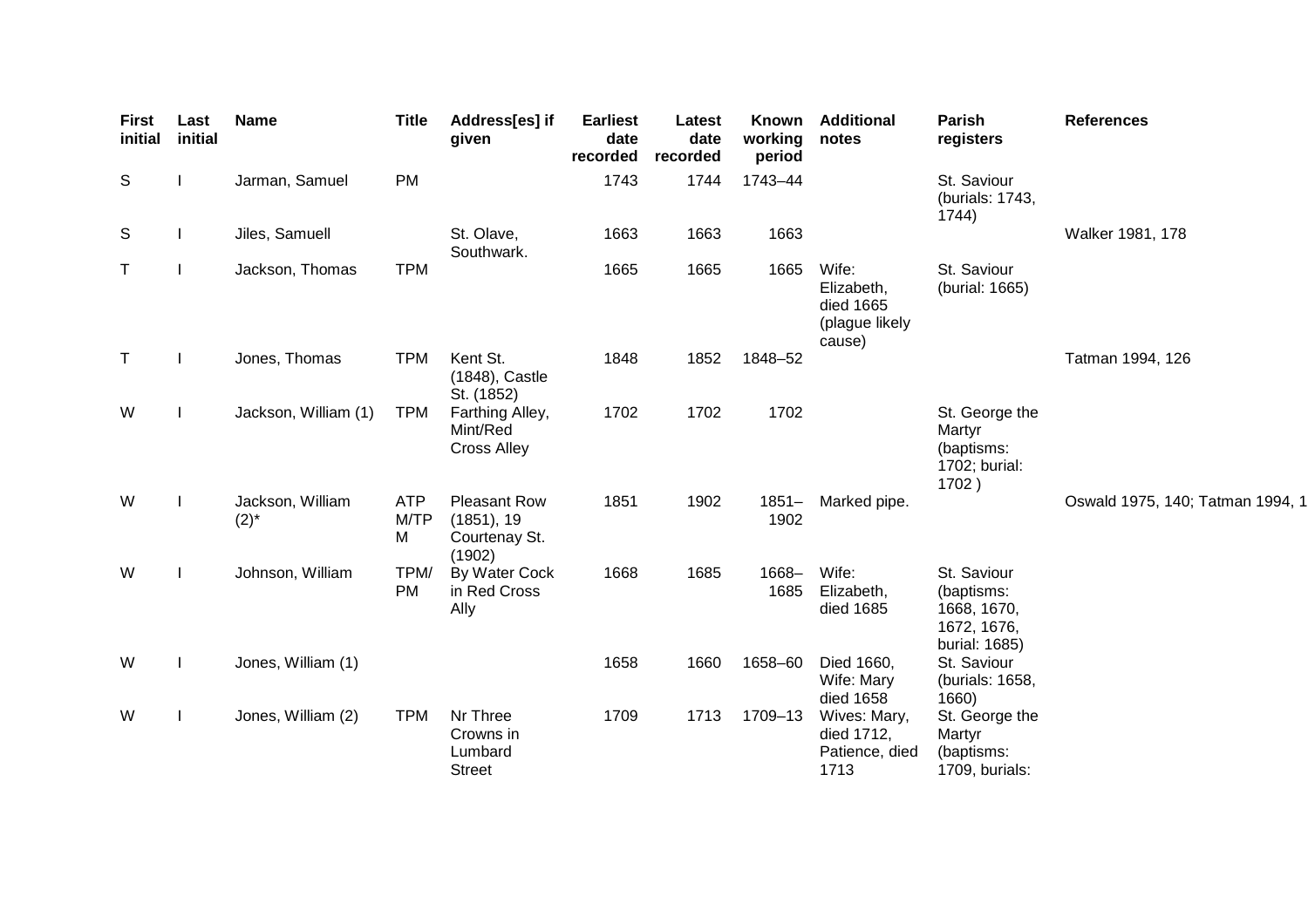| <b>First</b><br>initial  | Last<br>initial | <b>Name</b>                | <b>Title</b> | Address[es] if<br>given                             | <b>Earliest</b><br>date<br>recorded | Latest<br>date<br>recorded | Known<br>working<br>period | <b>Additional</b><br>notes       | <b>Parish</b><br>registers                                                  | <b>References</b>  |
|--------------------------|-----------------|----------------------------|--------------|-----------------------------------------------------|-------------------------------------|----------------------------|----------------------------|----------------------------------|-----------------------------------------------------------------------------|--------------------|
|                          |                 |                            |              |                                                     |                                     |                            |                            |                                  | 1710, 1712,<br>1713)                                                        |                    |
| A                        | K               | Kollins, Arthur            | <b>PM</b>    | 1 Hillery St                                        | 1883                                | 1883                       | 1883                       |                                  |                                                                             | Tatman 1994, 127   |
| $\mathsf{C}$             | Κ               | Kent, Charles<br>Winstanby | <b>TPM</b>   | 7 Orb St                                            | 1871                                | 1873                       | 1871-73                    |                                  |                                                                             | Tatman 1994, 126   |
| D                        | K               | Killock, Daniel            | <b>PM</b>    | St. John,<br>Horsleydown                            | 1798                                | 1798                       | 1798                       | Wife: Rebecca                    | St. John,<br>Horsleydown<br>(baptism: 1798)                                 |                    |
| Е                        | K               | Kemp, Edward               | PM           | 1 John St                                           | 1851                                | 1851                       | 1851                       |                                  |                                                                             | Tatman 1994, 126   |
|                          | K               | Kent, Joseph               | <b>TPM</b>   | 5 Bedford St.<br>(1861), 1<br>Chatham St.<br>(1871) | 1861                                | 1871                       | 1861-71                    |                                  |                                                                             | Tatman 1994, 126-7 |
| $\mathbf{I}$             | K               | Keston, John               |              | St. Olave,<br>Southwark.                            | 1653                                | 1653                       | 1653                       |                                  |                                                                             | Walker 1981, 178   |
|                          | K               | Kiddur, John               | <b>TPM</b>   |                                                     | 1651                                | 1651                       | 1651                       |                                  | St. Saviour<br>(baptism: 1651)                                              |                    |
| $\mathbf{I}$             | K               | King, John                 | <b>PM</b>    |                                                     | 1739                                | 1739                       | 1739                       | Wife: Sarah                      | St. John.<br>Horsleydown<br>(baptism: 1739)                                 |                    |
|                          | K               | Kinglsey, James            | <b>PM</b>    | Dog Lane                                            | 1713                                | 1723                       | 1713-23                    | Died 1723.<br>Wife:<br>Elizabeth | St. Mary<br>Magdalen<br>(baptisms:<br>1713, 1718,<br>1721, burial:<br>1723) |                    |
| $\overline{\phantom{a}}$ | K               | Knight, John (1)           |              | St. Olave,<br>Southwark.                            | 1712                                | 1712                       | 1712                       |                                  |                                                                             | Walker 1981, 178   |
| $\mathbf{I}$             | K               | Knight, John (2)           | PM           |                                                     | 1712                                | 1712                       | 1712                       | Wife:<br>Elizabeth               | St. Olave<br>(baptism: 1712)                                                |                    |
| L                        | K               | Knott, Lawrence            |              | <b>Crucifix Lane</b>                                | 1717                                | 1717                       | 1717                       | Wife: Ann                        |                                                                             |                    |
| M                        | Κ               | Kemp, Mary*                |              | 1 John St.,<br>'Pipe<br>Business'                   | 1851                                | 1851                       | 1851                       |                                  |                                                                             | Tatman 1994, 126   |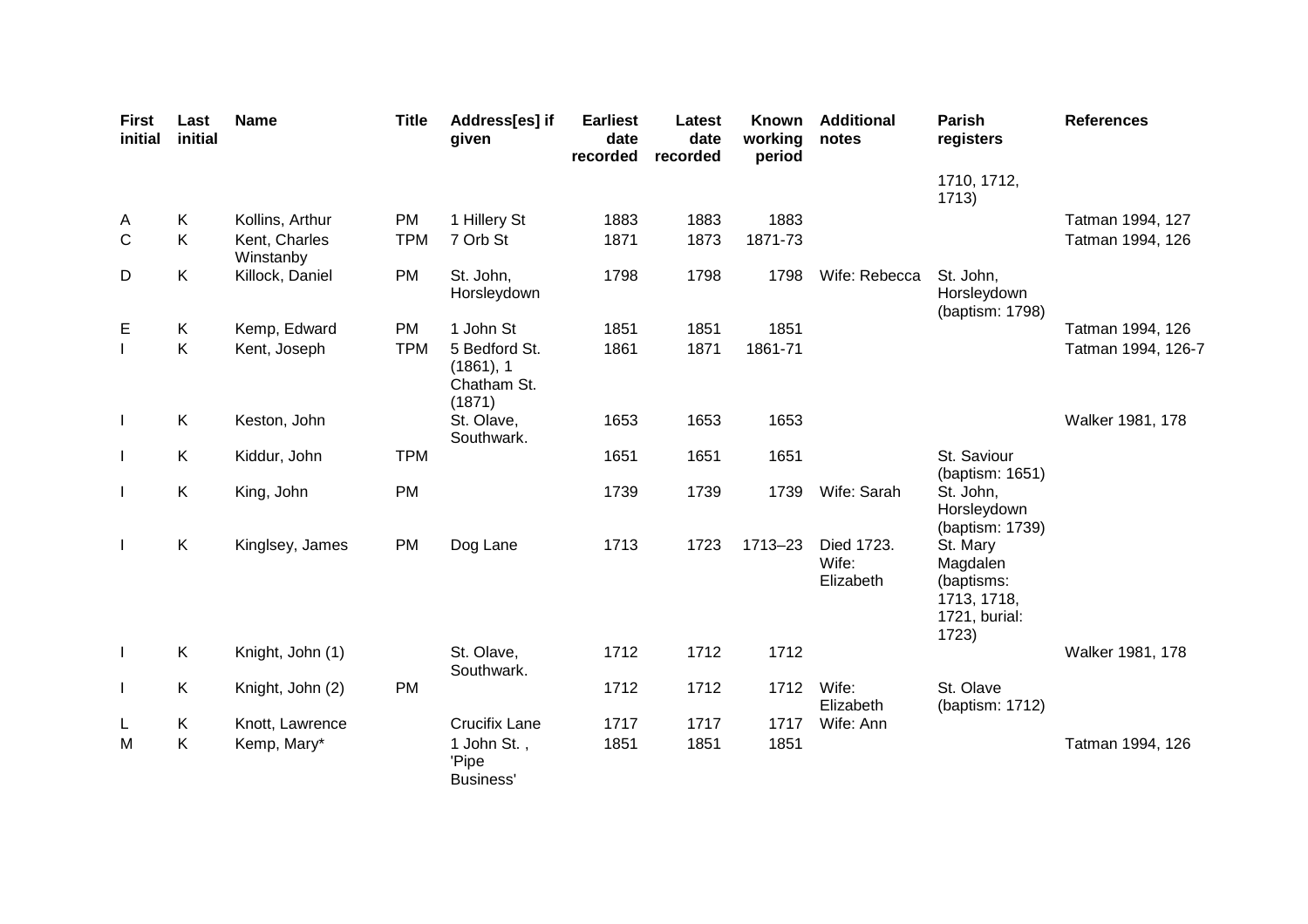| <b>First</b><br>initial | Last<br>initial | <b>Name</b>              | <b>Title</b> | Address[es] if<br>given                                     | <b>Earliest</b><br>date<br>recorded | Latest<br>date<br>recorded | <b>Known</b><br>working<br>period | <b>Additional</b><br>notes                                                                    | Parish<br>registers                                                                                               | <b>References</b>                |
|-------------------------|-----------------|--------------------------|--------------|-------------------------------------------------------------|-------------------------------------|----------------------------|-----------------------------------|-----------------------------------------------------------------------------------------------|-------------------------------------------------------------------------------------------------------------------|----------------------------------|
| R                       | K               | Keston, Richard          |              | St. Olave,<br>Southwark.                                    | 1653                                | 1653                       | 1653                              |                                                                                               |                                                                                                                   | Walker 1981, 178                 |
| R                       | K               | Knight, Robert (1)       | <b>TPM</b>   | St. Olave,<br>Southwark.                                    | 1688                                | 1688                       | 1688                              | Wife: Susan                                                                                   | St. Olave<br>(baptism: 1688)                                                                                      | Walker 1981, 173                 |
| R                       | K               | Knight, Robert (2)*      | <b>PM</b>    | St. Olave,<br>Southwark.                                    | 1710                                | 1749                       | $1710 -$<br>1749                  | Born c. 1688,<br>died 1749.<br>P.C.C. Wills<br>11/769.<br>Marked pipes.<br>Wife:<br>Elizabeth | St. Olave<br>(baptisms:<br>1710, 1714,<br>1717, 1718,<br>1719, 1723)                                              | Walker 1981, 173; Hammond 2004;  |
| S                       | $\sf K$         | Knight, Sarah*           |              | Bermondsey                                                  | 1820                                | 1820                       | 1820                              | Dir.                                                                                          |                                                                                                                   | Oswald 1975, 140                 |
| $\mathsf T$             | Κ               | Kirby, Thomas            | <b>PM</b>    |                                                             | 1681                                | 1681                       | 1681                              |                                                                                               | St. Saviour<br>(burial: 1681)                                                                                     |                                  |
| W                       | Κ               | King, William            |              | Borough                                                     | 1850                                | 1850                       | 1850                              | C. 1850 pipe.                                                                                 |                                                                                                                   | Oswald 1975, 140                 |
| A                       | L               | Lamb, Aaron              | PM           |                                                             | 1724                                | 1724                       | 1724                              |                                                                                               | St. Saviour<br>(burial: 1724)                                                                                     |                                  |
| $\mathsf C$             | L               | Lancaster, Charles*      |              | 233 East St.<br>(1883), Law<br>St., Tabard<br>St. (1898-8)  | 1883                                | 1898                       | 1883-99                           | Dir.                                                                                          |                                                                                                                   | Oswald 1975, 140; Tatman 1994, 1 |
| E                       | L               | Lucas, Edward            | <b>TPM</b>   | Nr Three<br>Crowns in the<br>Mint                           | 1703                                | 1703                       | 1703                              |                                                                                               | St. George the<br>Martyr (burial:<br>1703)                                                                        |                                  |
| F                       | L               | Lebrun, Felix*           |              | 144 Tooley St                                               | 1856                                | 1857                       | 1856-7                            | Dir.                                                                                          |                                                                                                                   | Oswald 1975, 140                 |
|                         | L               | Lake, Joseph             | <b>TPM</b>   |                                                             | 1692                                | 1692                       | 1692                              | Wife: Alice                                                                                   | St. Olave<br>(baptism: 1692)                                                                                      | Walker 1981, 178                 |
|                         | L               | Lambert/Lambeth,<br>John | <b>TPM</b>   | Suffolk St.<br>$(1692-c.$<br>1709), Cannon<br>Street (1710) | 1692                                | 1710                       | 1692-<br>1710                     | Wife:<br>Elizabeth                                                                            | St. Olave<br>(baptisms:<br>1692, 1696),<br>St. George the<br>Martyr<br>(baptisms:<br>1700, 1702,<br>burial: 1710) | Walker 1981, 178                 |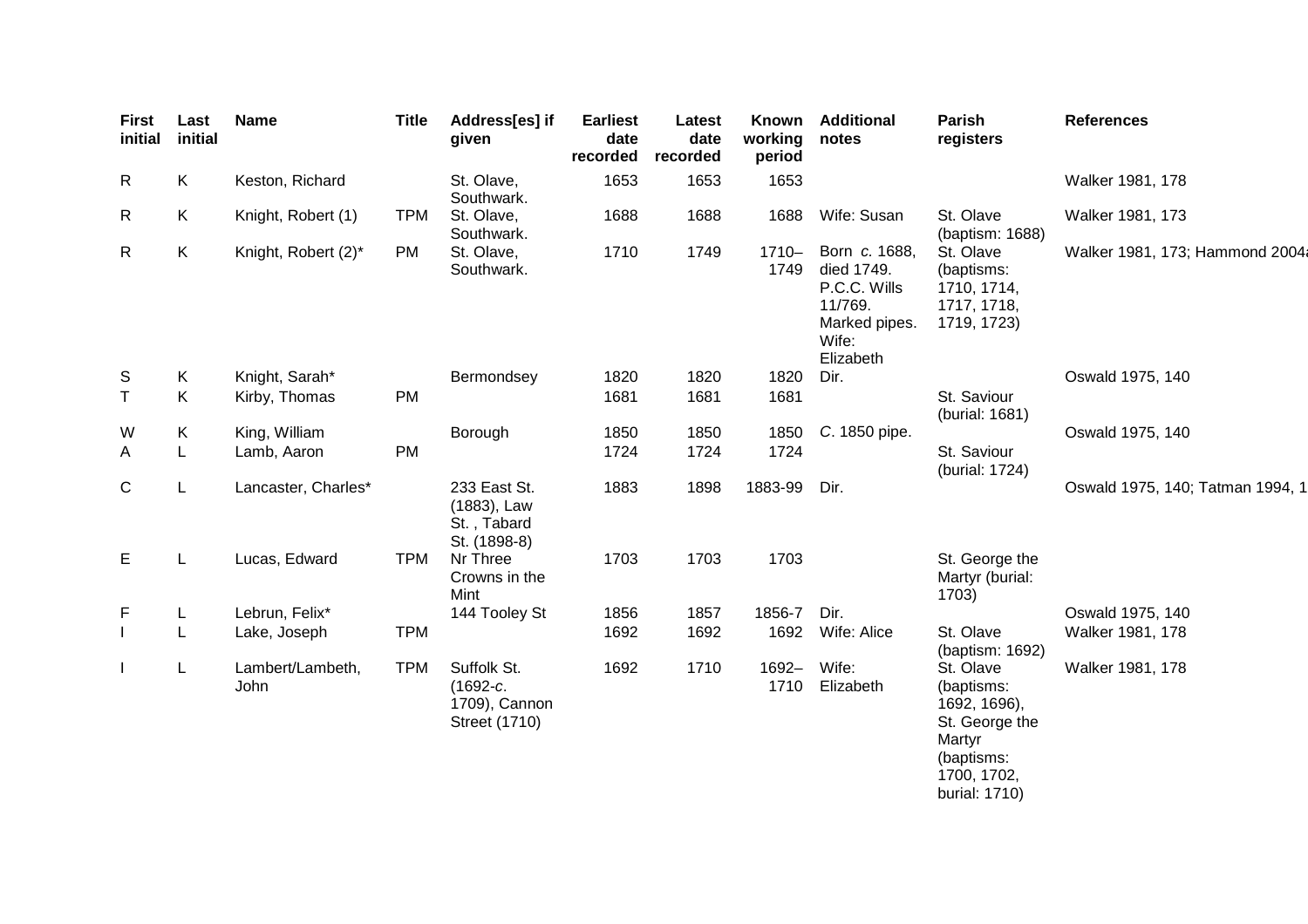| <b>First</b><br>initial | Last<br>initial | <b>Name</b>       | <b>Title</b> | Address[es] if<br>given                                                                               | <b>Earliest</b><br>date<br>recorded | Latest<br>date<br>recorded | Known<br>working<br>period | <b>Additional</b><br>notes                                                                                                  | <b>Parish</b><br>registers                  | <b>References</b> |
|-------------------------|-----------------|-------------------|--------------|-------------------------------------------------------------------------------------------------------|-------------------------------------|----------------------------|----------------------------|-----------------------------------------------------------------------------------------------------------------------------|---------------------------------------------|-------------------|
| $\mathbf{I}$            | L.              | Last, James       |              | St. Olave,<br>Southwark.                                                                              | 1720                                | 1720                       | 1720                       |                                                                                                                             |                                             | Walker 1981, 178  |
| $\mathbf{I}$            | L               | Last, John        | <b>PM</b>    |                                                                                                       | 1718                                | 1722                       | $1718 -$<br>1722           | Wife: Martha                                                                                                                | St. Olave<br>(baptisms:1718,<br>1720, 1722) |                   |
| $\mathbf{I}$            | L               | Leach, John*      |              | Horsleydown                                                                                           | 1805                                | 1839                       | 1805-39                    | Dir.                                                                                                                        |                                             | Oswald 1975, 140  |
| $\mathbf{I}$            | L               | Lecoals (?), John |              | St. Olave,<br>Southwark                                                                               | 1654                                | 1654                       | 1654                       |                                                                                                                             |                                             | Walker 1981, 178  |
| $\mathbf{I}$            | L.              | Lee, John         | <b>PM</b>    |                                                                                                       | 1654                                | 1654                       | 1654                       |                                                                                                                             | St. Saviour<br>(burial.: 1654)              |                   |
| $\mathbf{I}$            | L               | Lewes, John       | PM           |                                                                                                       | 1652                                | 1654                       | $1652 -$<br>1654           |                                                                                                                             | St. Olave<br>(baptisms:<br>1652, 1654)      |                   |
| $\mathbf{I}$            | L               | Lewis, James*     |              | Horsleydown                                                                                           | 1823                                | 1832                       | 1823-30                    | Dir.                                                                                                                        |                                             | Oswald 1975, 138  |
| $\mathbf{I}$            | L               | Litten, John      | <b>TPM</b>   | 17 Wood<br><b>Buildings</b>                                                                           | 1861                                | 1861                       | 1861                       |                                                                                                                             |                                             | Tatman 1994, 128  |
| $\mathbf{I}$            | L.              | Locke, John       | <b>TPM</b>   | Nelson Place,<br>Locksfield<br>(1822),<br>Trafalgar St.<br>(1831),<br>Walworth Villa,<br>died (1841)) | 1822                                | 1841                       | 1822-41                    |                                                                                                                             |                                             | Tatman 1994, 128  |
| $\mathbf{I}$            | L               | Lockson, John     | <b>TPM</b>   |                                                                                                       | 1662                                | 1664                       | $1662 -$<br>1664           | Wife:<br>Elizabeth                                                                                                          | St. Saviour<br>(baptisms:<br>1662, 1664)    |                   |
| $\mathbf{I}$            | L.              | Longworth, John   |              | St. George,<br>Southwark<br>(1814),                                                                   | 1814                                | 1838                       | 1814-38                    | Born 1784,<br>St. Andrew,<br>Holborn.<br>Father of<br>Thomas<br>Longworth,<br>tobacco pipe<br>maker. Wife:<br>Anne, married | St. Andrew,<br>Holborn.                     |                   |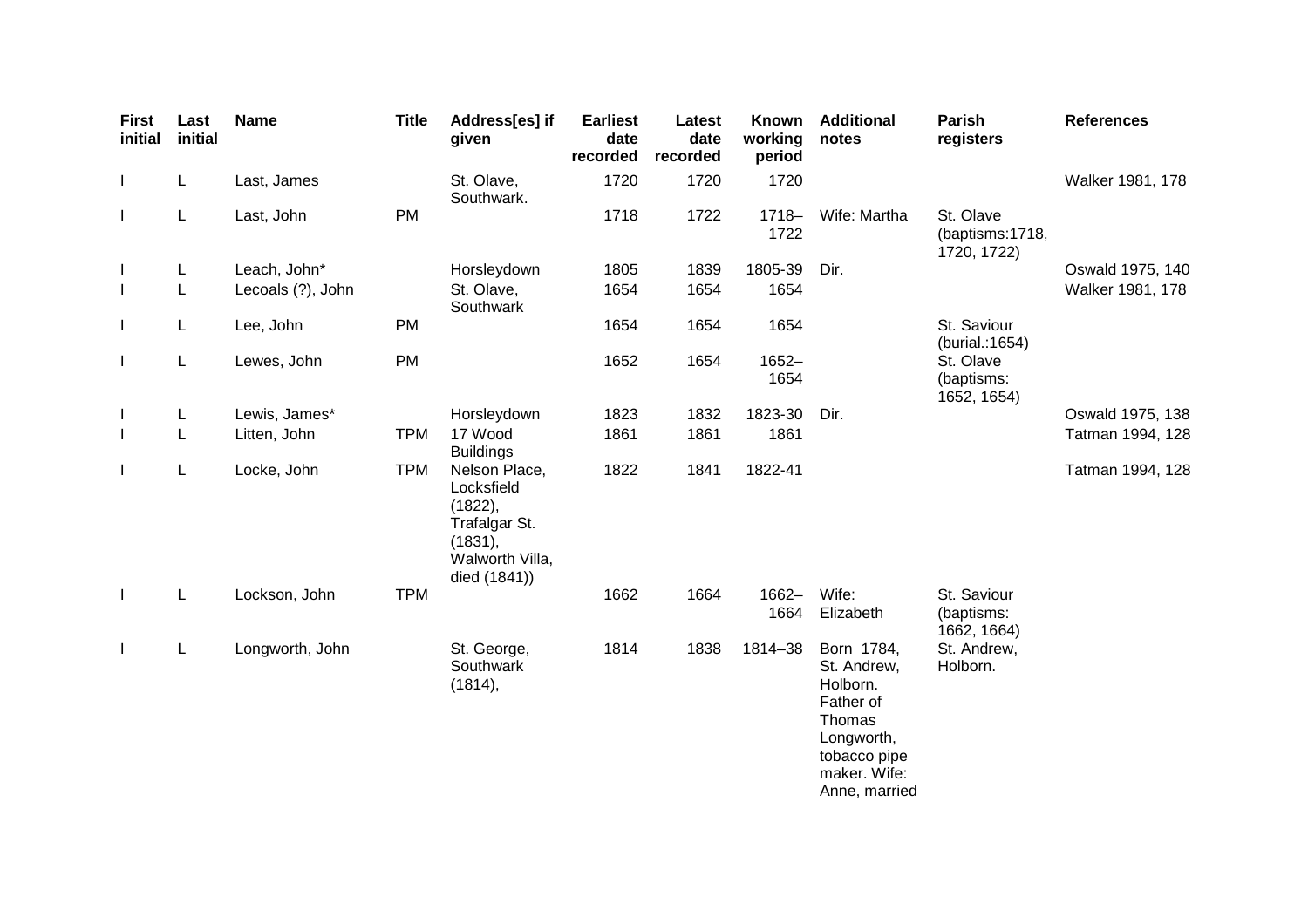| <b>First</b><br>initial | Last<br>initial | <b>Name</b>               | <b>Title</b> | Address[es] if<br>given                                                            | <b>Earliest</b><br>date<br>recorded | Latest<br>date<br>recorded | Known<br>working<br>period | <b>Additional</b><br>notes                                   | Parish<br>registers                                                                                                 | <b>References</b>               |
|-------------------------|-----------------|---------------------------|--------------|------------------------------------------------------------------------------------|-------------------------------------|----------------------------|----------------------------|--------------------------------------------------------------|---------------------------------------------------------------------------------------------------------------------|---------------------------------|
|                         |                 |                           |              |                                                                                    |                                     |                            |                            | 1805, St.<br>Andrew,<br>Holborn. Died<br>1838,<br>Kensington |                                                                                                                     |                                 |
| N                       | L               | Lee [?], Nicholas         | <b>TPM</b>   |                                                                                    | 1651                                | 1651                       | 1651                       |                                                              | St. Saviour<br>(baptism: 1651)                                                                                      |                                 |
| P                       | L               | Lambeth, Peter            |              | St. Olave,<br>Southwark.                                                           | 1709                                | 1709                       | 1709                       | Wife:<br>Elizabeth                                           | St. Olave<br>(baptism: 1709)                                                                                        | Walker 1981, 178                |
| $\mathsf{R}$            | L               | Labbet/Labbit,<br>Richard | TBM/<br>PM   |                                                                                    | 1659                                | 1695                       | 1659-<br>1695              | Died 1695.<br>Wife: Anne<br>Browne,<br>married 1656          | St. Saviour<br>(baptisms:<br>1659, 1661,<br>1664, 1665,<br>1669, 1671,<br>1675, marriage:<br>1656, burial:<br>1695) |                                 |
| S                       | L               | Lewis, Samuel (1)*        | <b>PM</b>    | Oxford St.,<br>Lambeth,<br>Southwark,<br>Horsleydown<br>(Tp. Co. Bristol<br>Polls) | 1774                                | 1805                       | 1774-<br>1805              | Wife: Martha                                                 | St. John,<br>Horsleydown<br>(baptisms:<br>1767, 1783,<br>1787)                                                      | Oswald 1975, 141                |
| S                       | L               | Lewis, Samuel (2)         | <b>PM</b>    | 1 Pipemakers<br>Alley                                                              | 1861                                | 1861                       | 1861                       |                                                              | St. John,<br>Horsleydown                                                                                            | Tatman 1994, 127                |
| Τ                       | L               | Leach, Thomas*            |              | Horsleydown<br>(1828),<br>Whitechapel<br>Rd (1858-67)                              | 1828                                | 1828                       | 1828                       | Dir.                                                         |                                                                                                                     | Oswald 1975, 141                |
| T                       | L               | Lewis, Thomas (2)         |              | 11 New Road<br>$(1871), 23 - 24$<br>King Street,<br>(1891)                         | 1871                                | 1891                       | 1891                       | Son of<br>Thomas<br>Leach $(1)$                              |                                                                                                                     | RG10/636/100: 53; RG12/384/124: |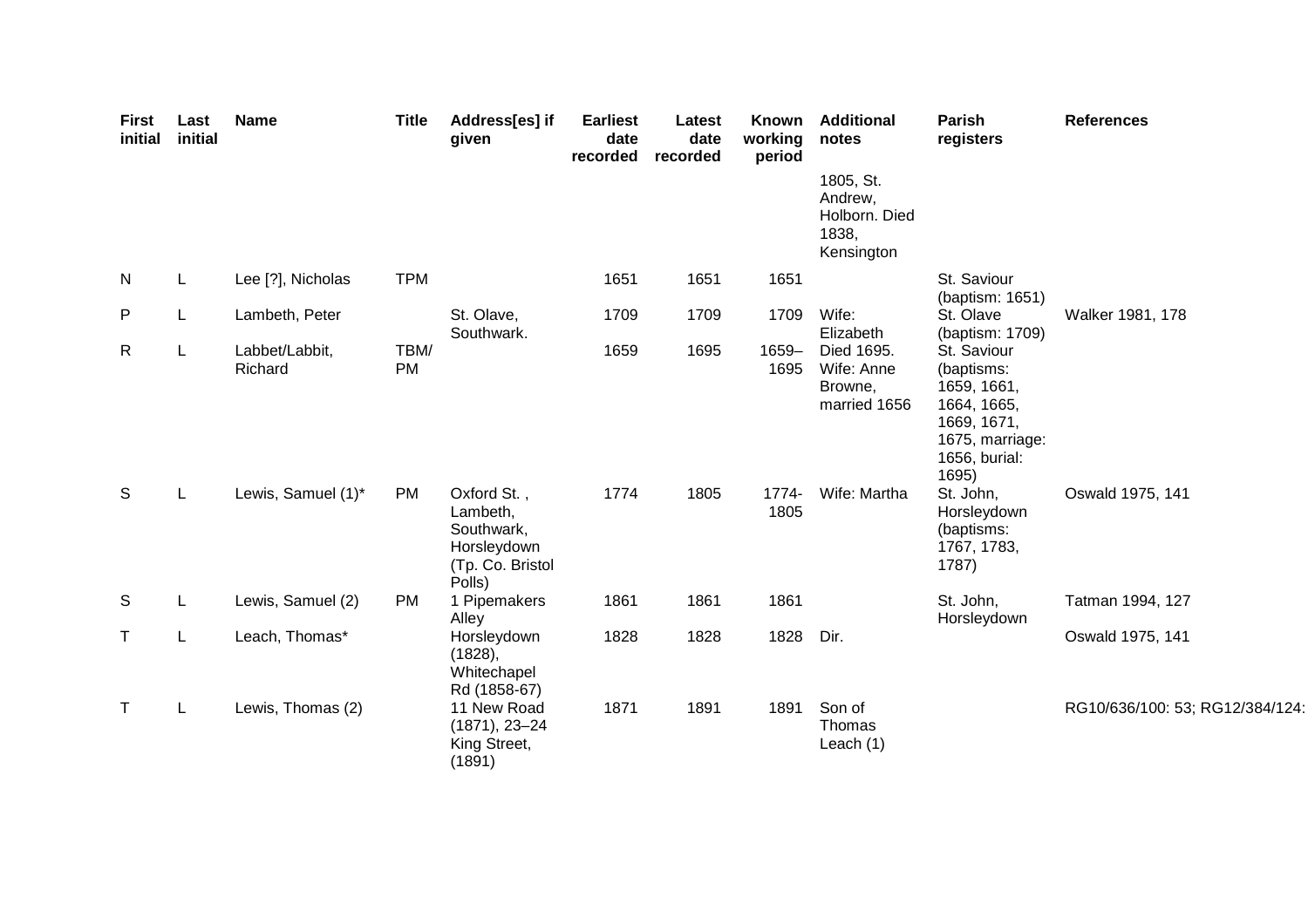| <b>First</b><br>initial | Last<br>initial | <b>Name</b>        | <b>Title</b> | Address[es] if<br>given                                                                                                                                                                                                       | <b>Earliest</b><br>date<br>recorded | Latest<br>date<br>recorded | Known<br>working<br>period | <b>Additional</b><br>notes                                                                                                                                               | <b>Parish</b><br>registers                                                  | <b>References</b>                 |
|-------------------------|-----------------|--------------------|--------------|-------------------------------------------------------------------------------------------------------------------------------------------------------------------------------------------------------------------------------|-------------------------------------|----------------------------|----------------------------|--------------------------------------------------------------------------------------------------------------------------------------------------------------------------|-----------------------------------------------------------------------------|-----------------------------------|
| $\top$                  | L.              | Lewis, Thomas (1)* |              | Horsleydown,<br>$(1823 - 32)$ ,<br>Bermondsey<br>$(1850 - 54)$ , 45<br>Salisbury St.,<br>(1861)                                                                                                                               | 1823                                | 1861                       | 1823-61                    | Dir. Wife:<br>Elizabeth.                                                                                                                                                 |                                                                             | Oswald 1975, 141; RG9/320/56/: 42 |
| $\top$                  | L               | Longwoth Thomas    | <b>TPM</b>   | John St.,<br>Bermondsey<br>(1841), 5<br>Globe Rd.,<br><b>Bethnal</b><br>Green, (1851),<br>10 Church<br>Lane,<br><b>Battersea</b><br>$(1861)$ , 10 St.<br>Mary Place<br>(1871), 121<br>High St.,<br><b>Battersea</b><br>(1881) | 1838                                | 1881                       | 1838-81                    | Born 1814,<br>son of John<br>Longworth,<br>tobacco pipe<br>maker. Wife:<br>Hannah May,<br>married 1838,<br>Paddington,<br>named as PM.<br>Died 1881,<br><b>Battersea</b> | St. George,<br>Southwark, St.<br>James<br>Paddington, St.<br>Mary Battersea | HO107/1048/5/14/: 13; HO107/154   |
| W                       | L               | Labbit, William    | <b>PM</b>    |                                                                                                                                                                                                                               | 1679                                | 1679                       | 1679                       | <b>Died 1679</b>                                                                                                                                                         | St. Saviour<br>(burial: 1679)                                               |                                   |
| W                       | L               | Lockerson, William |              | St. Mary<br>Newington                                                                                                                                                                                                         | 1663                                | 1663                       | 1663                       | Southwark<br>(Surrey Q.<br>Sess.)                                                                                                                                        |                                                                             | Tatman 1994, 128                  |
| W                       | L               | Loxon, William     |              | Southwark                                                                                                                                                                                                                     | 1663                                | 1663                       | 1663                       | Southwark<br>(Surrey Q.<br>Sess.)                                                                                                                                        |                                                                             | Oswald 1975, 141                  |
| C                       | M               | Moore, Charles     |              | Mason St.<br>(1884),<br>Lansdowne<br>Place (1886-<br>92)                                                                                                                                                                      | 1884                                | 1892                       | 1886-92                    |                                                                                                                                                                          |                                                                             | Tatman 1994, 129                  |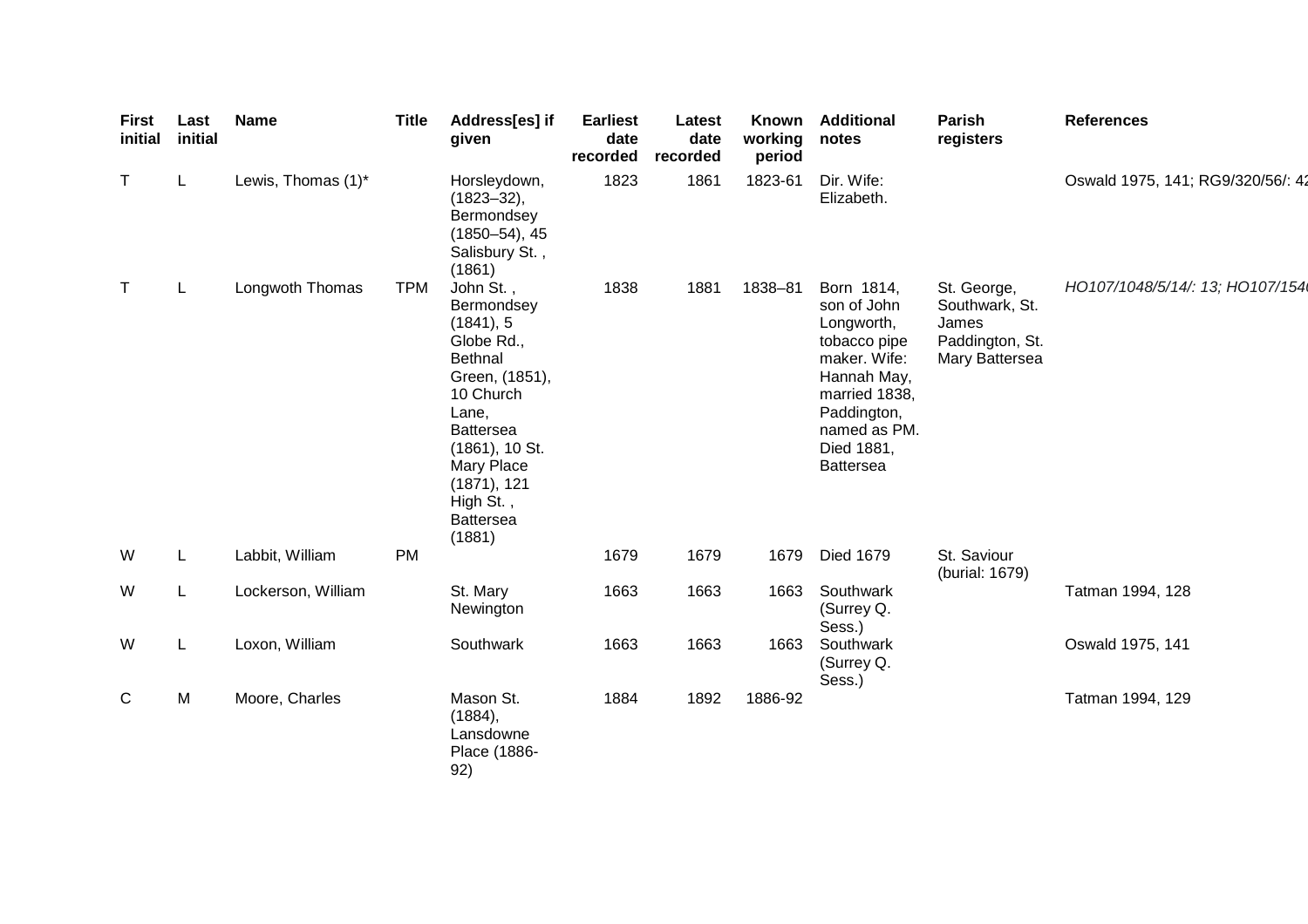| First<br>initial | Last<br>initial | <b>Name</b>                               | <b>Title</b> | Address[es] if<br>given                                                   | <b>Earliest</b><br>date<br>recorded | Latest<br>date<br>recorded | Known<br>working<br>period | <b>Additional</b><br>notes                                                                      | <b>Parish</b><br>registers                      | <b>References</b>                |
|------------------|-----------------|-------------------------------------------|--------------|---------------------------------------------------------------------------|-------------------------------------|----------------------------|----------------------------|-------------------------------------------------------------------------------------------------|-------------------------------------------------|----------------------------------|
| D                | M               | Moor, Daniel                              |              | St. Olave,<br>Southwark.                                                  | 1681                                | 1681                       | 1681                       | Southwark                                                                                       |                                                 | Walker 1981, 178                 |
| D                | M               | Moore, Daniel or<br>Nathaniel             | <b>TPM</b>   |                                                                           | 1681                                | 1681                       | 1681                       | Wife:<br>Elizabeth                                                                              | St. Olave<br>(baptism: 1681)                    |                                  |
| D                | M               | Morton, David*                            |              | 237 Kent St.<br>$(1823-4), 16$<br>North St.,<br>Walworth<br>$(1831 - 51)$ | 1823                                | 1865                       | 1823-65                    | Borough. Dir.                                                                                   |                                                 | Oswald 1975, 141; Tatman 1994, 1 |
| Е                | M               | Morris, Edward                            | <b>TPM</b>   |                                                                           | 1702                                | 1702                       | 1702                       | Wife:<br>Elizabeth                                                                              | St. Olave<br>(baptism: 1702)                    | Walker 1981, 178                 |
| F                | M               | Miller, Francis                           | <b>PM</b>    |                                                                           | 1723                                | 1723                       | 1723                       | Wife: Mary                                                                                      | St. Olave<br>(baptism: 1723)                    | Walker 1981, 178                 |
| G                | M               | George Morris*                            |              | 295 Kent St.,<br>Borough                                                  | 1799                                | 1800                       | 1799-<br>1800              | Dir.                                                                                            |                                                 | Oswald 1975, 141; Tatman 1994, 1 |
| H                | M               | Martindale/Martinley<br>/Mattinley, Henry | TPM          | St. Olave,<br>Southwark.                                                  | 1672                                | 1680                       | $1672 -$<br>1680           | Walker (1981,<br>178) only<br>gives a date of<br>1677 for<br>Mattinley,<br>Henry. Wife:<br>Mary | St. Olave<br>(baptisms:<br>1672, 1677,<br>1680) | Walker 1981, 178                 |
| H                | M               | Mason, Henry                              | <b>PM</b>    | St. Olave,<br>Southwark.                                                  | 1718                                | 1718                       | 1718                       | Wife: Dorothy                                                                                   | St. Olave<br>(baptism: 1718)                    | Walker 1981, 178                 |
| H                | M               | Mules, Hampstead                          |              | Fivefoot Lane                                                             | 1721                                | 1721                       | 1721                       | Wife: Mary<br>Andrews,<br>widow, 1721                                                           | St. Mary<br>Magdalen<br>(marriage:<br>1721)     |                                  |
| $\mathbf{I}$     | M               | Mackenzie, John                           | <b>TPM</b>   | 3 Charles St.<br>(1851),<br>Weymouth St.<br>(1853)                        | 1851                                | 1853                       | 1851-56                    | Died by 1856                                                                                    |                                                 | Tatman 1994, 128                 |
| $\mathbf{I}$     | M               | Master, John                              | <b>TPM</b>   | Wood's<br>Buildings,<br>Newintgon                                         | 1861                                | 1861                       | 1861                       |                                                                                                 |                                                 | Tatman 1994, 128                 |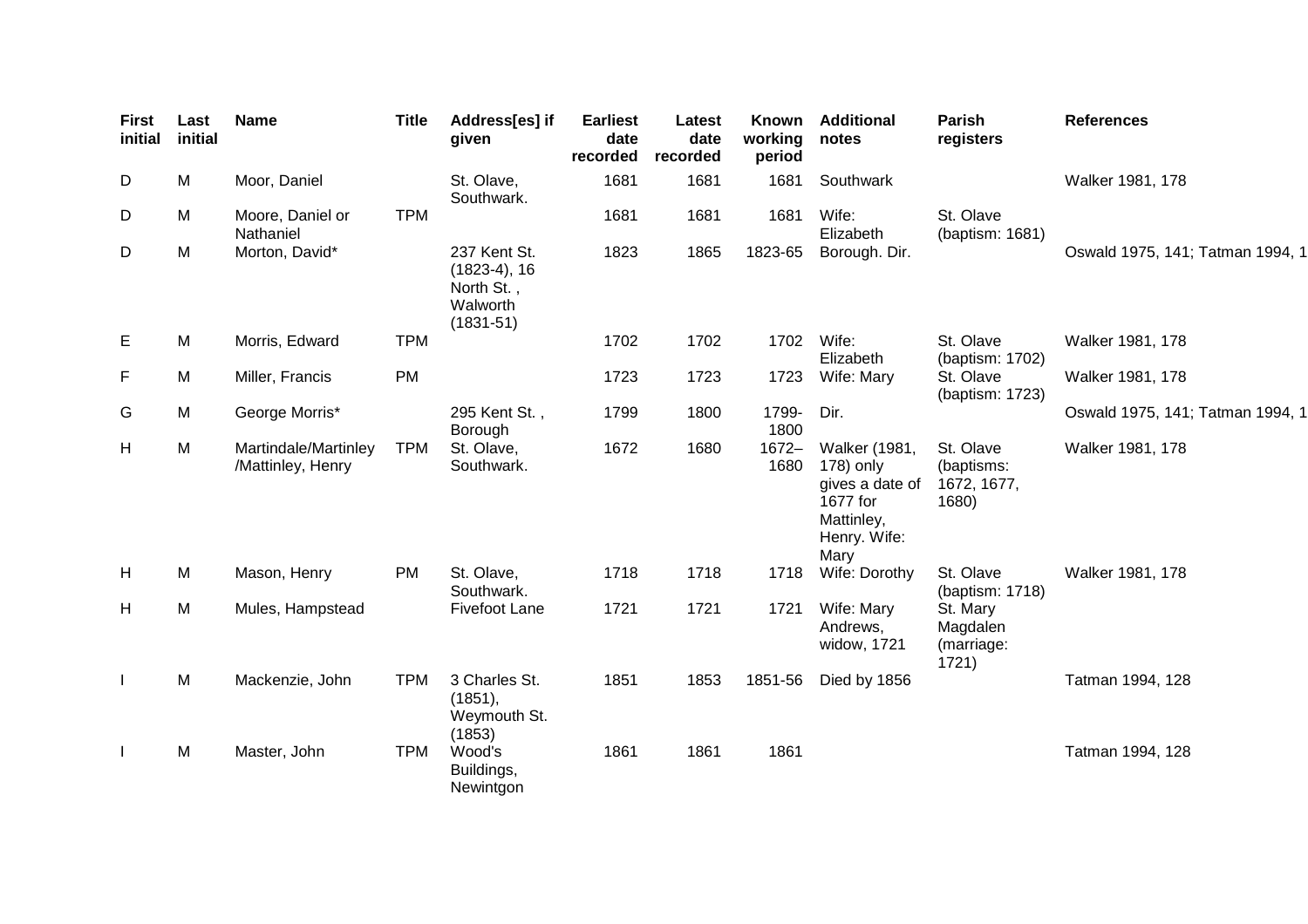| <b>First</b><br>initial | Last<br>initial | <b>Name</b>                   | <b>Title</b>      | Address[es] if<br>given                                                                                       | <b>Earliest</b><br>date<br>recorded | Latest<br>date<br>recorded | Known<br>working<br>period | <b>Additional</b><br>notes                                                                          | <b>Parish</b><br>registers                                                                        | <b>References</b>              |
|-------------------------|-----------------|-------------------------------|-------------------|---------------------------------------------------------------------------------------------------------------|-------------------------------------|----------------------------|----------------------------|-----------------------------------------------------------------------------------------------------|---------------------------------------------------------------------------------------------------|--------------------------------|
|                         | M               | Matthews, John                | <b>PM</b>         |                                                                                                               | 1641                                | 1641                       | 1641                       |                                                                                                     | St. Saviour<br>(baptism: 1641)                                                                    |                                |
|                         | M               | Mattress, John                | <b>PM</b>         | <b>Smiths Alley</b>                                                                                           | 1720                                | 1720                       | 1720                       | Wife:<br>Elizabeth                                                                                  | St. Mary<br>Magdalen<br>(baptism: 1720)                                                           |                                |
|                         | M               | Millsom, James                | PM                |                                                                                                               | 1797                                | 1797                       | 1797                       | Wife: Mary                                                                                          | St. John,<br>Horsleydown<br>(baptism: 1797)                                                       |                                |
|                         | M               | Minto, James*                 |                   | Southwark (c.<br>1804), No. 40<br>Joiners St.,<br>Tooley St.<br>$(1809 - 11),$<br>The Maze (c.<br>$1833 - 34$ | 1804                                | 1834                       | 1809-34                    | Died 1834.<br>P.C.C. Wills<br>11/1830. Dir.                                                         | St. Olave<br>(baptism: 1805)                                                                      | Oswald 1975, 141; Hammond 2004 |
| $\perp$                 | M               | Molleneux/Mulleneu<br>x, John | <b>TPM</b>        |                                                                                                               | 1656                                | 1665                       | 1656-<br>1665              | <b>Died 1665</b><br>(plague likely<br>cause)                                                        | St. Saviour<br>(burial: 1656,<br>1665)                                                            |                                |
|                         | M               | Mutteney [?], John            | <b>TPM</b>        |                                                                                                               | 1656                                | 1656                       | 1656                       |                                                                                                     | St. Saviour<br>(baptism: 1656)                                                                    |                                |
| N                       | M               | Marchant, Nicholas            | <b>TPM</b>        |                                                                                                               | 1652                                | 1665                       | $1652 -$<br>1665           | Wife: Jone<br>[Joan]. Two<br>children<br>buried same<br>day in Aug<br>1665 (plague<br>likely cause) | St. Saviour<br>(baptisms:<br>1652, 1655,<br>1657, 1661,<br>burials: 1651,<br>1656, 1661,<br>1665) |                                |
| N                       | M               | Moore, Nathaniel              | TPM/<br><b>PM</b> | St. Olave,<br>Southwark.                                                                                      | 1676                                | 1684                       | 1676-<br>1684              | Wife:<br>Elizabeth                                                                                  | St. Olave<br>(baptisms:<br>1676, 1677,<br>1679, 1681,<br>1684)                                    | Walker 1981, 178               |
| $\mathsf{P}$            | M               | Millerely, Phillip            | <b>TPM</b>        | Cherry Garden<br>Street,<br>Bermondsey,                                                                       | 1830                                | 1830                       | 1830                       | Wife: Ann                                                                                           | St Mary<br>Rotherhithe<br>(baptism: 1830)                                                         |                                |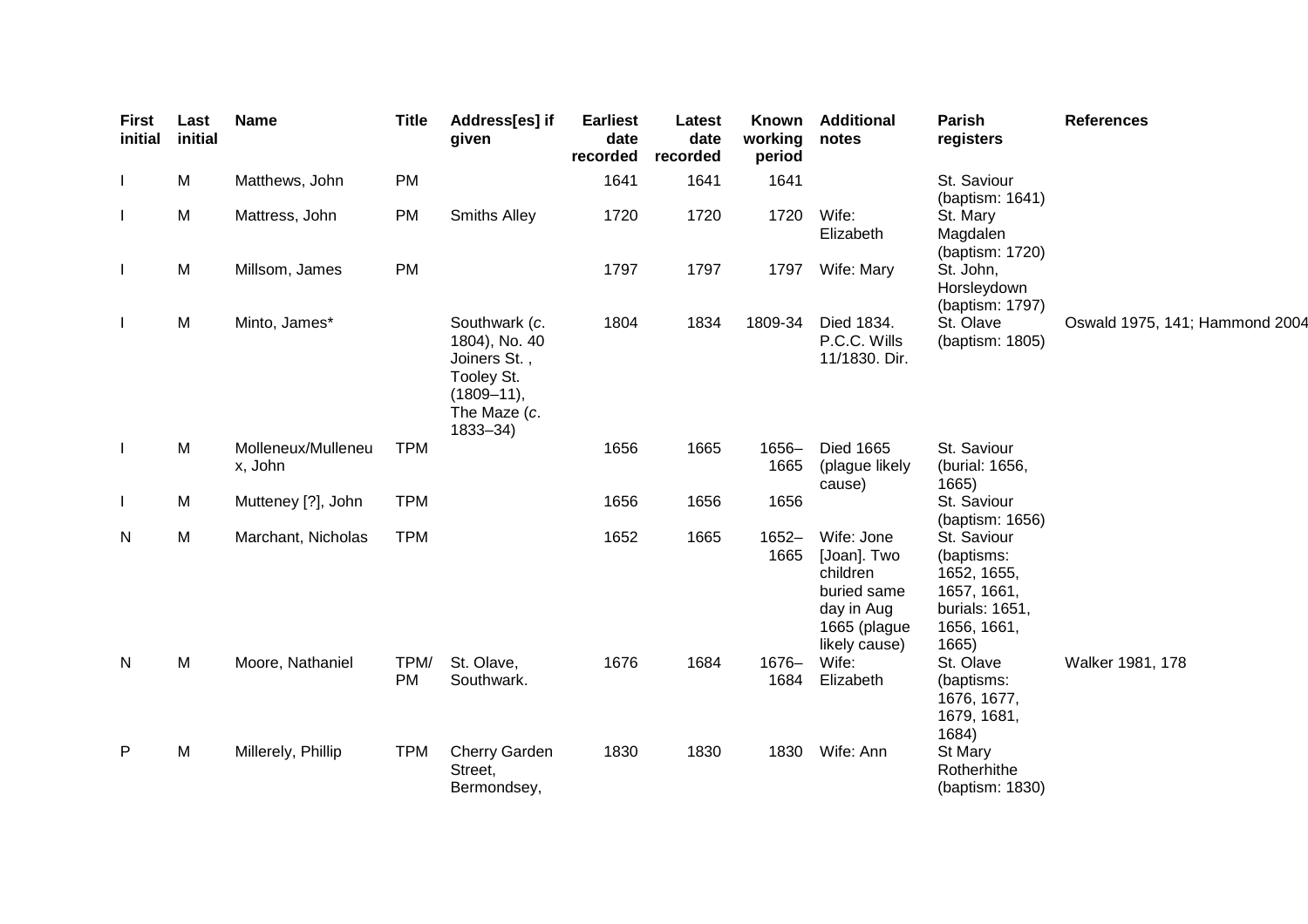| <b>First</b><br>initial | Last<br>initial | <b>Name</b>                              | <b>Title</b> | Address[es] if<br>given                                          | <b>Earliest</b><br>date<br>recorded | Latest<br>date<br>recorded | Known<br>working<br>period | <b>Additional</b><br>notes                                                                                                               | Parish<br>registers                                             | <b>References</b> |
|-------------------------|-----------------|------------------------------------------|--------------|------------------------------------------------------------------|-------------------------------------|----------------------------|----------------------------|------------------------------------------------------------------------------------------------------------------------------------------|-----------------------------------------------------------------|-------------------|
| R                       | M               | Mason, Richard                           | <b>PM</b>    |                                                                  | 1723                                | 1723                       | 1723                       | Wife: Ann                                                                                                                                | St. Mary<br>Magdalen<br>(baptism: 1723)                         |                   |
| R                       | M               | Mustian, Roger                           | <b>TPM</b>   |                                                                  | 1658                                | 1659                       | 1658-59                    | Tobacco box<br>maker when<br>he died in<br>1659                                                                                          | St. Saviour<br>(burial: 1658,<br>1659)                          |                   |
| W                       | M               | Makerell/Markiell/Mi<br>chenill, William | <b>TPM</b>   |                                                                  | 1651                                | 1658                       | 1651-58                    | Died possibly<br>in 1659.<br>Tobacco box<br>maker in 1651                                                                                | St. Saviour<br>(baptism: 1651,<br>burials: 1656,<br>1658, 1699) |                   |
| W                       | M               | Markwell, Richard<br>William/William R.* | <b>TPM</b>   | Sudbook<br>Place (1841),<br>John St.,<br>Walworth<br>$(1843-51)$ | 1831                                | 1851                       | 1831-51                    | Tatman (1994,<br>128), gives<br>working dates<br>of 1839-51<br>but a baptism<br>in 1831 shows<br>Markwell was<br>working from<br>c. 1831 | St. Mary<br>Magdalen<br>(baptism: 1831)                         | Tatman 1994, 128  |
| W                       | M               | Mitchell, William                        | <b>PM</b>    | Salisbury<br><b>Street</b>                                       | 1700                                | 1700                       | 1700                       | Married<br>Elizabeth<br><b>Webb 1700</b>                                                                                                 | St. Mary<br>Magdalen<br>(marriage:<br>1700)                     | Oswald 1975, 142  |
| W                       | M               | Morgan, William                          |              |                                                                  | 1867                                | 1867                       | 1867                       | St. Georges                                                                                                                              |                                                                 | Oswald 1975, 142  |
|                         | M               | Miller, ?                                | <b>PM</b>    | George Row,<br>Newintgon                                         | 1831                                | 1831                       | 1831                       |                                                                                                                                          |                                                                 | Tatman 1994, 128  |
|                         | M               | Millet, ?                                | PM           | Rochester<br>Place,<br>Newintgon                                 | 1831                                | 1831                       | 1831                       |                                                                                                                                          |                                                                 | Tatman 1994, 128  |
| $\mathbf{I}$            | $\mathsf{N}$    | Nasher, John                             | <b>TPM</b>   |                                                                  | 1689                                | 1689                       | 1689                       | Wife: Anne                                                                                                                               | St. Olave<br>(baptism: 1689)                                    |                   |
|                         | N               | Needham, John*                           |              | Maze, Tooley<br>St.                                              | 1805                                | 1805                       | 1805                       | Apprentice:<br>Nathaniel                                                                                                                 |                                                                 | Hammond 2004b, 29 |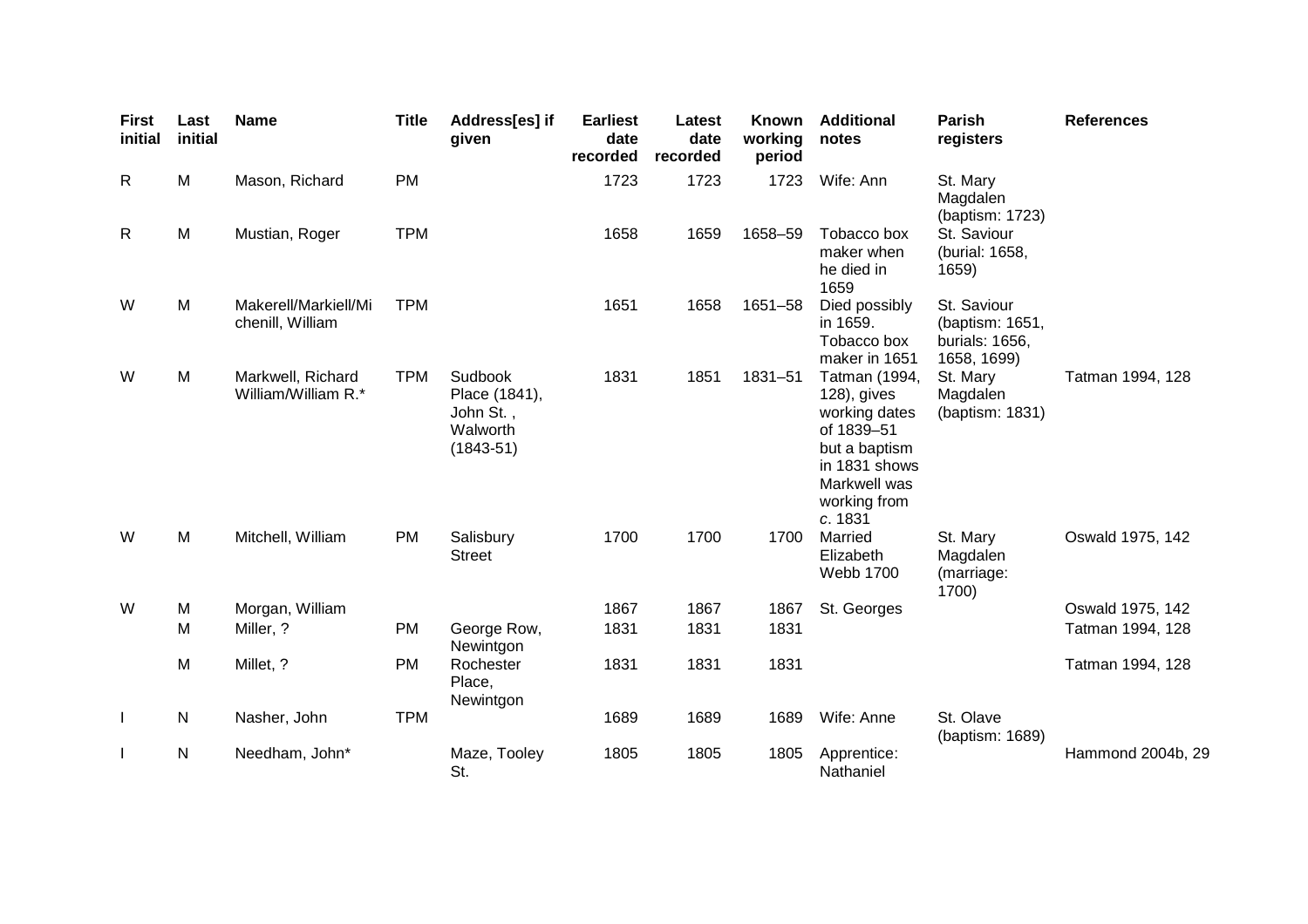| <b>First</b><br>initial | Last<br>initial | <b>Name</b>                    | <b>Title</b> | Address[es] if<br>given                | <b>Earliest</b><br>date<br>recorded | Latest<br>date<br>recorded | Known<br>working<br>period | <b>Additional</b><br>notes                                                                                                                                               | <b>Parish</b><br>registers     | <b>References</b>                |
|-------------------------|-----------------|--------------------------------|--------------|----------------------------------------|-------------------------------------|----------------------------|----------------------------|--------------------------------------------------------------------------------------------------------------------------------------------------------------------------|--------------------------------|----------------------------------|
|                         |                 |                                |              | [Bermondsey],<br>Surrey                |                                     |                            |                            | MacKenzie,<br>1805                                                                                                                                                       |                                |                                  |
| $\mathbf{I}$            | N               | Nilson, Joseph                 |              | St. Olave,<br>Southwark.               | 1748                                | 1748                       | 1748                       | Southwark                                                                                                                                                                |                                | Walker 1981, 179                 |
|                         | N               | Northcott, John                | <b>TPM</b>   |                                        | 1639                                | 1639                       | 1639                       |                                                                                                                                                                          | St. Saviour<br>(baptism: 1639) |                                  |
| T                       | N               | Nutt, Thomas                   | <b>TPM</b>   |                                        | 1656                                | 1656                       | 1656                       |                                                                                                                                                                          | St. Saviour<br>(burial: 1656)  |                                  |
|                         | ${\sf N}$       | Nushard, see<br>Weshard        |              |                                        |                                     |                            |                            |                                                                                                                                                                          |                                |                                  |
| D                       | $\mathsf O$     | Oare/Ore, Diana,<br>Mrs*       | PM           | Waterloo<br>Buildings,<br>Ewer St      | 1870                                | 1875                       | 1871-75                    | Died 1876 (St.<br>Saviour). Dir.<br>Widow of<br>John Ore. In<br>1871 she was<br>employing 2<br>men.                                                                      |                                | Oswald 1975, 142; RG10/595/104:  |
| $\mathbf{I}$            | $\mathsf O$     | Oare/Ore, John A.<br>$(1)^{*}$ | <b>TPM</b>   | 26 Ewer St.,<br>Union St.,<br>Borough. | 1847                                | 1870                       | 1847-71                    | Died 1870 (St.<br>Saviour).<br>Oswald (1975,<br>142) gives a<br>working date<br>of 1847-99,<br>which<br>probably<br>encompasses<br>that of his son<br>John A. Ore<br>(2) |                                | Oswald 1975, 142                 |
| $\perp$                 | $\mathsf O$     | Oare/Ore, John A.<br>$(2)^{*}$ | <b>TPM</b>   | 10 Bennet St.<br>(1871)                | 1871                                | 1899                       | 1847-71                    | Son John A.<br>Ore (1) and<br>Diana Ore                                                                                                                                  |                                | Oswald 1975, 142; RG11/515/79: 4 |
|                         | $\mathsf O$     | Ore, Joseph*                   |              | Tabard St.                             | 1876                                | 1882                       | 1876-82                    | Dir. Second<br>son of John A.                                                                                                                                            |                                | Oswald 1975, 142                 |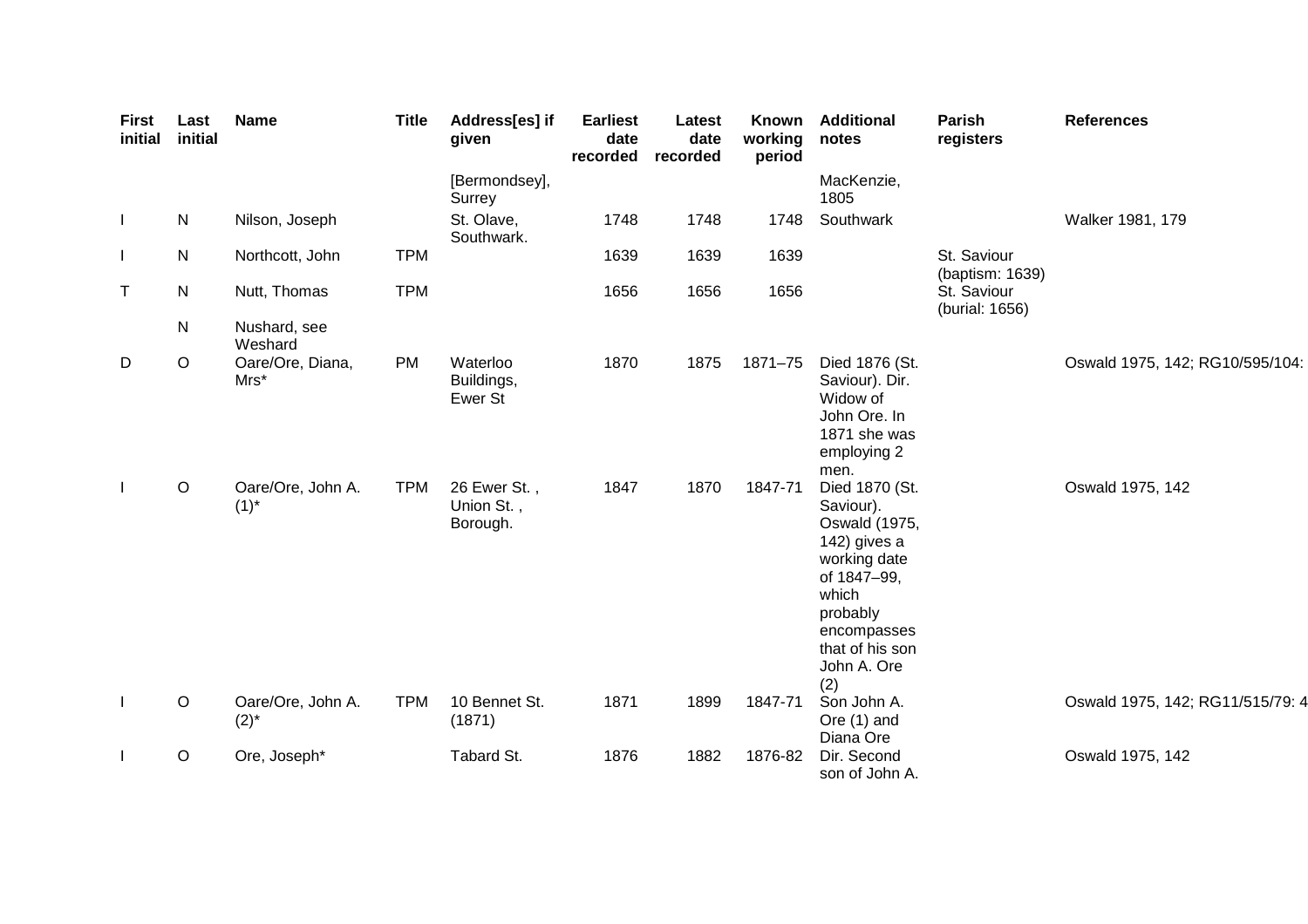| <b>First</b><br>initial | Last<br>initial | <b>Name</b>                        | <b>Title</b> | Address[es] if<br>given                                        | <b>Earliest</b><br>date<br>recorded | Latest<br>date<br>recorded | Known<br>working<br>period | <b>Additional</b><br>notes           | <b>Parish</b><br>registers                                                                                                           | <b>References</b> |
|-------------------------|-----------------|------------------------------------|--------------|----------------------------------------------------------------|-------------------------------------|----------------------------|----------------------------|--------------------------------------|--------------------------------------------------------------------------------------------------------------------------------------|-------------------|
|                         |                 |                                    |              |                                                                |                                     |                            |                            | Ore (1) and<br>Diana Ore             |                                                                                                                                      |                   |
| $\mathbf{I}$            | $\circ$         | Owen, John                         | <b>PM</b>    |                                                                | 1681                                | 1681                       | 1681                       |                                      | St. Saviour<br>(baptism: 1639)                                                                                                       |                   |
| $\mathsf{R}$            | $\circ$         | Onben, Richard                     |              | St. Olave,<br>Southwark.                                       | 1716                                | 1716                       | 1716                       |                                      |                                                                                                                                      | Walker 1981, 178  |
| $\mathsf{R}$            | $\circ$         | Owen, Richard (1),<br>possibly (2) | <b>PM</b>    |                                                                | 1706                                | 1723                       | 1706-23                    | Wife: Ann<br>Martin,<br>married 1706 | St. Olave<br>(baptisms:<br>1708, 1709,<br>1711, 1717,<br>1719), St. Mary<br>Magdalen<br>(baptisms:<br>1722, 1723,<br>marriage: 1706) | Walker 1981, 178  |
| $\mathsf{R}$            | $\circ$         | Owen, Richard (2)                  |              | St. Olave,<br>Southwark.                                       | 1719                                | 1719                       | 1719                       |                                      |                                                                                                                                      | Walker 1981, 178  |
| W                       | $\circ$         | Owen, William                      |              | St. Olave,<br>Southwark.                                       | 1735                                | 1735                       | 1735                       |                                      |                                                                                                                                      | Walker 1981, 178  |
| E                       | ${\sf P}$       | Pike, E, Mrs*                      |              | Old Kent Rd. 3<br>Albany Place,<br>Queens Road,<br>Hornsey Rd. | 1880                                | 1898                       | 1880-98                    | Dir.                                 |                                                                                                                                      | Oswald 1975, 142  |
| Е                       | $\mathsf P$     | Powell, Emma                       | PM           |                                                                | 1700                                | 1700                       | 1700                       | Widow of<br>Robert, died<br>1700     | St. Saviour<br>(burial: 1700)                                                                                                        |                   |
| G                       | P               | Porter, George                     | <b>PM</b>    | Dog Lane                                                       | 1715                                | 1715                       | 1715                       | Wife:<br>Elizabeth                   | St. Mary<br>Magdalen<br>(baptism: 1759)                                                                                              |                   |
| H                       | P               | Peaty/Patey, Henry                 | <b>PM</b>    | Cherry Garden                                                  | 1769                                | 1788                       | 1769-88                    | Wife:<br>Ann/Anne                    | St. Mary<br>Magdalen<br>(baptisms:<br>1769, 1770,<br>1772, 1773,<br>1775, 1777,                                                      |                   |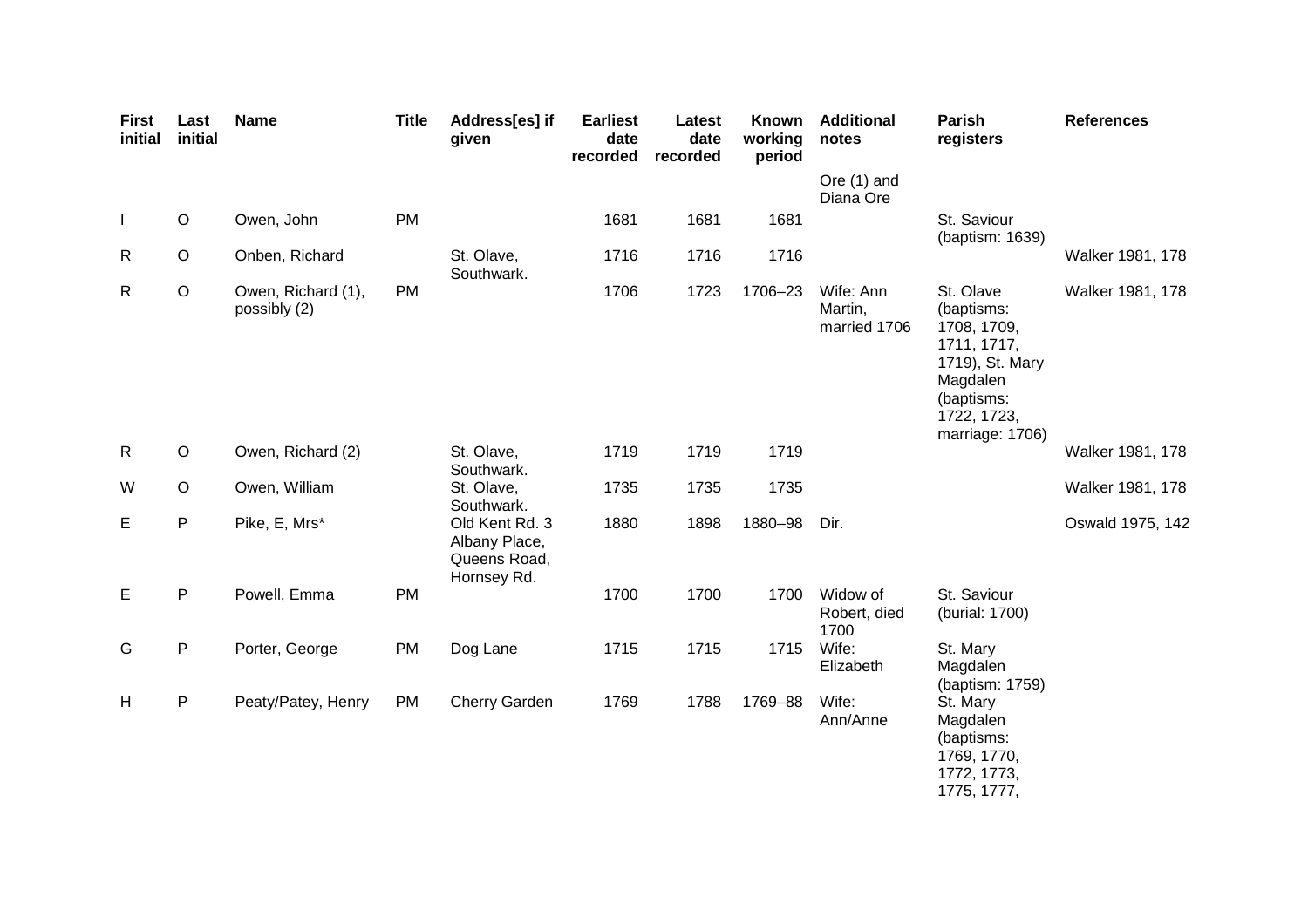| <b>First</b><br>initial | Last<br>initial | <b>Name</b>                        | <b>Title</b>      | Address[es] if<br>given            | <b>Earliest</b><br>date<br>recorded | Latest<br>date<br>recorded | Known<br>working<br>period | <b>Additional</b><br>notes                                | Parish<br>registers                                        | <b>References</b>              |
|-------------------------|-----------------|------------------------------------|-------------------|------------------------------------|-------------------------------------|----------------------------|----------------------------|-----------------------------------------------------------|------------------------------------------------------------|--------------------------------|
|                         |                 |                                    |                   |                                    |                                     |                            |                            |                                                           | 1779, 1782,<br>1784, 1788)                                 |                                |
|                         | $\mathsf{P}$    | Payne, John                        |                   | 275 Albany<br>Rd.,<br>Camberwell   | 1886                                | 1886                       | 1886                       |                                                           |                                                            | Hammond 2005, 30               |
|                         | $\sf P$         | Perry, Joseph                      | PM                |                                    | 1684                                | 1684                       | 1684                       |                                                           | St. Saviour                                                |                                |
|                         | ${\sf P}$       | Prew, John                         | <b>TPM</b>        |                                    | 1655                                | 1655                       | 1655                       |                                                           | (baptism: 1684)<br>St. Saviour<br>(baptism: 1655)          |                                |
|                         | ${\sf P}$       | Pritchard(s)/Pritchett<br>, Joseph | <b>TPM</b>        |                                    | 1696                                | 1699                       | 1696-99                    | Wife: Ruth                                                | St. Olave<br>(baptisms:<br>1696, 1699)                     | Walker 1981, 178               |
| M                       | ${\sf P}$       | Mary A. Prong                      | PM                | 5 Elephant<br>Lane,<br>Rotherhithe | 1871                                | 1871                       | 1871                       | Widow                                                     |                                                            | R10/642/127: 22                |
| O                       | P               | Price, Obidiah                     | <b>TPM</b>        |                                    | 1694                                | 1694                       | 1694                       | Wife: Anne                                                | St. Olave<br>(baptism: 1694)                               | Walker 1981, 178               |
| R                       | P               | Paike/Paite,<br>Reanold            | PM                |                                    | 1668                                | 1668                       | 1668                       | Wife:<br>Elizabeth                                        | St. Olave<br>(baptism: 1668)                               |                                |
| R                       | P               | Parke, Reanold                     |                   | St. Olave,<br>Southwark            | 1667                                | 1667                       | 1667                       | Southwark                                                 |                                                            | Walker 1981, 178               |
| R                       | ${\sf P}$       | Parker, Richard                    | PM                |                                    | 1675                                | 1675                       | 1675                       | Wife: Jone<br>[Joan]                                      | St. Saviour<br>(baptism: 1675)                             |                                |
| $\mathsf{R}$            | ${\sf P}$       | Pattison, Robert*                  |                   | Gould St.,<br>Bermondsey           | 1755                                | 1760                       | 1755-60                    | Apprentice:<br>George<br>Ardena, 1760<br>(Hammond<br>2015 |                                                            | Oswald 1975, 143; Hammond 2015 |
| R                       | P               | Piny, Richard                      | <b>PM</b>         |                                    | 1667                                | 1667                       | 1667                       | <b>Died 1667</b>                                          | St. Saviour<br>(burial: 1667)                              |                                |
| R                       | P               | Powell/Powley/Powl<br>y, Robert    | PM/T<br><b>PM</b> |                                    | 1684                                | 1697                       | 1684-97                    | Died 1697.<br>Wife: Emma.<br>'Widow<br>Powell, pipe       | St. Saviour<br>(baptisms:<br>1686, 1688,<br>1696, burials: |                                |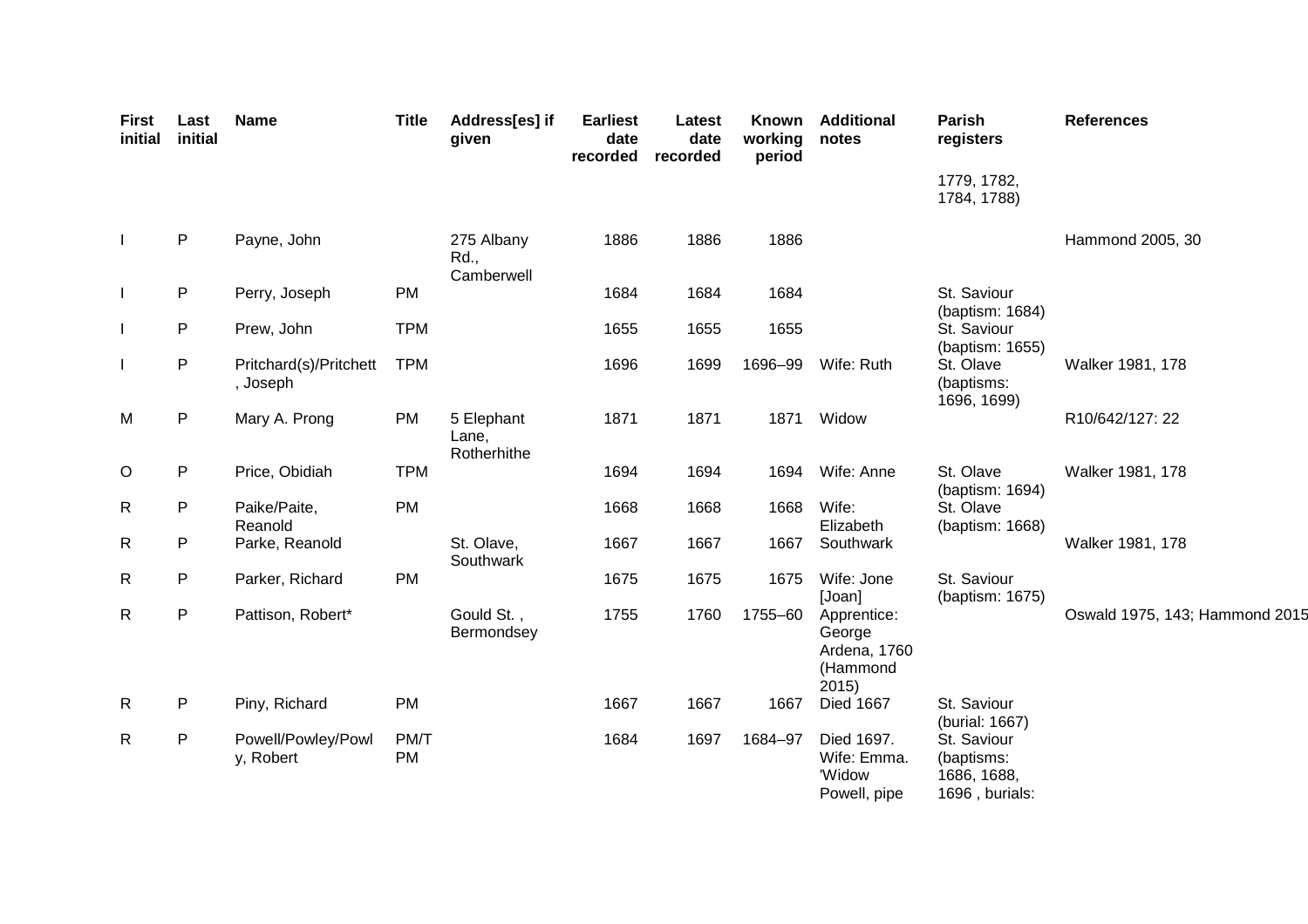| <b>First</b><br>initial | Last<br>initial | <b>Name</b>                    | <b>Title</b> | Address[es] if<br>given                                                                                                        | <b>Earliest</b><br>date<br>recorded | Latest<br>date<br>recorded | Known<br>working<br>period | <b>Additional</b><br>notes                                | Parish<br>registers                                                                               | <b>References</b>              |
|-------------------------|-----------------|--------------------------------|--------------|--------------------------------------------------------------------------------------------------------------------------------|-------------------------------------|----------------------------|----------------------------|-----------------------------------------------------------|---------------------------------------------------------------------------------------------------|--------------------------------|
|                         |                 |                                |              |                                                                                                                                |                                     |                            |                            | maker,' died<br>1700                                      | 1684, 1685,<br>1689, 1690,<br>1693, 1694,<br>1697)                                                |                                |
| R                       | P               | Purchase, Richard              | <b>TPM</b>   |                                                                                                                                | 1648                                | 1668                       | 1648-68                    | Died 1668. A<br>son died 1665<br>(plague likely<br>cause) | St. Saviour<br>(baptisms:<br>1648, 1652,<br>1653, 1657,<br>burials: 1660,<br>1661, 1665,<br>1668) |                                |
| $\mathsf{T}$            | $\mathsf{P}$    | Paine, Thomas*                 |              | Newington,<br>Surrey                                                                                                           | 1826                                | 1826                       | 1826                       | Apprentice:<br>Robert<br>Thompson,<br>1826                |                                                                                                   | Hammond 2015                   |
| $\mathsf T$             | $\mathsf{P}$    | Pattison, Thomas               | PM           | Bermondsey<br><b>Street</b>                                                                                                    | 1755                                | 1755                       | 1755                       | Wife: Mary                                                | St. Mary<br>Magdalen<br>(baptism: 1755)                                                           |                                |
| W                       | P               | Penrose, William [?]           | $\cdot$      |                                                                                                                                | 1630                                | 1630                       | 1630                       | May not be a<br>tobacco pipe<br>maker                     | St. Saviour<br>(baptism: 1630)                                                                    |                                |
| W                       | P               | William H. Prong*              |              | Rotherhithe                                                                                                                    | 1864                                | 1899                       | 1864-99                    | Dir.                                                      |                                                                                                   | Oswald 1975, 143               |
| A                       | Q               | Quiney - see Coney,<br>Anthony |              |                                                                                                                                |                                     |                            |                            |                                                           |                                                                                                   |                                |
| $\sf B$                 | $\mathsf{R}$    | Robinson, Benjamin PM          |              |                                                                                                                                | 1700                                | 1700                       | 1700                       | <b>Died 1700</b>                                          | St. Saviour<br>(burial: 1700)                                                                     |                                |
| C                       | $\mathsf{R}$    | Rothenburg, Charles            |              | 30 Essex St.<br>(1851), 9<br>Victoria Place,<br>Borough,<br>Amelia Place,<br>Old Kent<br>Road, Bethnal<br>Green (from<br>1861) | 1851                                | 1861                       | 1851-61                    |                                                           |                                                                                                   | Hammond 2005, 30; HO107/1552/1 |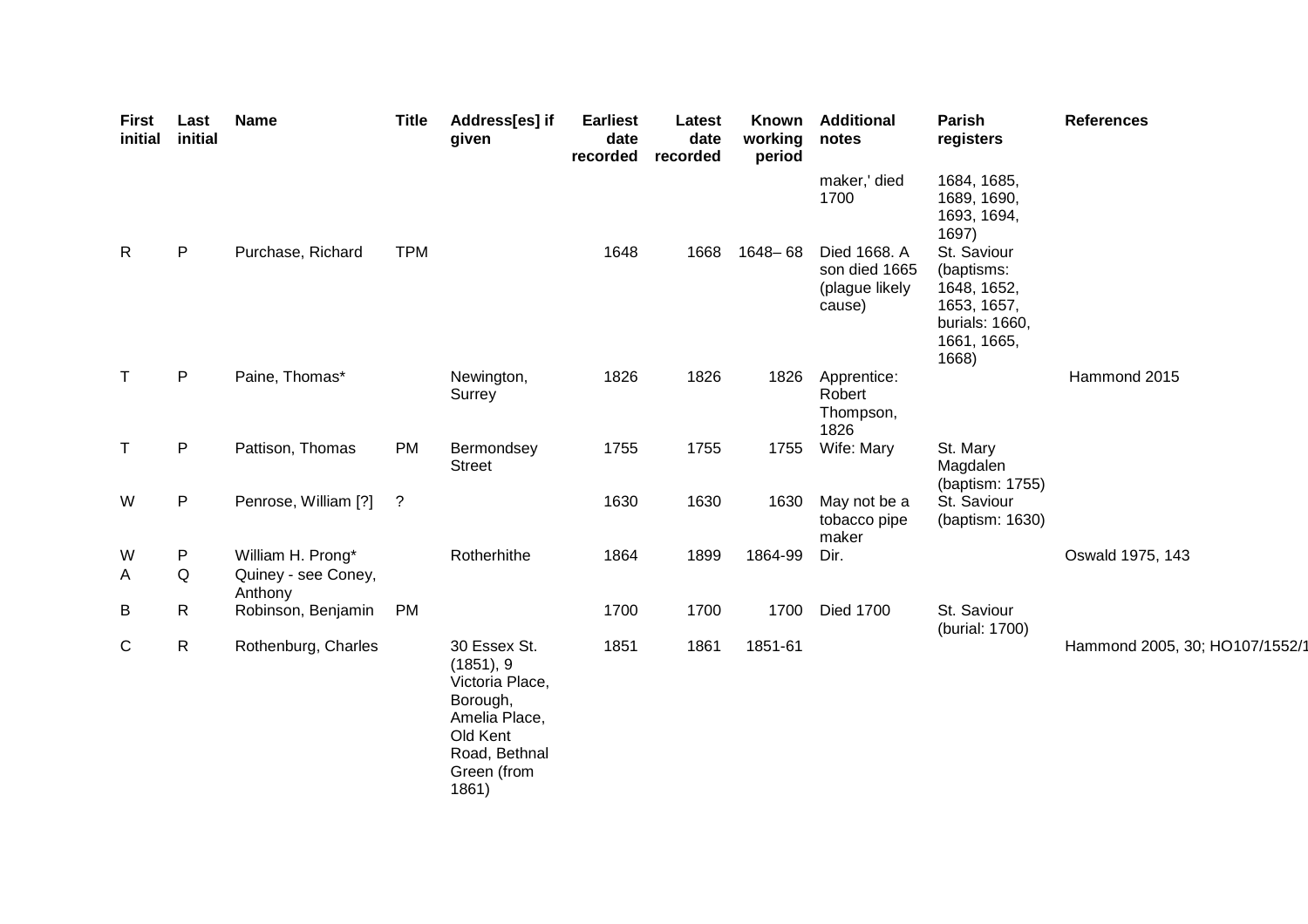| <b>First</b><br>initial | Last<br>initial | <b>Name</b>                    | <b>Title</b> | Address[es] if<br>given  | <b>Earliest</b><br>date<br>recorded | Latest<br>date<br>recorded | <b>Known</b><br>working<br>period | <b>Additional</b><br>notes | Parish<br>registers                                                                                           | <b>References</b> |
|-------------------------|-----------------|--------------------------------|--------------|--------------------------|-------------------------------------|----------------------------|-----------------------------------|----------------------------|---------------------------------------------------------------------------------------------------------------|-------------------|
| D                       | $\mathsf{R}$    | Robertson/Robinson<br>, Daniel | <b>PM</b>    |                          | 1720                                | 1722                       | 1720-22                           | Wife: Frances              | St. Saviour<br>(baptism:<br>1720), St.<br>Olave (baptism:<br>1722)                                            |                   |
| Е                       | $\mathsf{R}$    | Rasdall/Rastall,<br>Edward     | <b>TPM</b>   |                          | 1630                                | 1631                       | 1630-31                           |                            | St. Saviour<br>(baptisms:<br>1630, 1631)                                                                      |                   |
| Е                       | $\mathsf{R}$    | Rawsett, Edward                | <b>TPM</b>   |                          | 1626                                | 1626                       | 1626                              |                            | St. Olave<br>(baptism: 1626)                                                                                  |                   |
| Е                       | $\mathsf{R}$    | Read, Edward                   | <b>PM</b>    |                          | 1648                                | 1658                       | $1648 - 58$                       | Wife: Evace,<br>died 1658  | St. Olave<br>(baptisms:<br>1648, 1649,<br>1652), St.<br>Saviour<br>(baptisms:<br>1655, 1657,<br>burial: 1658) | Walker 1981, 178  |
| E                       | $\mathsf{R}$    | Restone[e]/Royston,<br>Edward  | <b>TPM</b>   |                          | 1629                                | 1634                       | 1629-34                           |                            | St. Saviour<br>(baptisms:<br>1629, 1632,<br>1634)                                                             |                   |
| E                       | $\mathsf{R}$    | Retter/Rutter,<br>Edward       | PM           |                          | 1691                                | 1691                       | 1691                              | Wife: Sibil<br>[Cybil]     | St. Saviour<br>(baptism: 1691)                                                                                |                   |
| $\mathbf{I}$            | $\mathsf{R}$    | Ramsdell, John                 | PM           |                          | 1730                                | 1730                       | 1730                              | Wife: Sarah                | St. Saviour<br>(baptism: 1730)                                                                                |                   |
| $\mathbf{I}$            | $\mathsf{R}$    | Raston, John                   | <b>TPM</b>   |                          | 1653                                | 1653                       | 1653                              |                            | St. Olave<br>(baptism: 1653)                                                                                  |                   |
| $\mathbf{I}$            | $\mathsf{R}$    | Rebburne, John                 | <b>PM</b>    |                          | 1683                                | 1683                       | 1683                              |                            | St. Saviour<br>(burial: 1678)                                                                                 |                   |
| $\mathbf{I}$            | $\mathsf{R}$    | Ribbone, John                  | PM           |                          | 1678                                | 1678                       | 1678                              | Error for<br>Robinson?     | St. Saviour<br>(burial: 1678)                                                                                 |                   |
| $\mathbf{I}$            | $\mathsf{R}$    | Richards, John                 |              | St. Olave,<br>Southwark. | 1668                                | 1668                       | 1668                              |                            |                                                                                                               | Walker 1981, 178  |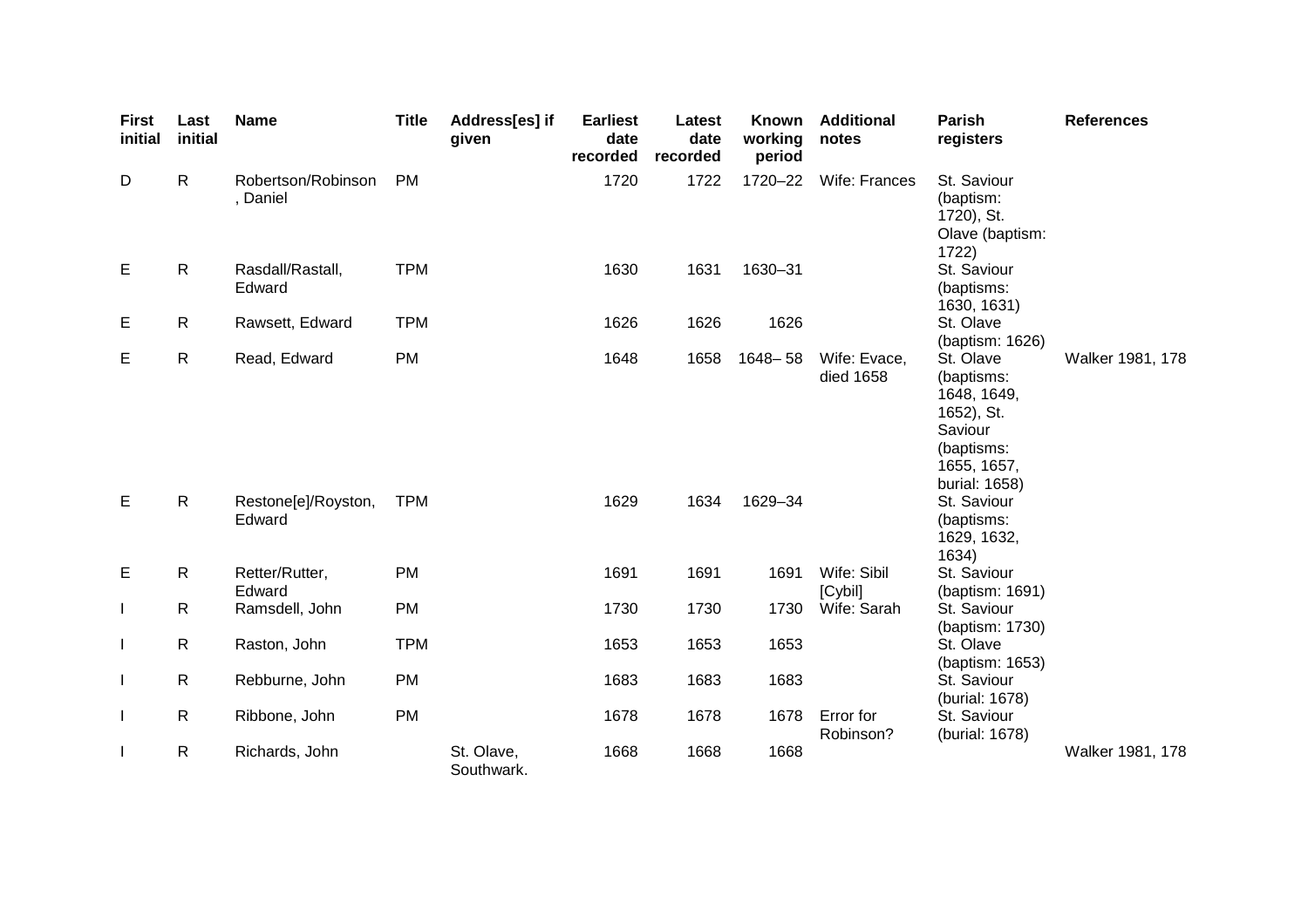| <b>First</b><br>initial | Last<br>initial | <b>Name</b>                      | <b>Title</b> | Address[es] if<br>given  | <b>Earliest</b><br>date<br>recorded | Latest<br>date<br>recorded | Known<br>working<br>period | <b>Additional</b><br>notes       | Parish<br>registers                                                                                    | <b>References</b> |
|-------------------------|-----------------|----------------------------------|--------------|--------------------------|-------------------------------------|----------------------------|----------------------------|----------------------------------|--------------------------------------------------------------------------------------------------------|-------------------|
| $\mathbf{I}$            | $\mathsf{R}$    | Roberts, John                    | <b>PM</b>    |                          | 1691                                | 1691                       | 1691                       | Wife: Sarah                      | St. Saviour<br>(baptism: 1691)                                                                         |                   |
| $\mathbf{I}$            | $\mathsf{R}$    | Robertson, John (1)              | <b>PM</b>    |                          | 1715                                | 1715                       | 1715                       | Died 1715                        | St. Saviour<br>(burial: 1715)                                                                          |                   |
| $\mathbf{I}$            | $\mathsf{R}$    | Robertson/Robinson<br>, John (2) | <b>PM</b>    |                          | 1721                                | 1722                       | $1721 - 22$                | Wife: Frances                    | St. Olave<br>(baptisms:<br>1720, 1721)                                                                 | Walker 1981, 178  |
| $\mathbf{I}$            | $\mathsf{R}$    | Robinson, John                   | <b>PM</b>    |                          | 1676                                | 1692                       | 1676-92                    | Wife: Sarah                      | St. Saviour<br>(baptisms:<br>1676, 1677,<br>1680, 1683,<br>burial: 1676,<br>1684, 1686,<br>1688, 1692) |                   |
| L                       | $\mathsf{R}$    | Robinson, Lancelot               | <b>TPM</b>   |                          | 1690                                | 1692                       | 1690-92                    | Wife: Sarah                      | St. Olave<br>(baptisms:<br>1690, 1692)                                                                 | Walker 1981, 178  |
| N                       | $\mathsf{R}$    | Rogers, Neill                    |              | St. Olave,<br>Southwark. | 1673                                | 1673                       | 1673                       |                                  |                                                                                                        | Walker 1981, 178  |
| $\circ$                 | R               | Reynolds, Oliver                 | <b>TPM</b>   |                          | 1668                                | 1668                       | 1668                       | Wife:<br>Elizabeth,<br>died 1668 | St. Saviour<br>(burial: 1668)                                                                          |                   |
| $\mathsf{P}$            | $\mathsf{R}$    | Rowes, Peter (?)                 |              | St. Olave,<br>Southwark. | 1732                                | 1732                       | 1732                       |                                  |                                                                                                        | Walker 1981, 178  |
| $\mathsf{R}$            | $\mathsf{R}$    | Remone, Richard                  |              | St. Olave,<br>Southwark. | 1640                                | 1640                       | 1640                       |                                  |                                                                                                        | Walker 1981, 178  |
| R                       | $\mathsf R$     | Reston[e], Richard               | <b>TPM</b>   |                          | 1632                                | 1653                       | 1632-53                    |                                  | St. Saviour, St.<br>Olave<br>(baptisms:<br>1640, 1644,<br>1646, 165,<br>1653)                          |                   |
| $\mathsf{R}$            | $\mathsf{R}$    | Reynolds, Richard                | <b>TPM</b>   |                          | 1641                                | 1641                       | 1641                       |                                  | St. Saviour<br>(baptism: 1641)                                                                         |                   |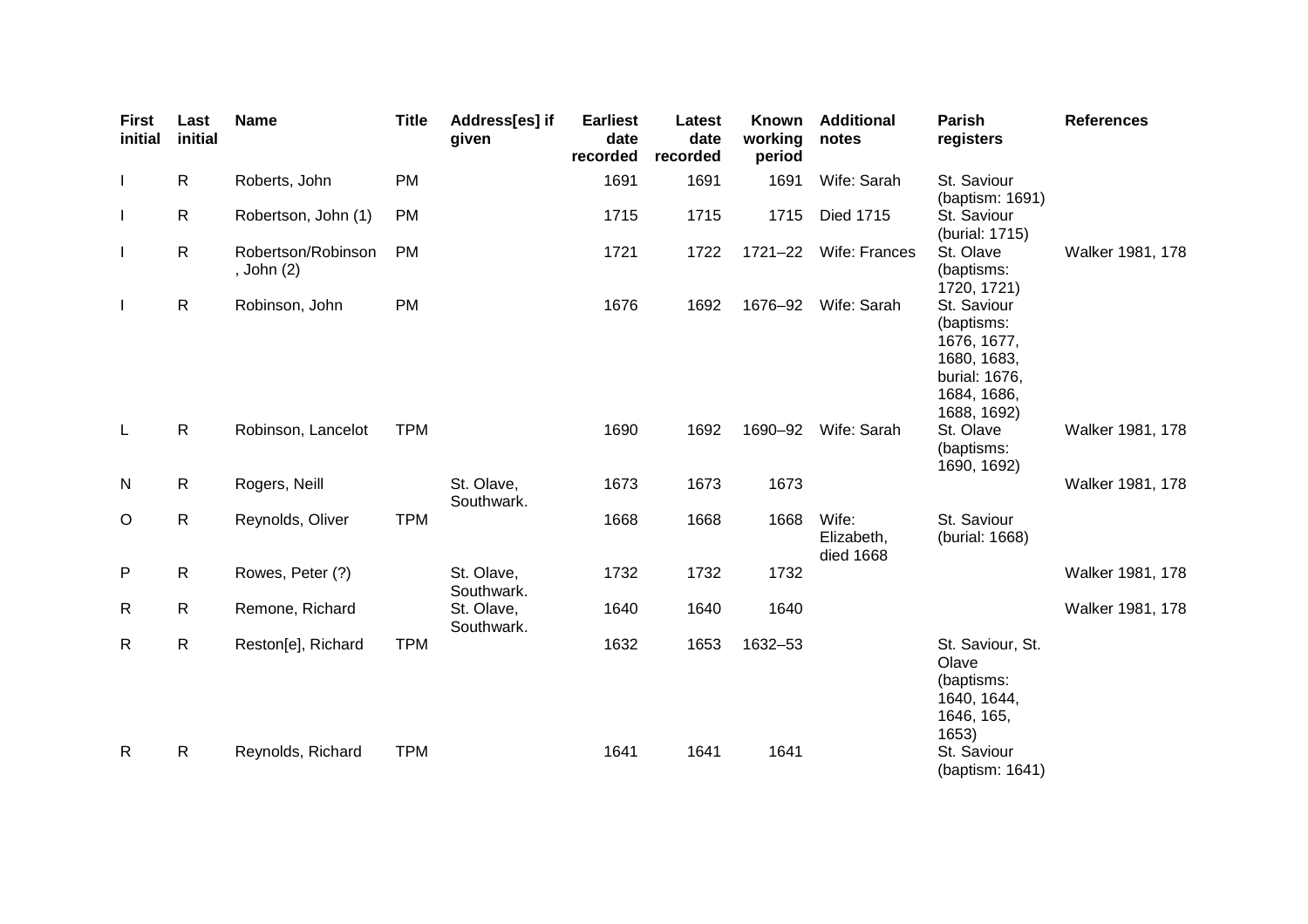| <b>First</b><br>initial | Last<br>initial | <b>Name</b>             | <b>Title</b> | Address[es] if<br>given                  | <b>Earliest</b><br>date<br>recorded | Latest<br>date<br>recorded | Known<br>working<br>period | <b>Additional</b><br>notes                                                        | <b>Parish</b><br>registers                                | <b>References</b> |
|-------------------------|-----------------|-------------------------|--------------|------------------------------------------|-------------------------------------|----------------------------|----------------------------|-----------------------------------------------------------------------------------|-----------------------------------------------------------|-------------------|
| R                       | $\mathsf{R}$    | Ristoll, Richard        | <b>TPM</b>   |                                          | 1646                                | 1646                       | 1646                       |                                                                                   | St. Olave<br>(baptism: 1646)                              |                   |
| Т                       | $\mathsf{R}$    | Ram, Thomas             |              | Southwark                                | 1718                                | 1718                       | 1718                       |                                                                                   |                                                           | Oswald 1975, 144  |
| $\mathsf{T}$            | $\mathsf{R}$    | Raven, Thomas           | PM           |                                          | 1739                                | 1739                       | 1739                       | Wife: Susanna                                                                     | St. John,<br>Horsleydown<br>(baptism: 1739)               |                   |
| T                       | $\mathsf{R}$    | Richmond, Thomas<br>(1) | <b>TPM</b>   |                                          | 1662                                | 1662                       | 1662                       |                                                                                   | St. Saviour<br>(baptism: 1662)                            |                   |
| T                       | $\mathsf{R}$    | Richmond, Thomas<br>(2) | <b>PM</b>    |                                          | 1711                                | 1711                       | 1711                       | Wife: Sarah                                                                       | St. Olave<br>(baptism: 1711)                              |                   |
| Τ                       | $\mathsf{R}$    | Robinson, Thomas        | PM/T<br>PM   |                                          | 1683                                | 1683                       | 1683                       |                                                                                   | St. Saviour<br>(burial: 1683)                             |                   |
| T                       | $\mathsf{R}$    | Robson, Thomas          | PM           | Marigold<br><b>Street</b>                | 1750                                | 1752                       | 1750-52                    | Wife: Sarah                                                                       | St. Mary<br>Magdalen<br>(baptisms:<br>1750, 1752)         |                   |
| $\mathsf{T}$            | $\mathsf{R}$    | Rutter/Rutty,<br>Thomas | <b>TPM</b>   |                                          | 1668                                | 1669                       | 1668-69                    | Wife: Anne                                                                        | St. Saviour<br>(baptism: 1668,<br>burials: 1668,<br>1669) |                   |
| W                       | $\mathsf{R}$    | Redding, William        | <b>TPM</b>   |                                          | 1654                                | 1656                       | 1654-56                    |                                                                                   | St. Saviour<br>(baptism: 1646,<br>burial: 1656)           |                   |
| W                       | $\mathsf{R}$    | Reynolds, William       | <b>TPM</b>   | Maze and<br>Crucifix Lane,<br>Bermondsey | 1792                                | 1812                       | 1792-<br>1813              | Apprentices:<br>David Morton,<br>1800, William<br>Reynolds,<br>1808. Wife:<br>Ann | St. John,<br>Horsleydown<br>(baptism: 1792)               | Hammond 2015      |
| W                       | $\mathsf{R}$    | Riddley, William        | <b>TPM</b>   |                                          | 1656                                | 1656                       | 1656                       | Possibly<br>William<br>Redding                                                    | St. Saviour<br>(burial: 1656)                             |                   |
| W                       | $\mathsf{R}$    | Rogers, William         | <b>TPM</b>   |                                          | 1674                                | 1674                       | 1674                       | Wife: Ann                                                                         | St. Olave<br>(baptism: 1674)                              |                   |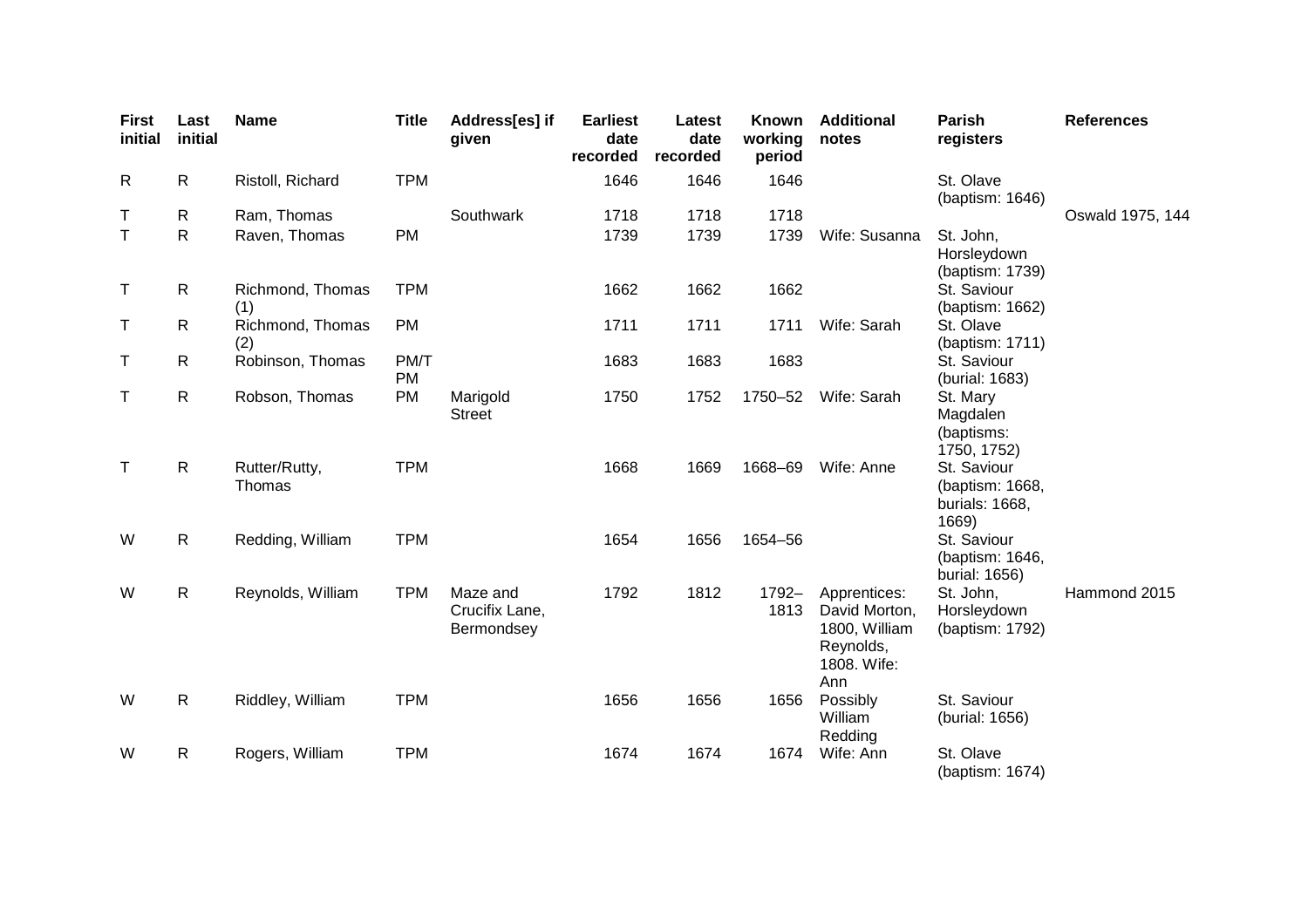| <b>First</b><br>initial | Last<br>initial | <b>Name</b>            | <b>Title</b> | Address[es] if<br>given                                        | <b>Earliest</b><br>date<br>recorded | Latest<br>date<br>recorded | <b>Known</b><br>working<br>period | <b>Additional</b><br>notes                 | Parish<br>registers                                                                 | <b>References</b>                |
|-------------------------|-----------------|------------------------|--------------|----------------------------------------------------------------|-------------------------------------|----------------------------|-----------------------------------|--------------------------------------------|-------------------------------------------------------------------------------------|----------------------------------|
| A                       | S               | Sleep, Alfred          |              | 30 Westcott<br>St., St.<br>George the<br>Martyr,<br>Bermondsey | 1891                                | 1899                       | 1899                              |                                            |                                                                                     | Oswald 1975, 145; RG12/344/153:  |
| A                       | S               | Smith, Adam            | <b>PM</b>    |                                                                | 1728                                | 1760                       | 1728-60                           | Died 1760.<br>Wife:<br>Elizabeth           | St. Saviour<br>(baptism: 1730,<br>marriage:<br>Elizabeth,<br>1728, burial:<br>1760) |                                  |
| B                       | S               | Stevenson,<br>Benjamin | PM           |                                                                | 1737                                | 1737                       | 1737                              | Wife:<br>Elizabeth                         | St. John,<br>Horsleydown<br>(baptism: 1737)                                         |                                  |
| $\mathsf{C}$            | S               | Shipway, Cath, Mrs     |              | Thomas Place,<br>Dockhead<br>(1841)                            | 1840                                | 1858                       | 1844-58                           | Died 1861,<br>also a linen<br>draper. Dir. |                                                                                     | Oswald 1975, 145; HO107/1048/5/1 |
| $\mathsf C$             | S               | Smith, Charles*        |              | Meeting<br>House Lane,<br>Peckham.                             | 1841                                | 1851                       | 1845-41                           | Dir.                                       |                                                                                     | Oswald 1975, 145: HO107/1051/8/  |
| $\mathbf C$             | S               | Steward, Charles (1)   | <b>PM</b>    | Long Lane                                                      | 1759                                | 1759                       | 1759                              | Wife: Mary                                 | St. Mary<br>Magdalen<br>(baptism: 1759)                                             |                                  |
| $\mathsf{C}$            | S               | Steward, Charles (2)   | <b>PM</b>    | Bermondsey<br><b>Street</b>                                    | 1772                                | 1776                       | 1772-76                           | Wife: Ann<br>Monley/Morley                 | St. Mary<br>Magdalen<br>(baptisms:<br>1759, 1772,<br>1774, 1776)                    |                                  |
| $\mathsf{C}$            | S               | Steward, Charles (3)   | <b>TPM</b>   | Bermondsey<br><b>Street</b>                                    | 1799                                | 1799                       | 1799                              | Wife:<br>Elizabeth                         | St. Mary<br>Magdalen<br>(baptism:1779)                                              |                                  |
| C                       | S               | Stuart, Charles        | PM           |                                                                | 1753                                | 1753                       | 1753                              | Possibly the<br>same person<br>as Charles  | St. John,<br>Horsleydown<br>(baptism: 1753)                                         |                                  |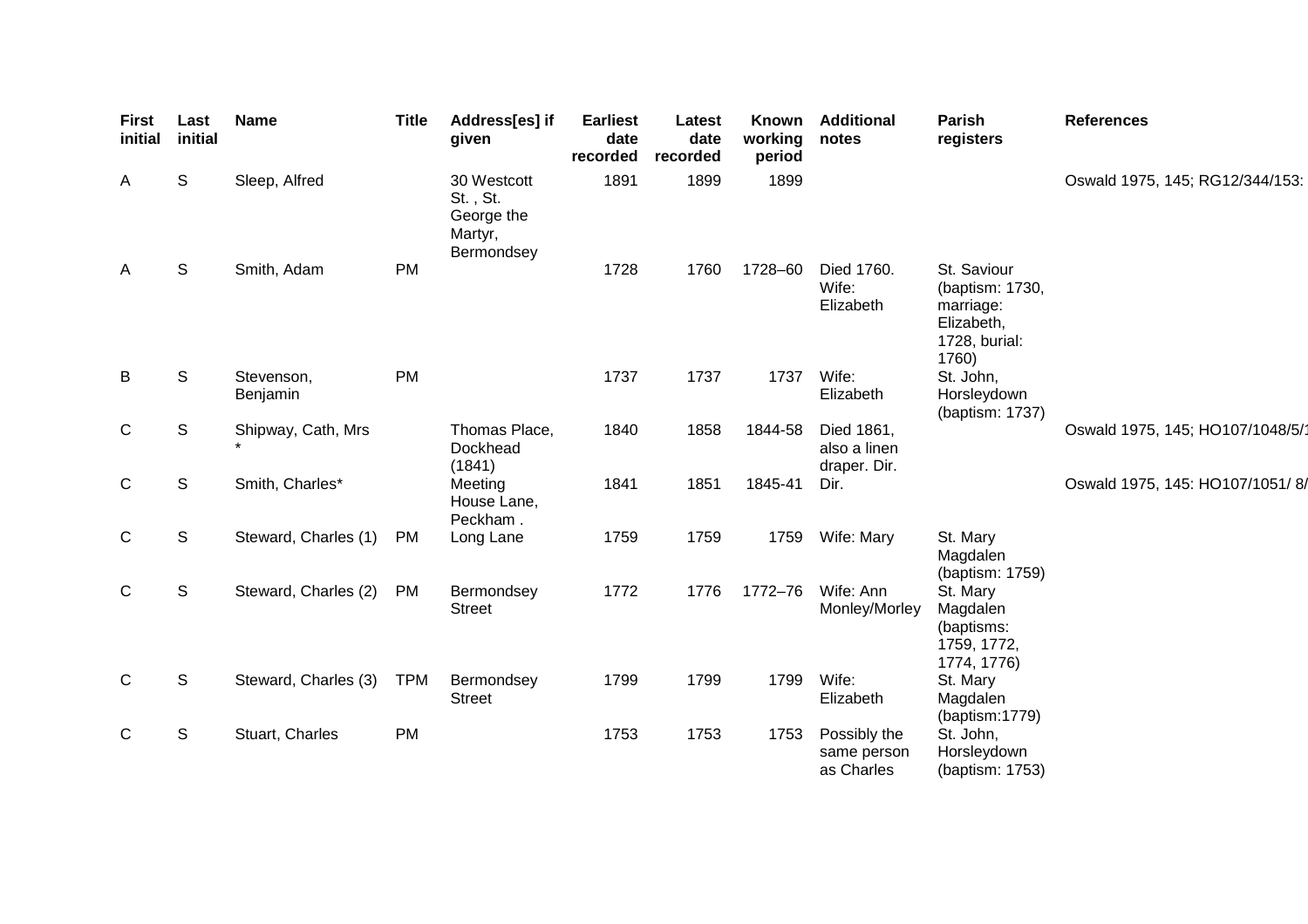| <b>First</b><br>initial | Last<br>initial | <b>Name</b>                     | <b>Title</b> | Address[es] if<br>given    | <b>Earliest</b><br>date<br>recorded | Latest<br>date<br>recorded | Known<br>working<br>period | <b>Additional</b><br>notes                                            | <b>Parish</b><br>registers                                                         | <b>References</b> |
|-------------------------|-----------------|---------------------------------|--------------|----------------------------|-------------------------------------|----------------------------|----------------------------|-----------------------------------------------------------------------|------------------------------------------------------------------------------------|-------------------|
|                         |                 |                                 |              |                            |                                     |                            |                            | Steward (1).<br>Wife: Mary                                            |                                                                                    |                   |
| Е                       | S               | Spaull, Elizabeth,<br>$Mrs*$    |              | <b>Tabard St</b>           | 1880                                | 1899                       | 1880-99                    | Dir.                                                                  |                                                                                    | Oswald 1975, 145  |
| Е                       | S               | Stimson, Edward                 | <b>TPM</b>   |                            | 1659                                | 1659                       | 1659                       |                                                                       | St. Saviour<br>(baptism: 1659)                                                     |                   |
| Е                       | S               | Sutton, Edward                  | <b>PM</b>    |                            | 1723                                | 1723                       | 1723                       | <b>Died 1723</b>                                                      | St. Saviour<br>(burial: 1723)                                                      |                   |
| H                       | S               | Henry Stenard                   |              | St. Olave,<br>Southwark.   | 1724                                | 1724                       | 1724                       |                                                                       |                                                                                    | Walker 1981, 179  |
| H                       | S               | Sparrow, Humphrey               | <b>TPM</b>   |                            | 1635                                | 1635                       | 1635                       |                                                                       | St. Saviour<br>(baptism: 1635)                                                     |                   |
| H                       | S               | Stoakes, Henry                  | <b>PM</b>    | Saint Saviour<br>Southwark | 1698                                | 1721                       | 1698-<br>1721              | Died 1721.<br>P.C.C. Wills<br>11/578. Wife:<br>Winifred, died<br>1707 | St. Saviour<br>(baptisms:<br>1698, 1703,<br>burials: 1701,<br>1704, 1707,<br>1721) | Hammond 2004a, 22 |
| H                       | $\mathsf{S}$    | Stuart, Henry                   | PM           | <b>Barnaby Street</b>      | 1754                                | 1754                       | 1754                       | Wife: Mary                                                            | St. Mary<br>Magdalen<br>(baptism: 1754)                                            |                   |
| $\mathbf{I}$            | S               | Salmon, John                    | <b>PM</b>    |                            | 1716                                | 1716                       | 1716                       | Wife:<br>Elizabeth                                                    | St. Saviour<br>(baptism: 1716)                                                     |                   |
| $\mathbf{I}$            | S               | Sanders/Saunders,<br>John $(1)$ | <b>TPM</b>   |                            | 1629                                | 1641                       | 1629-41                    |                                                                       | St. Saviour<br>(baptisms:<br>1629, 1631,<br>1632, 1637,<br>1639, 1641)             | Oswald 1975, 145  |
| $\mathbf{I}$            | S               | Sanders/Saunders,<br>John $(2)$ | PM           |                            | 1699                                | 1713                       | 1699-<br>1713              |                                                                       | St. Saviour<br>(baptism: 1699,<br>burial: 1699,<br>1713)                           |                   |
|                         | S               | Sincock, John                   | <b>TPM</b>   |                            | 1693                                | 1693                       | 1693                       | Wife: Alice                                                           | St. Olave<br>(baptism: 1693)                                                       |                   |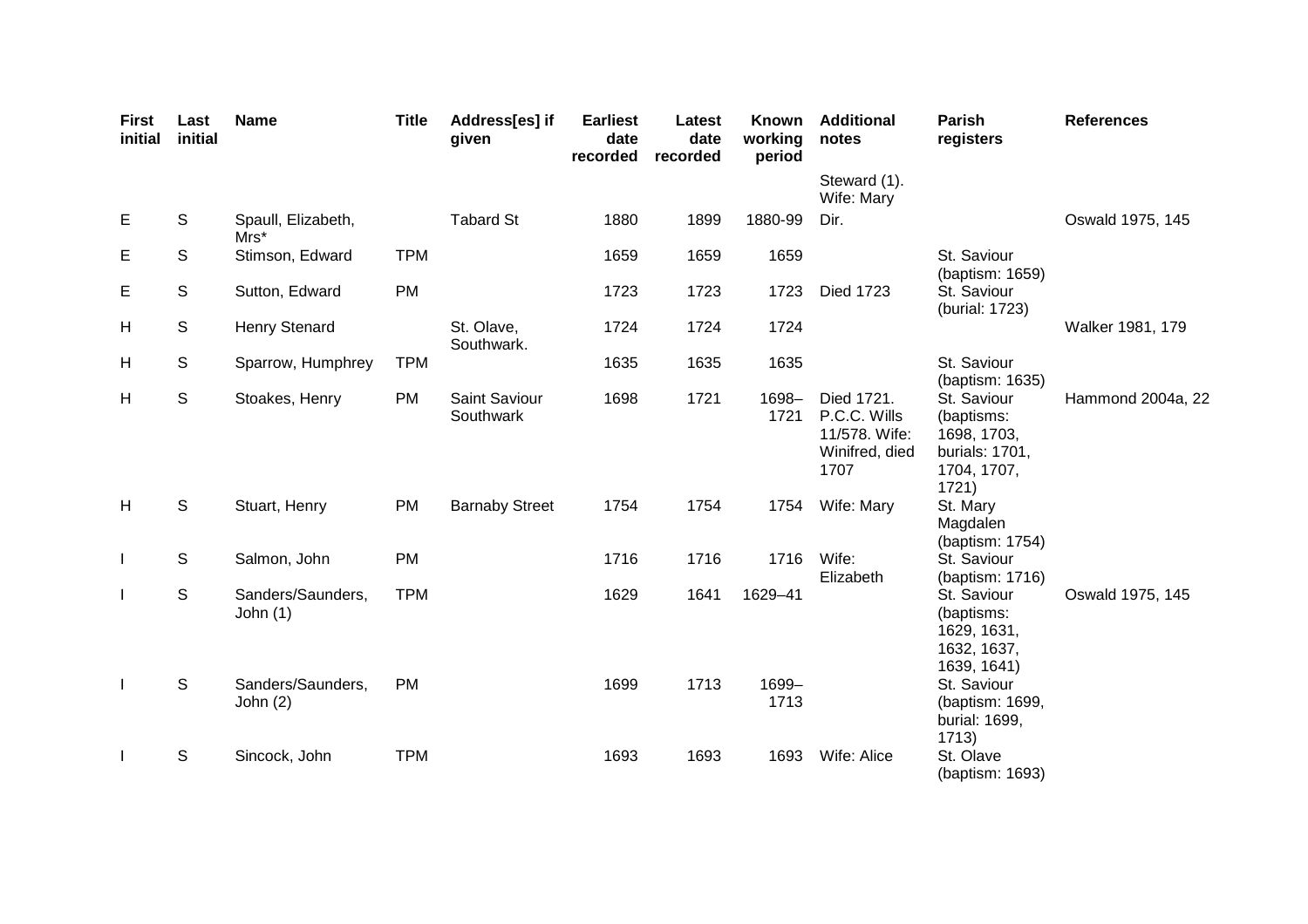| <b>First</b><br>initial  | Last<br>initial | <b>Name</b>             | <b>Title</b> | Address[es] if<br>given            | <b>Earliest</b><br>date<br>recorded | Latest<br>date<br>recorded | Known<br>working<br>period | <b>Additional</b><br>notes                               | Parish<br>registers                                              | <b>References</b>              |
|--------------------------|-----------------|-------------------------|--------------|------------------------------------|-------------------------------------|----------------------------|----------------------------|----------------------------------------------------------|------------------------------------------------------------------|--------------------------------|
|                          | S               | Skeane, James           | TP M         | 3 Tunns in<br><b>Pyebull Alley</b> | 1699                                | 1699                       | 1699                       | <b>Died 1699</b>                                         | St. George the<br>Martyr (burial:<br>1699)                       |                                |
|                          | S               | Smith, Isaac*           |              | 19 Law Street,<br><b>Tabard St</b> | 1895                                | 1895                       | 1895                       | Dir.                                                     |                                                                  |                                |
|                          | S               | Smith, James            | <b>TPM</b>   |                                    | 1656                                | 1656                       | 1656                       |                                                          | St. Saviour<br>(baptism: 1656)                                   |                                |
|                          | S               | Smith, John (1)         | <b>TPM</b>   |                                    | 1630                                | 1638                       | $1630 -$<br>1638           | Alias:<br>Culpepper.                                     | St. Saviour<br>(baptisms:<br>1630, 1633,<br>1634, 1636,<br>1638) |                                |
| $\overline{\phantom{a}}$ | S               | Smith, John (2)         | <b>TPM</b>   |                                    | 1673                                | 1673                       | 1673                       | Wife: Ellen                                              | St. Saviour<br>(baptism: 1673)                                   |                                |
|                          | S               | Smith, John (4)*        |              | Meeting<br>House Lane,<br>Peckham. | 1803                                | 1833                       | 1803-33                    | Dead by 1839.<br>Dir.                                    |                                                                  | Oswald 1975, 145               |
|                          | S               | Stone, John             | <b>TPM</b>   | Nr The Sheer<br>in Long Lane       | 1704                                | 1704                       | 1704                       | Wife:<br>Christian, died<br>1704                         | St. George the<br>Martyr (burial:<br>1704)                       |                                |
| $\mathbf{I}$             | S               | Stuart, John            | PM           |                                    | 1739                                | 1739                       | 1739                       | Wife: Mary                                               | St. John,<br>Horsleydown<br>(baptism: 1739)                      |                                |
| $\overline{\phantom{a}}$ | S               | Sumney, John            | <b>PM</b>    |                                    | 1733                                | 1733                       | 1733                       | Wife: Sarah                                              | St. Saviour<br>(baptism: 1733)                                   |                                |
|                          | S               | Swain, John             | <b>PM</b>    |                                    | 1782                                | 1782                       | 1782                       |                                                          | St. Saviour<br>(burial: 1782)                                    |                                |
| M                        | S               | Smith, M. Mrs*          |              | Tabard St.                         | 1896                                | 1897                       | 1896-97                    | Dir.                                                     |                                                                  | Oswald 1975, 146               |
| M                        | S               | Stone, Mark             |              | St. Olave,<br>Southwark.           | 1727                                | 1748                       | 1727-48                    | Died 1748.<br>P.C.C. Wills<br>11/761                     |                                                                  | Walker 1981, 179, Hammond 2004 |
| N                        | S               | Sherbrooke,<br>Nicholas | <b>PM</b>    |                                    | 1665                                | 1665                       | 1665                       | <b>Died 1665</b><br>(plague likely<br>cause of<br>death) | St. Saviour<br>(burial: 1665)                                    |                                |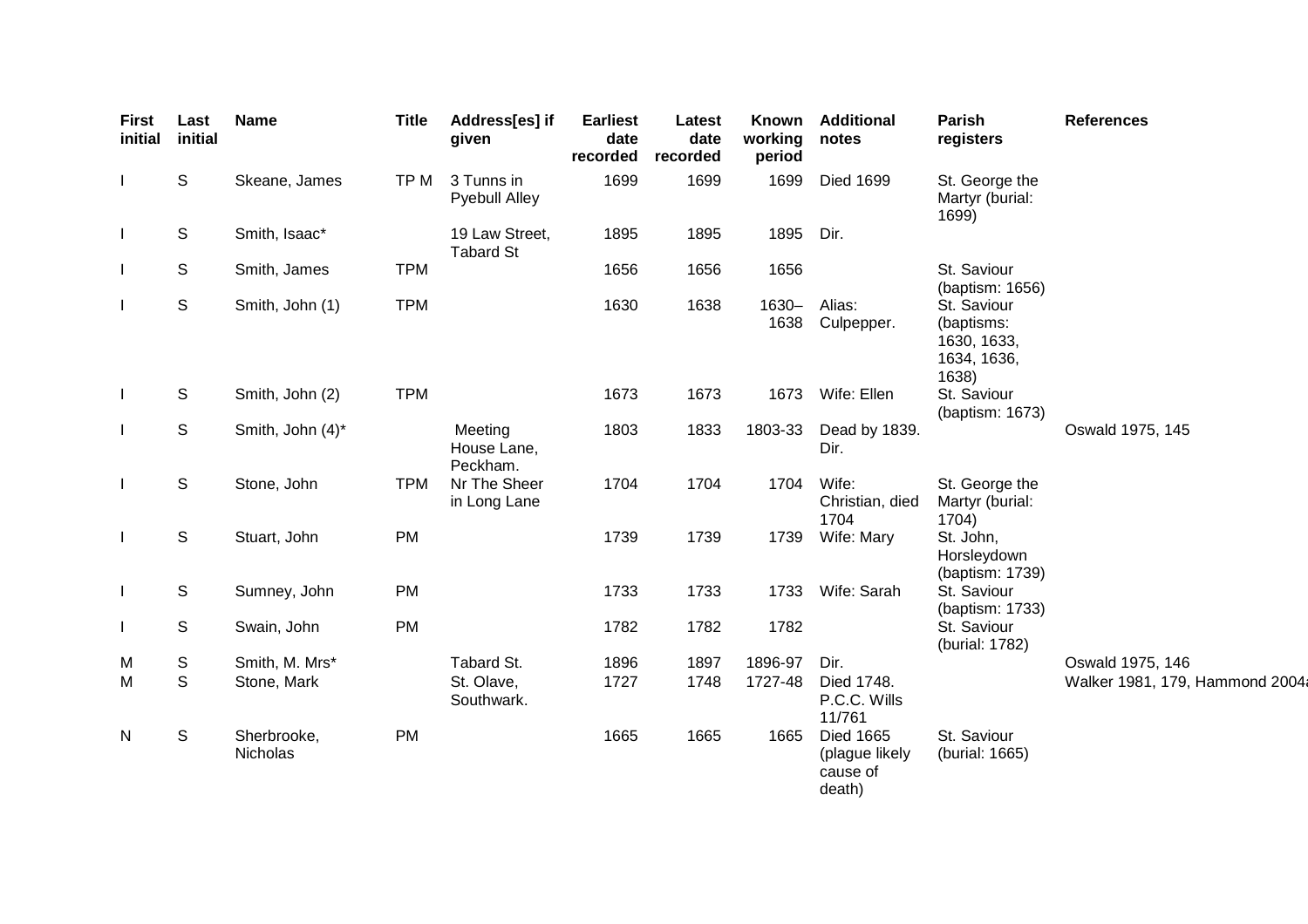| <b>First</b><br>initial | Last<br>initial | <b>Name</b>              | <b>Title</b>      | Address[es] if<br>given   | <b>Earliest</b><br>date<br>recorded | Latest<br>date<br>recorded | Known<br>working<br>period | <b>Additional</b><br>notes                            | Parish<br>registers                                                                      | <b>References</b>              |
|-------------------------|-----------------|--------------------------|-------------------|---------------------------|-------------------------------------|----------------------------|----------------------------|-------------------------------------------------------|------------------------------------------------------------------------------------------|--------------------------------|
| P                       | S               | Sinote, Peter            | <b>TPM</b>        |                           | 1649                                | 1649                       | 1649                       | May not be a<br>pipe maker                            | St. Saviour<br>(baptism: 1649)                                                           |                                |
| P                       | S               | Stevens, P               | <b>PM</b>         | Marigold<br><b>Street</b> | 1759                                | 1759                       | 1759                       | Wife: Rebecca                                         | St. Mary<br>Magdalen<br>(baptism: 1759)                                                  |                                |
| R                       | S               | Simkin, Richard          |                   | St. Olave,<br>Southwark.  | 1713                                | 1713                       | 1713                       |                                                       |                                                                                          | Walker 1981, 179               |
| R                       | S               | Steel, Richard*          |                   |                           | 1827                                | 1827                       | 1827                       | Apprentice:<br>James Sillick,<br>1827                 |                                                                                          | Hammond 2015                   |
| R                       | $\mathsf S$     | Steele, Richard*         |                   | Southwark                 | 1704                                | 1745                       | 1704-45                    | Apprentice: T.<br>Ram. £5,<br>1745. J.<br>Payson. £5. |                                                                                          | Oswald 1975, 146               |
| Τ                       | $\mathsf S$     | Sands, Thomas            | TPM/<br><b>PM</b> |                           | 1668                                | 1683                       | 1668-83                    | Wife:<br>Margaret                                     | St. Saviour<br>(baptisms:<br>1668, 1675,<br>1683, burials:<br>1672, 1675,<br>1682, 1683) |                                |
| T.                      | S               | Sayle/Sale, Thomas       | <b>PM</b>         |                           | 1681                                | 1681                       | 1681                       |                                                       | St. Saviour<br>(baptism: 1681,<br>burial: 1681)                                          |                                |
| $\mathsf T$             | ${\mathbb S}$   | Shepherd, Thomas         |                   |                           | 1769                                | 1769                       | 1769                       | Died 1769.<br>P.C.C. Wills<br>11/952                  | St. Thomas                                                                               | Hammond 2004a, 21              |
| Τ                       | S               | Shipway, Thomas*         |                   | Dockhead                  | 1832                                | 1840                       | 1832-40                    | Dir.                                                  |                                                                                          | Oswald 1975, 146               |
| T.                      | $\mathbb S$     | Smith, Truelove          | <b>PM</b>         | Marigold St.              | 1788                                | 1788                       | 1788                       | Wife: Ann                                             | St. Mary<br>Magdalen<br>(baptism: 1788)                                                  |                                |
| Τ                       | S               | Smyth [Smith],<br>Thomas | <b>TPM</b>        | St. Olave,<br>Southwark.  | 1641                                | 1660                       | 1641-60                    | Died 1660.<br>P.C.C. Wills<br>11/298                  | St. Olave<br>(baptism: 1641)                                                             | Oswald 1975, 146; Hammond 2004 |
| т                       | S               | Stofield, Thomas         | <b>TPM</b>        |                           | 1637                                | 1637                       | 1637                       |                                                       | St. Saviour<br>(baptism: 1637)                                                           |                                |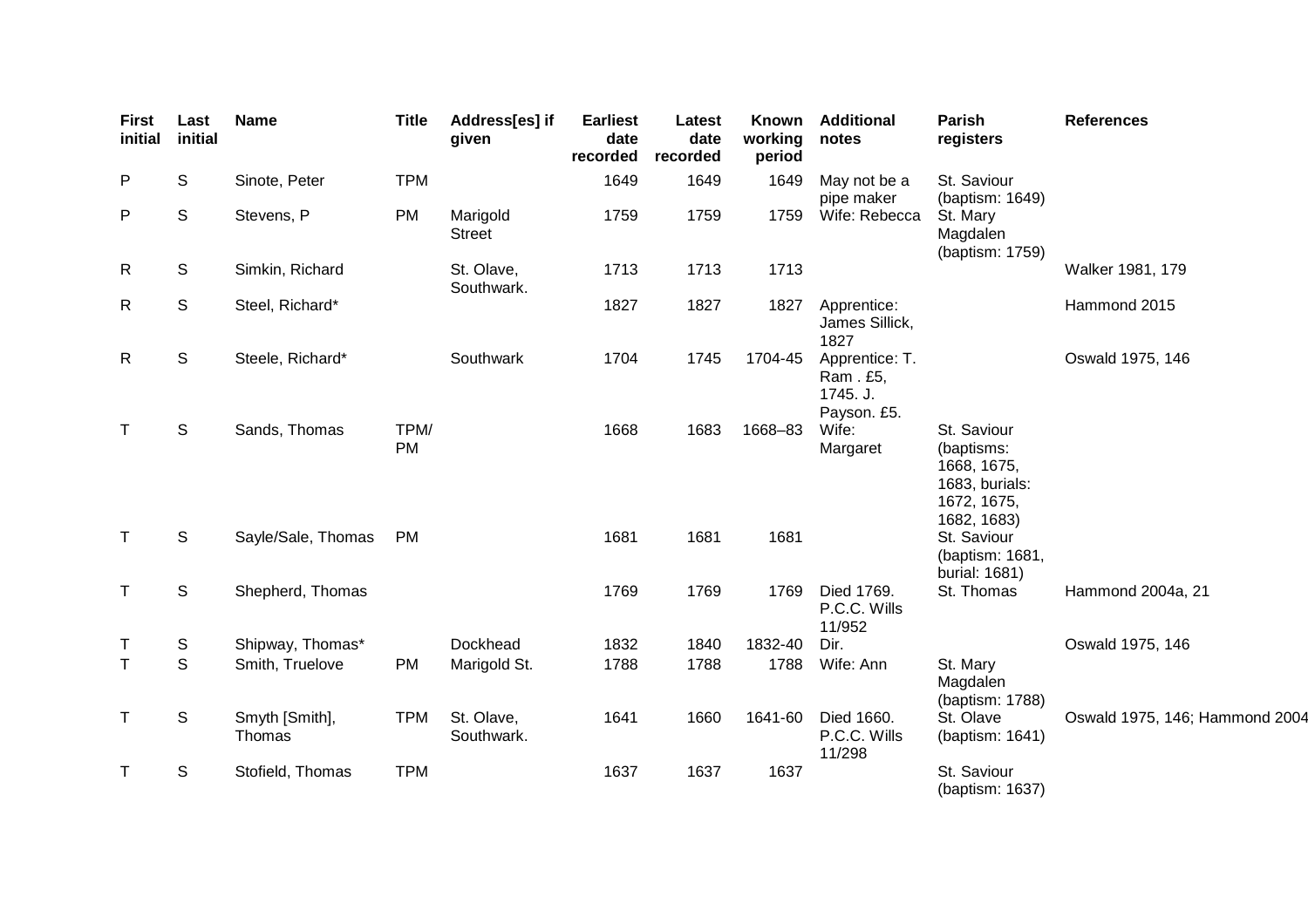| <b>First</b><br>initial | Last<br>initial | <b>Name</b>                   | <b>Title</b>      | Address[es] if<br>given           | <b>Earliest</b><br>date<br>recorded | Latest<br>date<br>recorded | <b>Known</b><br>working<br>period | <b>Additional</b><br>notes                                     | <b>Parish</b><br>registers                                                                                                                           | <b>References</b> |
|-------------------------|-----------------|-------------------------------|-------------------|-----------------------------------|-------------------------------------|----------------------------|-----------------------------------|----------------------------------------------------------------|------------------------------------------------------------------------------------------------------------------------------------------------------|-------------------|
| W                       | S               | Shipway, Thomas               |                   | 1 Wynford<br>Terrace,<br>Dockhead | 1861                                | 1861                       | 1861                              | Son of<br>Thomas and<br>Cath Shipway                           |                                                                                                                                                      | RG 9/390/171: 5   |
| W                       | $\mathsf S$     | Sim[p]kin/Symkins,<br>William | TPM/<br><b>PM</b> |                                   | 1697                                | 1732                       | $1697 -$<br>1732                  | Died 1732.<br>Wife: Hope                                       | St. Olave<br>(baptisms:<br>1697, 1709,<br>1713, 1715),<br>St. Saviour<br>(burial: 1732)                                                              | Walker 1981, 179  |
| W                       | S               | Simson, William               |                   | St. Olave,<br>Southwark.          | 1715                                | 1715                       | 1715                              |                                                                |                                                                                                                                                      | Walker 1981, 179  |
| W                       | S               | Smith, William                | <b>TPM</b>        |                                   | 1635                                | 1635                       | 1635                              |                                                                | St. Saviour<br>(baptism: 1635)                                                                                                                       |                   |
| Z                       | S               | Sheppard,<br>Zachariah        | <b>PM</b>         |                                   | 1698                                | 1729                       | $1698 -$<br>1729                  | Died 1729.<br>Wives: Sarah<br>to 1712;<br>Deborah from<br>1724 | St. Saviour<br>(baptisms:<br>1698, 1700,<br>1707, 1710,<br>1712, 1724,<br>1726, burials:<br>1699, 1704,<br>1705, 1707,<br>1708, 1712,<br>1723, 1729) |                   |
|                         | S               | Steward*                      |                   | Peckham                           | 1809                                | 1811                       | 1809-11                           | Dir.                                                           |                                                                                                                                                      | Oswald 1975, 147  |
| $\overline{A}$          | $\mathsf T$     | Toozer, Alexander             | <b>PM</b>         | Marigold<br><b>Street</b>         | 1717                                | 1717                       | 1717                              | Wife: Susanne                                                  | St. Mary<br>Magdalen<br>(baptism: 1717)                                                                                                              |                   |
| E                       | Τ               | Tindall/Trindall,<br>Edward   | <b>TPM</b>        |                                   | 1688                                | 1688                       | 1688                              | Wife: Jane                                                     | St. Olave<br>(baptism: 1688)                                                                                                                         |                   |
| Е                       | Τ               | Tingley, Elizabeth,<br>$Mrs*$ |                   | Old Kent Rd                       | 1889                                | 1890                       | 1889-90                           | Dir.                                                           |                                                                                                                                                      | Oswald 1975, 147  |
| Е                       | Τ               | Trendall, Edward              |                   | St. Olave,<br>Southwark.          | 1688                                | 1688                       | 1688                              |                                                                |                                                                                                                                                      | Walker 1981, 179  |
| G                       | Τ               | Talbot, George*               |                   | <b>Willow Walk</b>                | 1864                                | 1869                       | 1864-9                            | Dir.                                                           |                                                                                                                                                      | Oswald 1975, 147  |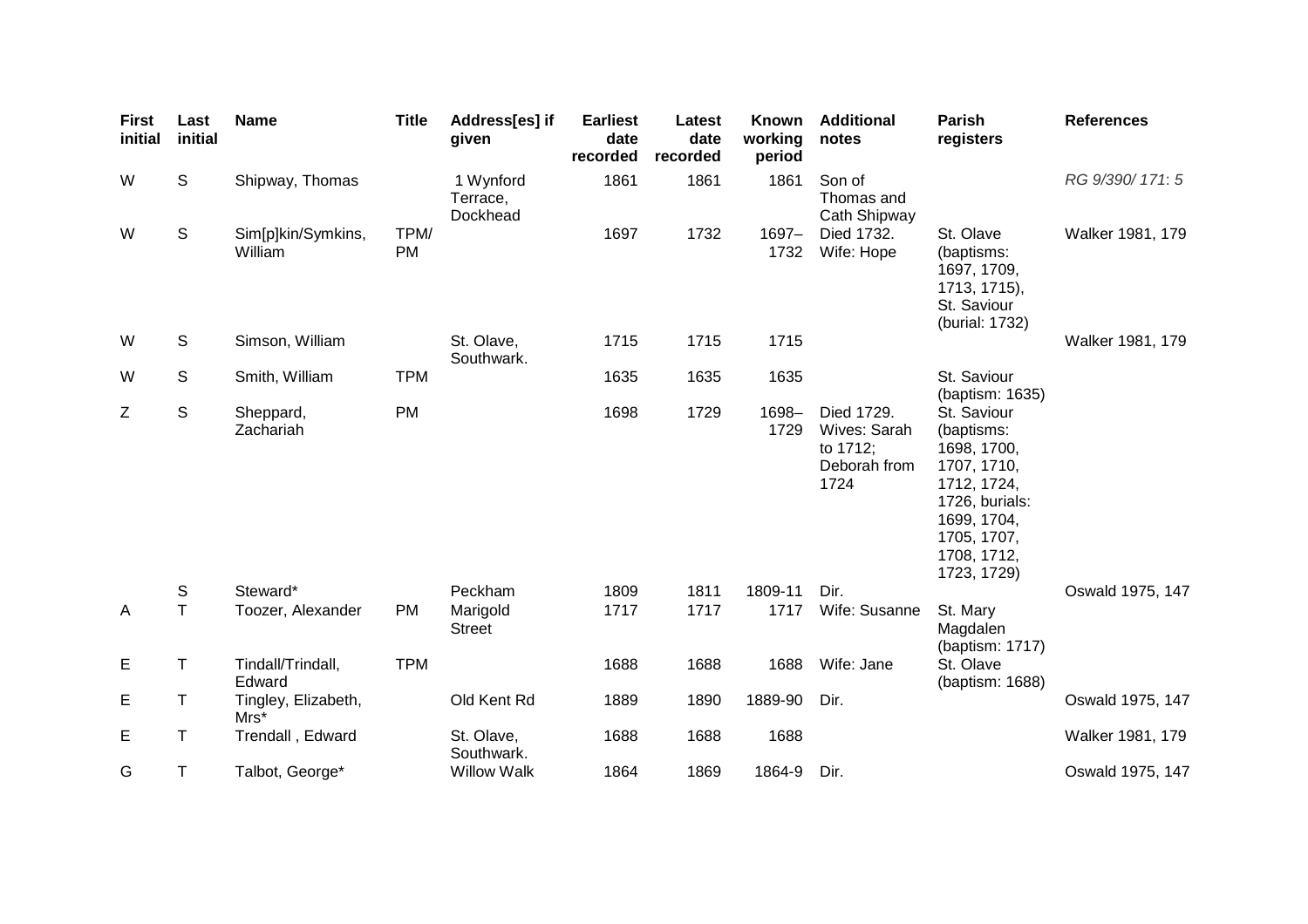| <b>First</b><br>initial | Last<br>initial | <b>Name</b>        | <b>Title</b> | Address[es] if<br>given                | <b>Earliest</b><br>date<br>recorded | Latest<br>date<br>recorded | <b>Known</b><br>working<br>period | <b>Additional</b><br>notes        | <b>Parish</b><br>registers                                                                        | <b>References</b> |
|-------------------------|-----------------|--------------------|--------------|----------------------------------------|-------------------------------------|----------------------------|-----------------------------------|-----------------------------------|---------------------------------------------------------------------------------------------------|-------------------|
| H                       | $\top$          | Tingley, Henry *   |              | 4 Lovegrove<br>St., Old Kent<br>Rd     | 1856                                | 1880                       | 1856-80                           | Dir.                              |                                                                                                   | Oswald 1975, 147  |
| H                       | T.              | Town, Henry        |              | Borough                                | 1854                                | 1854                       | 1854                              |                                   |                                                                                                   | Oswald 1975, 147  |
| $\mathbf{I}$            | $\mathsf{T}$    | Tarrant, Joseph    |              | Newington                              | 1664                                | 1664                       | 1664                              | Southwark<br>(Surrey Q.<br>Sess.) |                                                                                                   | Oswald 1975, 147  |
| $\mathbf{I}$            | Τ               | Tingley, Joseph*   |              | Old Kent Rd                            | 1856                                | 1880                       | 1856-80                           | Dir.                              |                                                                                                   | Oswald 1975, 147  |
| $\overline{1}$          | $\mathsf T$     | Turner, John       | PM           | Smiths Alley,<br><b>Barnaby Street</b> | 1699                                | 1701                       | 1699-<br>1701                     | Wife: Sarah                       | St. Mary<br>Magdalen<br>(baptism: 1699,<br>burial: 1701)                                          |                   |
| $\mathbf{I}$            | T               | Tyler(s), John     | <b>TPM</b>   |                                        | 1672                                | 1672                       | 1672                              | Wife: Ruth                        | St. Olave<br>(baptism: 1672)                                                                      | Walker 1981, 179  |
| L                       | Τ               | Tarrant, Leonard   |              | St. Olave,<br>Southwark                | 1644                                | 1644                       | 1644                              |                                   |                                                                                                   | Walker 1981, 179  |
| L                       | Τ               | Turbill, Leonard   | <b>TPM</b>   |                                        | 1664                                | 1664                       | 1664                              |                                   | St. Saviour<br>(baptism: 1664)                                                                    |                   |
| M                       | Τ               | Tuckwell, Mark     | PM           | <b>Chapel Place</b>                    | 1843                                | 1843                       | 1843                              |                                   | St. Mary<br>Magdalen<br>(baptism: 1843)                                                           |                   |
| P                       | T               | Turner [?], Philip | PM           |                                        | 1737                                | 1737                       | 1737                              | Wife: Sarah                       | St. Saviour<br>(baptism: 1737)                                                                    |                   |
| R                       | T               | Tucker, Richard    | <b>TPM</b>   |                                        | 1650                                | 1650                       | 1650                              |                                   | St. Saviour<br>(baptism: 1650)                                                                    |                   |
| $\mathsf{R}$            | T               | Tuke, Robert       | PM           |                                        | 1666                                | 1666                       | 1666                              | Wife:<br>Parthenia                | St. Saviour<br>(baptism: 1666)                                                                    |                   |
| $\mathsf{R}$            | Τ               | Turner, Robert     | PM           | By the Artillery<br>Wall               | 1699                                | 1723                       | 1699-<br>1723                     | Wife: Mary,<br>died 1723          | St. Mary<br>Magdalen<br>(baptisms:<br>1699, 1700,<br>1701, 1708,<br>1712, burials:<br>1699, 1700, |                   |

1704, 1723)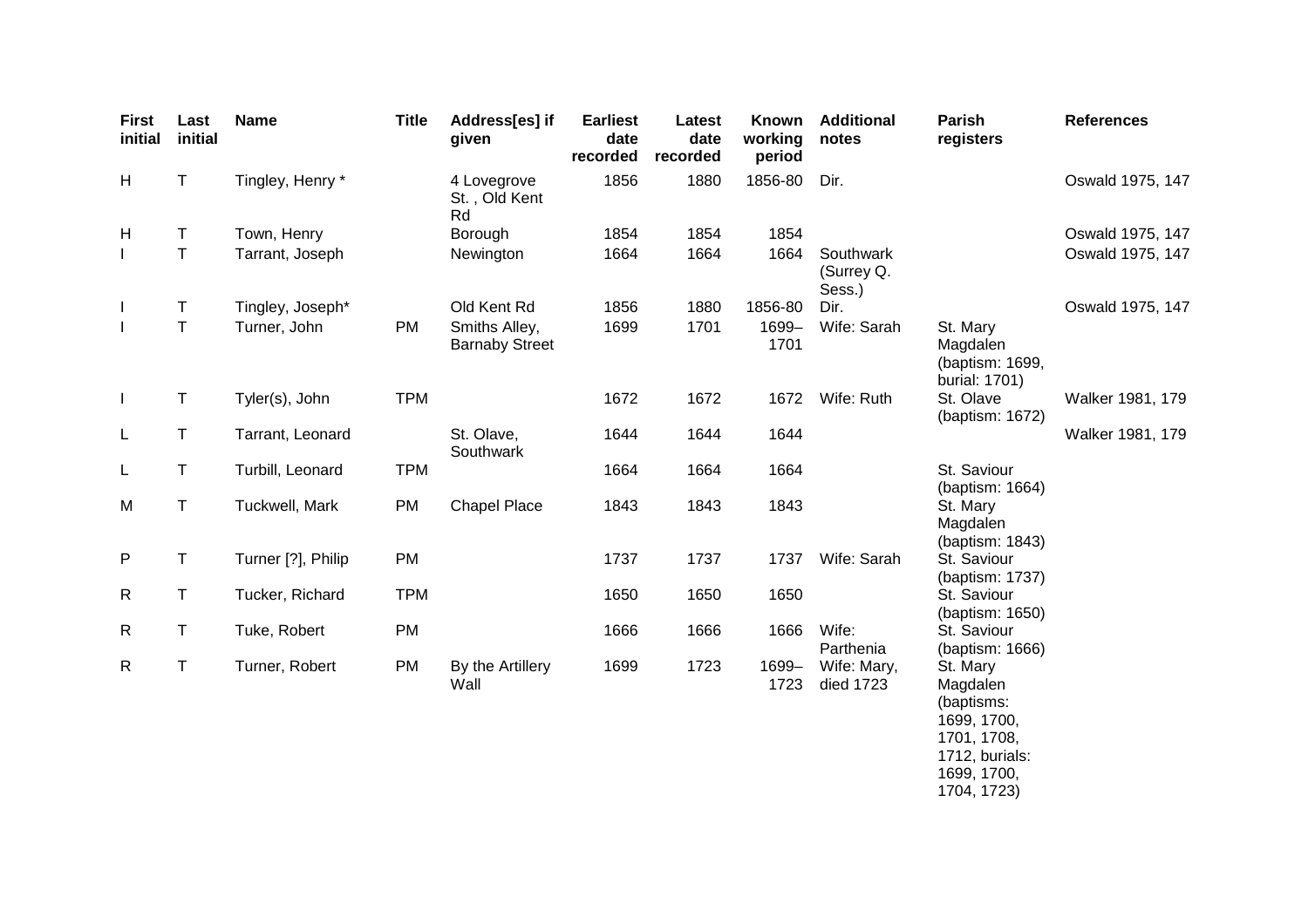| <b>First</b><br>initial | Last<br>initial | <b>Name</b>               | <b>Title</b> | Address[es] if<br>given   | <b>Earliest</b><br>date<br>recorded | Latest<br>date<br>recorded | <b>Known</b><br>working<br>period | <b>Additional</b><br>notes            | <b>Parish</b><br>registers                               | <b>References</b> |
|-------------------------|-----------------|---------------------------|--------------|---------------------------|-------------------------------------|----------------------------|-----------------------------------|---------------------------------------|----------------------------------------------------------|-------------------|
| R                       | Τ               | Turrell, Robert [?]       | <b>TPM</b>   |                           | 1653                                | 1653                       | 1653                              |                                       | St. Saviour<br>(baptism: 1653)                           |                   |
| Τ                       | Τ               | Thorne, Thomas            |              | Southwark                 | 1665                                | 1665                       | 1665                              | Southwark<br>(Surrey Q.<br>Sess.)     |                                                          | Oswald 1975, 147  |
| T                       | Τ               | Tosell/Tozell,<br>Thomas  | PM           |                           | 1641                                | 1641                       | 1641                              |                                       | St. Saviour<br>(baptism: 1641)                           |                   |
| Τ                       | Τ               | Turner, Thomas            | PM           |                           | 1668                                | 1672                       | 1668-72                           | Wife: Anne                            | St. Saviour<br>(baptisms:<br>1672, 1688,<br>burial 1670) |                   |
| $\top$                  | Τ               | Vale, Thomas              | <b>PM</b>    |                           | 1688                                | 1688                       | 1688                              | Wife: Eleanor                         | St. Olave<br>(baptism: 1688)                             | Walker 1981, 179  |
| W                       | Τ               | Toon, William             | <b>PM</b>    |                           | 1725                                | 1727                       | 1725-27                           | Wife:<br>Elizabeth                    | St. Saviour<br>(baptism: 1727,<br>burial: 1725)          |                   |
| W                       | Τ               | William Tingey*           |              | Peckham                   | 1845                                | 1851                       | 1845-51                           | Dir.                                  |                                                          | Oswald 1975, 147  |
| T.                      | U               | Upton, Thomas             | <b>PM</b>    |                           | 1713                                | 1713                       | 1713                              | Wife: Sarah                           | St. Olave<br>(baptism: 1713)                             | Walker 1981, 179  |
| Τ                       | V               | Vining, Thomas*           |              | Kennington<br>Lane        | 1874                                | 1874                       | 1874                              | Dir.                                  |                                                          | Oswald 1975, 147  |
| C                       | W               | Waddington,<br>Charlotte* |              | Walworth                  | 1836                                | 1836                       | 1836                              | Dir.                                  |                                                          | Oswald 1975, 148  |
| C                       | W               | Williams, Charles         |              | Newington                 | 1840                                | 1840                       | 1840                              | Died 1840.<br>P.C.C. Wills<br>11/1933 |                                                          | Hammond 2004a, 23 |
| $\mathsf{C}$            | W               | Womach, Cornelius         | <b>PM</b>    | St. John,<br>Horsleydown  | 1734                                | 1734                       | 1734                              |                                       | St. John,<br>Horsleydown<br>(baptism: 1734)              |                   |
| Е                       | W               | Whitehead, Edward         | <b>PM</b>    |                           | 1723                                | 1723                       | 1723                              | Wife:<br>Margaret                     | St. Olave<br>(baptism: 1723)                             | Walker 1981, 179  |
| F                       | W               | Waklen, Francis           | <b>PM</b>    | Marigold<br><b>Street</b> | 1761                                | 1761                       | 1761                              | Wife: Mary                            | St. Mary<br>Magdalen<br>(baptism: 1761)                  |                   |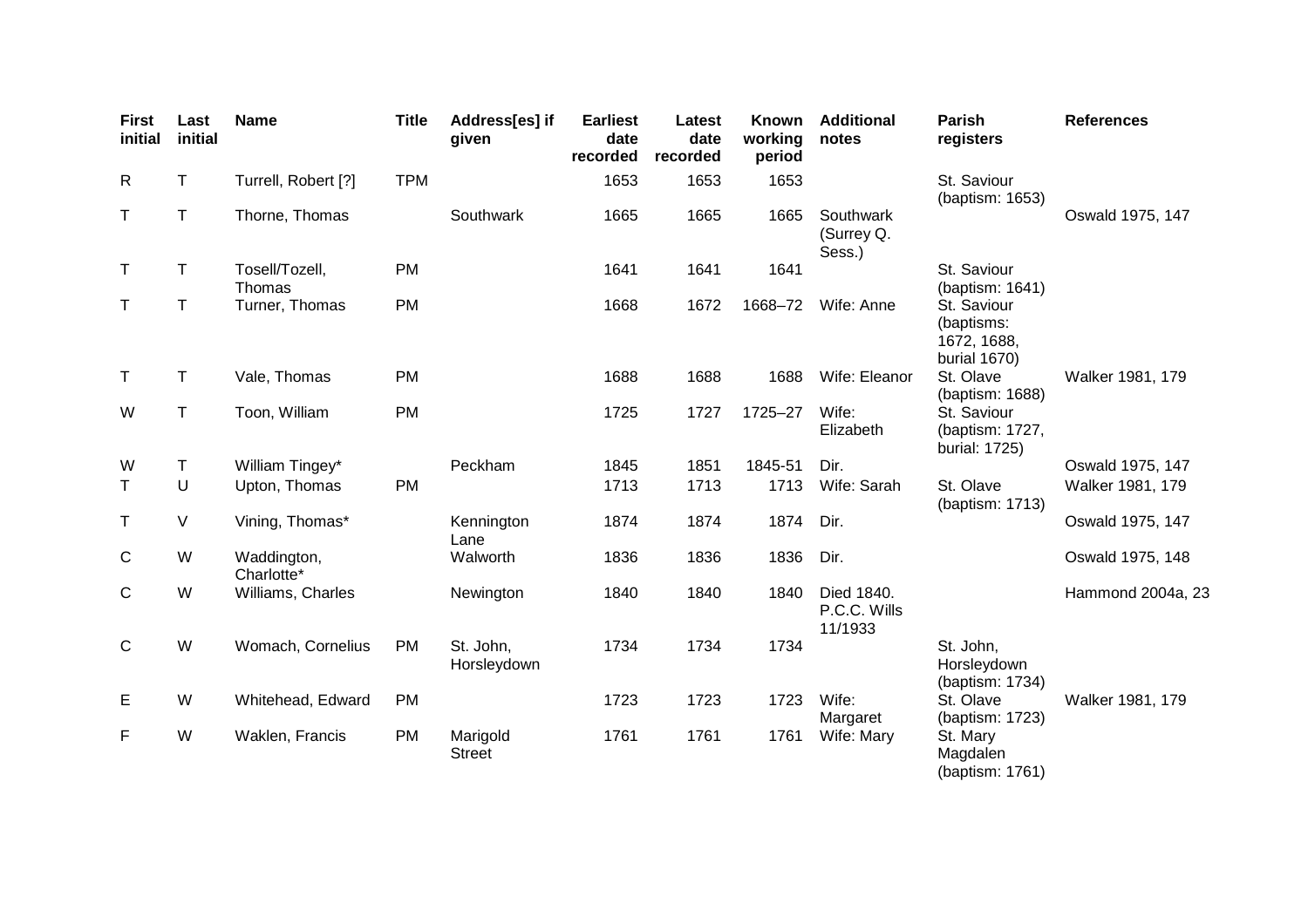| <b>First</b><br>initial | Last<br>initial | <b>Name</b>              | <b>Title</b> | Address[es] if<br>given                        | <b>Earliest</b><br>date<br>recorded | Latest<br>date<br>recorded | Known<br>working<br>period | <b>Additional</b><br>notes           | Parish<br>registers                                                                                                                                  | <b>References</b>                  |
|-------------------------|-----------------|--------------------------|--------------|------------------------------------------------|-------------------------------------|----------------------------|----------------------------|--------------------------------------|------------------------------------------------------------------------------------------------------------------------------------------------------|------------------------------------|
| F                       | W               | Watson [?],<br>Frederick | <b>TPM</b>   |                                                | 1655                                | 1655                       | 1655                       |                                      | St. Saviour<br>(baptism: 1655)                                                                                                                       |                                    |
| G                       | W               | Webb, George*            |              | 13/28 The<br>Maze, Tooley<br>St. (1826/27)     | 1826                                | 1834                       | 1826-34                    |                                      |                                                                                                                                                      | Jarrett and Hammond 2013, 20       |
| G                       | W               | Wellstead, George*       |              | Bermondsey<br>$(1871)$ , St.<br>Luke, Finsbury | 1861                                | 1867                       | 1861-67 Dir.               |                                      |                                                                                                                                                      | Oswald 1975, 148: RG 9/ 345/ 31: 9 |
| H                       | W               | Ward, Henry              | PM           |                                                | 1721                                | 1722                       |                            | 1721-22 Wife: Mary                   | St. Olave<br>(baptisms:<br>1721, 1722)                                                                                                               | Walker 1981, 179                   |
| H                       | W               | Whatler [?], Henry       | PM           |                                                | 1726                                | 1726                       | 1726                       | Wife: Mary                           | St. Saviour<br>(baptism: 1726)                                                                                                                       |                                    |
| $\mathbf{I}$            | W               | Ward, James              | PM           | Marigold<br><b>Street</b>                      | 1753                                | 1757                       | $1753 -$<br>1757           | Wife: Mary                           | St. Mary<br>Magdalen<br>(baptisms:<br>1753, 1757)                                                                                                    |                                    |
| Ι.                      | W               | Ward, John (1)           | PM           |                                                | 1669                                | 1694                       | 1669-94                    | Died 1694.<br>Wife: Mary             | St. Saviour<br>(baptisms:<br>1673, 1676,<br>1680, 1682,<br>1684, 1686,<br>1688, 1690,<br>burials: 1669,<br>1671, 1675,<br>1683, 1687,<br>1688, 1694) |                                    |
| Ι.                      | W               | Ward, John (2)           | <b>PM</b>    | Smith's Alley                                  | 1708                                | 1708                       | 1708                       | Wife: Sarah<br>Bird, married<br>1708 | St. Mary<br>Magdalen<br>(marriage:<br>1708)                                                                                                          |                                    |
| $\mathbf{I}$            | W               | Webb, John               | PM           |                                                | 1684                                | 1688                       | $1684 - 88$                | Wife: Mary                           | St. Saviour<br>(baptism: 1684,<br>burial: 1684),<br>St. Olave                                                                                        | Walker 1981, 179                   |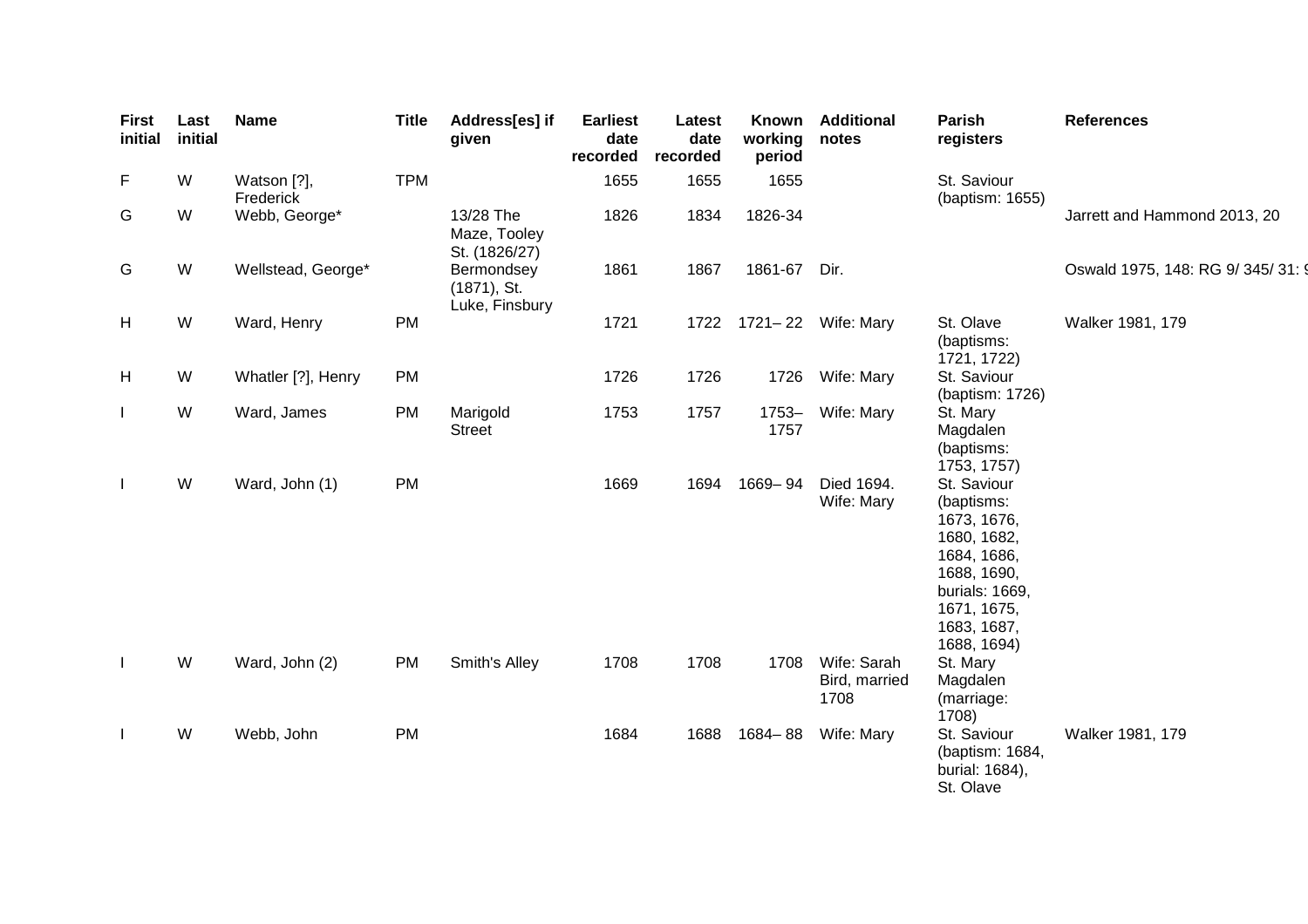| <b>First</b><br>initial | Last<br>initial | <b>Name</b>                    | <b>Title</b> | Address[es] if<br>given                                                                                                                      | <b>Earliest</b><br>date<br>recorded | Latest<br>date<br>recorded | Known<br>working<br>period | <b>Additional</b><br>notes                                                                                                             | Parish<br>registers                    | <b>References</b>                 |
|-------------------------|-----------------|--------------------------------|--------------|----------------------------------------------------------------------------------------------------------------------------------------------|-------------------------------------|----------------------------|----------------------------|----------------------------------------------------------------------------------------------------------------------------------------|----------------------------------------|-----------------------------------|
|                         |                 |                                |              |                                                                                                                                              |                                     |                            |                            |                                                                                                                                        | (baptisms:<br>1687, 1688)              |                                   |
| $\mathbf{I}$            | W               | Weshard, John                  | <b>TPM</b>   |                                                                                                                                              | 1665                                | 1671                       | $1665 -$<br>1671           | Wife: Ann                                                                                                                              | St. Olave<br>(baptisms:<br>1665, 1671) |                                   |
| L                       | W               | Whiteaker/Whittaker<br>, James | <b>TPM</b>   |                                                                                                                                              | 1668                                | 1668                       | 1668                       | <b>Died 1668</b>                                                                                                                       | St. Saviour<br>(burial: 1668)          |                                   |
| L                       | W               | Whitehead, John                | <b>PM</b>    | St. Olave,<br>Southwark                                                                                                                      | 1721                                | 1721                       | 1721                       | Wife: Ann                                                                                                                              | St. Olave<br>(baptism: 1721)           | Oswald 1981, 40; Walker 1981, 179 |
|                         | W               | Wild, Joseph*                  |              | Pipe Alley',<br>The Maze<br>$(1811 - c.$<br>1816), Tooley<br>$St.$ ,<br>subsequently<br>at<br>Featherstone<br>St. working for<br>James Jones | 1809                                | 1816                       | 1809-16                    |                                                                                                                                        | St. Olave<br>(baptisms:<br>1813, 1816) | London Land Tax; Jarrett and Hami |
|                         | W               | Williams, John                 | <b>TPM</b>   |                                                                                                                                              | 1661                                | 1661                       | 1661                       | Listed as a<br>tobacco pipe<br>maker when<br>son baptised<br>but tobacco<br>box maker<br>when wife<br>Lettia [?] died<br>the same year | St. Saviour<br>(baptism: 1661)         |                                   |
| L                       | W               | Williams, John (3)             |              | Kent St.<br>Borough                                                                                                                          | 1828                                | 1842                       | 1828-42                    | Dir.                                                                                                                                   |                                        | Oswald 1975, 148                  |
|                         | W               | Wosher, John                   | <b>PM</b>    |                                                                                                                                              | 1657                                | 1657                       | 1657                       |                                                                                                                                        | St. Olave<br>(baptism: 1657)           | Walker 1981, 179                  |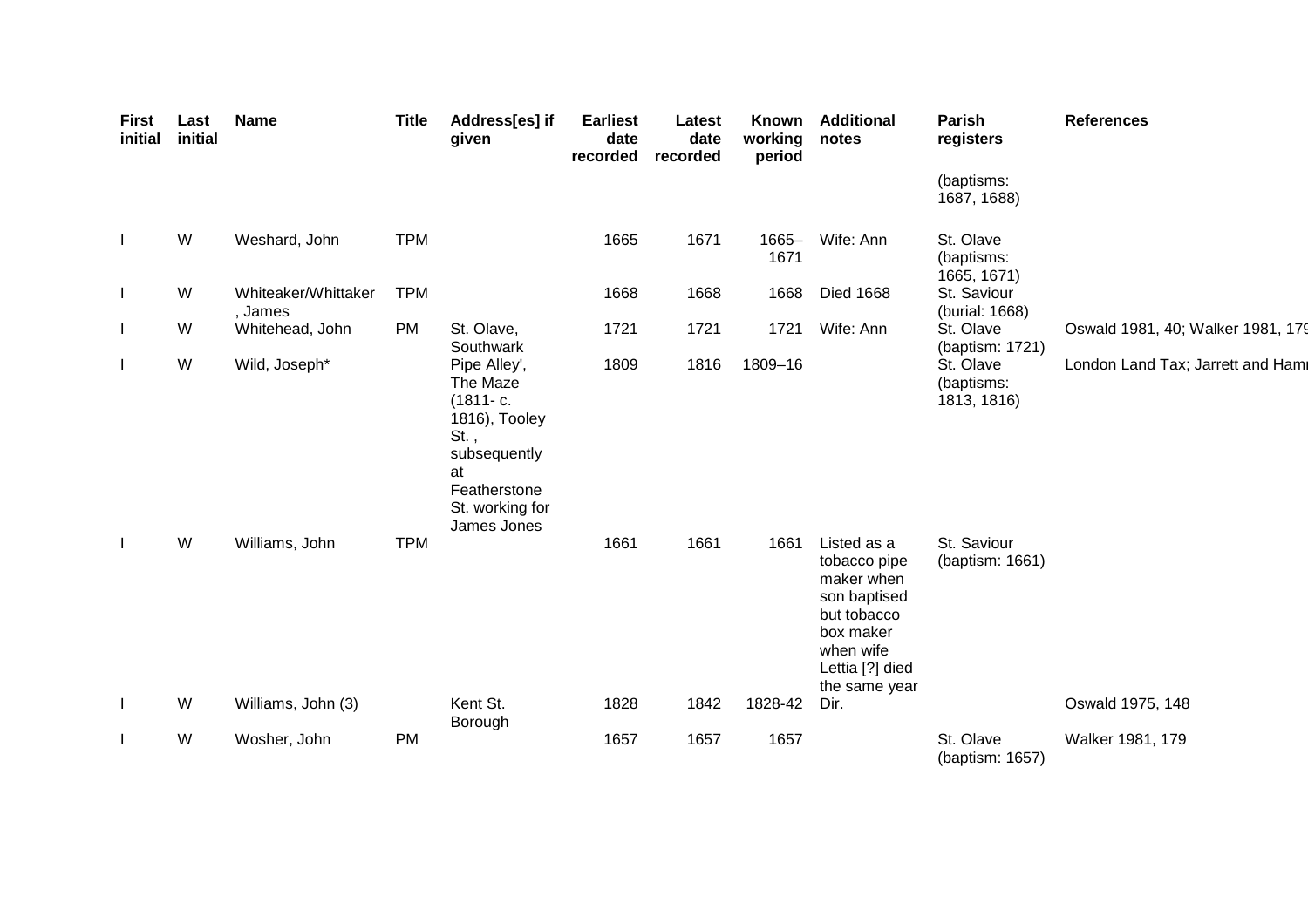| <b>First</b><br>initial | Last<br>initial | <b>Name</b>                                    | <b>Title</b> | Address[es] if<br>given        | <b>Earliest</b><br>date<br>recorded | Latest<br>date<br>recorded | Known<br>working<br>period | <b>Additional</b><br>notes                               | <b>Parish</b><br>registers                                | <b>References</b> |
|-------------------------|-----------------|------------------------------------------------|--------------|--------------------------------|-------------------------------------|----------------------------|----------------------------|----------------------------------------------------------|-----------------------------------------------------------|-------------------|
| $\perp$                 | W               | Wright, John (1)                               | <b>PM</b>    |                                | 1668                                | 1670                       | 1668-70                    | Wife: Ursula                                             | St. Saviour<br>(baptisms:<br>1668, 1670)                  |                   |
| $\mathbf{I}$            | W               | Wright, John (2)                               | <b>TPM</b>   |                                | 1692                                | 1692                       | 1692                       | Wife:<br>Catherine                                       | St. Olave<br>(baptism: 1692)                              |                   |
|                         | W               | Wushey, John                                   |              | St. Olave,<br>Southwark.       | 1689                                | 1689                       | 1689                       |                                                          |                                                           | Walker 1981, 179  |
| M                       | W               | Weeds, Mary A.*                                |              | Portland<br>Place.<br>Borough. | 1832                                | 1836                       | 1832-6                     | Dir.                                                     |                                                           | Oswald 1975, 148  |
| M                       | W               | Wright, Mathew                                 |              | St. Olave,<br>Southwark.       | 1728                                | 1728                       | 1728                       |                                                          |                                                           | Walker 1981, 179  |
| N                       | W               | Webster, ? Mathew,<br>Nathaniel or<br>Nicholas | <b>TPM</b>   | St. Olave,<br>Southwark.       | 1624                                | 1624                       | 1624                       |                                                          | St. Olave<br>(baptism: 1624)                              | Walker 1981, 179  |
| N                       | W               | Welch, Nicholas                                | <b>PM</b>    |                                | 1665                                | 1665                       | 1665                       | <b>Died 1665</b><br>(plague likely<br>cause of<br>death) | St. Saviour<br>(burial: 1665)                             |                   |
| $\mathsf{R}$            | W               | West, Robert                                   | <b>PM</b>    |                                | 1717                                | 1720                       | $1717 -$<br>1720           | Wife: Anne                                               | St. Olave<br>(baptisms:<br>1717, 1720)                    | Walker 1981, 179  |
| $\mathsf{R}$            | W               | Whitterton/Whittingt<br>on, Robert             | <b>PM</b>    |                                | 1736                                | 1739                       | 1736-<br>1739              | Wife: Jane                                               | St. John,<br>Horsleydown<br>(baptisms:<br>1736, 1739)     |                   |
| $\mathsf{R}$            | W               | Woe, Robert                                    | <b>PM</b>    |                                | 1709                                | 1713                       | 1709-<br>1713              | Wife:<br>'Wenefry'                                       | St. Saviour<br>(baptism: 1709,<br>burials: 1711,<br>1713) |                   |
| R                       | W               | Wyersdale, Robert                              | <b>PM</b>    |                                | 1709                                | 1709                       | 1709                       | Wife: Sarah                                              | St. Olave<br>(baptism: 1709)                              | Walker 1981, 179  |
| S                       | W               | Watson, Sarah *                                |              | New Kent Rd                    | 1836                                | 1836                       | 1836                       | Dir.                                                     |                                                           | Oswald 1975, 149  |
| т                       | W               | Ward, Thomas                                   | <b>PM</b>    |                                | 1685                                | 1695                       | $1685 -$<br>1695           | Wife: Mary                                               | St. Olave<br>(baptisms:                                   | Walker 1981, 179  |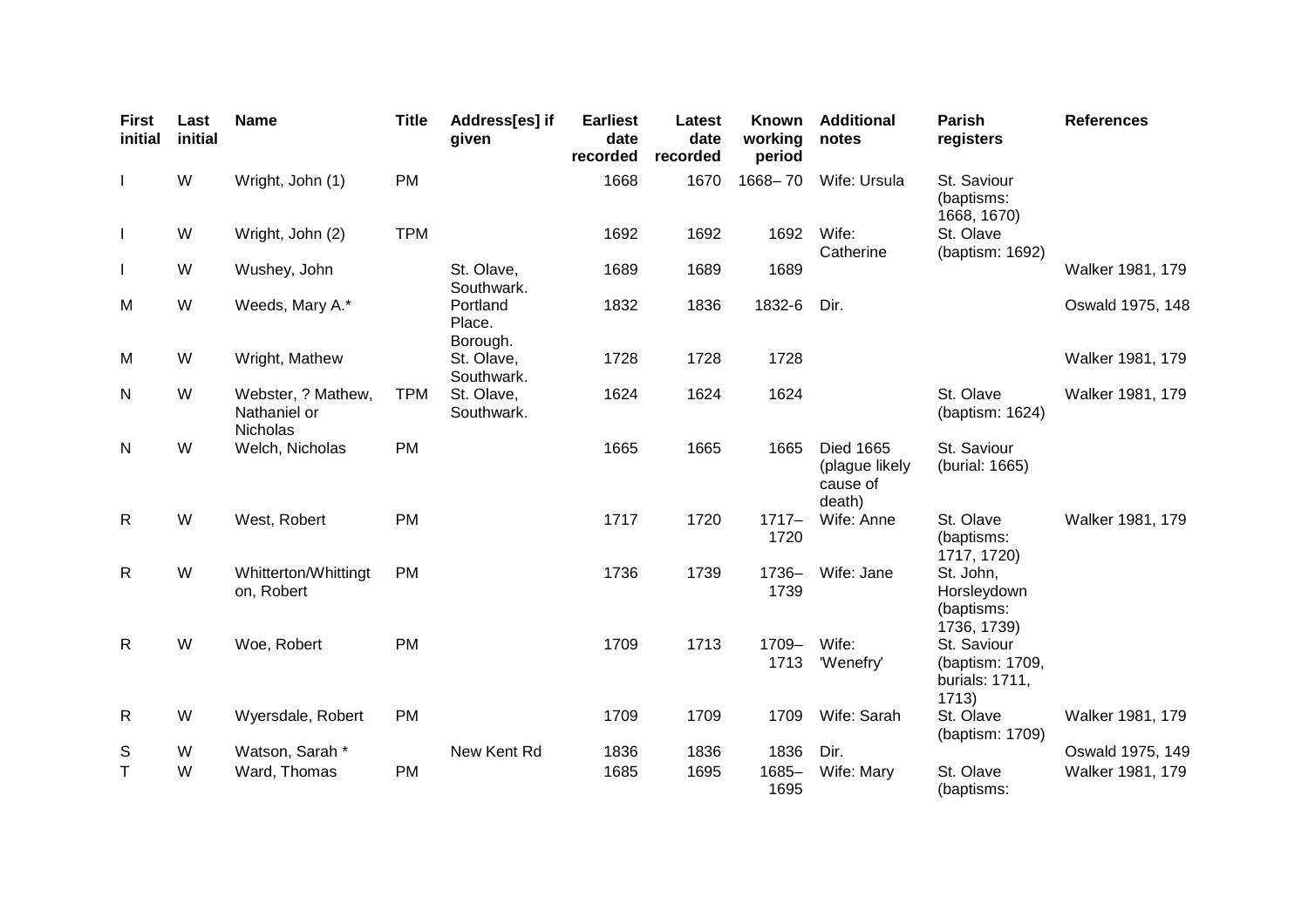| <b>First</b><br>initial | Last<br>initial | <b>Name</b>                       | <b>Title</b>      | Address[es] if<br>given       | <b>Earliest</b><br>date<br>recorded | Latest<br>date<br>recorded | <b>Known</b><br>working<br>period | <b>Additional</b><br>notes     | <b>Parish</b><br>registers                                                     | <b>References</b>                |
|-------------------------|-----------------|-----------------------------------|-------------------|-------------------------------|-------------------------------------|----------------------------|-----------------------------------|--------------------------------|--------------------------------------------------------------------------------|----------------------------------|
| $\top$                  | W               | Watkins, Thomas                   | <b>TPM</b>        |                               | 1657                                | 1665                       | $1657 -$                          | Wife: Mary                     | 1685, 1693,<br>1695)<br>St. Saviour                                            |                                  |
|                         |                 |                                   |                   |                               |                                     |                            | 1665                              |                                | (baptisms:<br>1657, 1665)                                                      |                                  |
| $\mathsf T$             | W               | Wellstead, Thomas                 | <b>TPM</b>        | 8 Parkers<br><b>Buildings</b> | 1874                                | 1874                       | 1874                              |                                | St. James,<br>Bermondsey<br>(baptism: 1874)                                    |                                  |
| Τ                       | W               | Woollard, Thomas                  |                   | Southwark.                    | 1757                                | 1757                       | 1757                              | Southwark                      |                                                                                | Oswald 1975, 149                 |
| $\mathsf{T}$            | W               | Wootten, Thomas*                  |                   | Park Street,<br>Southwark     | 1820                                | 1846                       | 1820-46                           | Dir., Wills                    |                                                                                | Oswald 1975, 149                 |
| Τ                       | W               | Worden, Thomas                    | PM/T<br><b>PM</b> | Pye Corner,<br>Mint           | 1679                                | 1710                       | 1679-<br>1710                     | Wife: Ann                      | St. Olave<br>(baptism:<br>1679), St.<br>George the<br>Martyr (burial:<br>1710) |                                  |
| $\top$                  | W               | Wright, Thomas                    | <b>TPM</b>        |                               | 1629                                | 1635                       | 1629-<br>1635                     |                                | St. Saviour<br>(baptisms:<br>1629, 1631,<br>1635)                              |                                  |
| W                       | W               | Waddington, William               | <b>PM</b>         |                               | 1667                                | 1667                       | 1667                              | Wife: Jone<br>[Joan]           | St. Olave<br>(baptism: 1667)                                                   | Walker 1981, 179                 |
| W                       | W               | Washard, William                  | <b>TPM</b>        |                               | 1668                                | 1668                       | 1668                              | Wife: Mary                     | St. Olave<br>(baptism: 1668)                                                   |                                  |
| W                       | W               | Wilby, William                    | <b>TPM</b>        |                               | 1675                                | 1678                       | $1675 -$<br>1678                  | Wife: Mary                     | St. Saviour<br>(baptisms:<br>1675, 1678)                                       |                                  |
| W                       | W               | Williams, Walter                  | <b>PM</b>         |                               | 1666                                | 1666                       | 1666                              | Wife: Anne                     | St. Saviour<br>(baptism: 1666)                                                 |                                  |
| W                       | W               | Williams, William<br>$(1)^{*}$    | <b>TPM</b>        | 295 Kent St                   | 1822                                | 1858                       | 1822-58                           | Born 1795.<br><b>Died 1858</b> |                                                                                | Oswald 1975, 149; Tatman 1994, 1 |
| W                       | W               | Williams, William<br>Maurice (2)* | <b>TPM</b>        | 295 Kent St                   | 1841                                | 1864                       | 1841-64                           | Born 1821.<br>Died 1864.       |                                                                                | Oswald 1975, 149; Tatman 1994, 1 |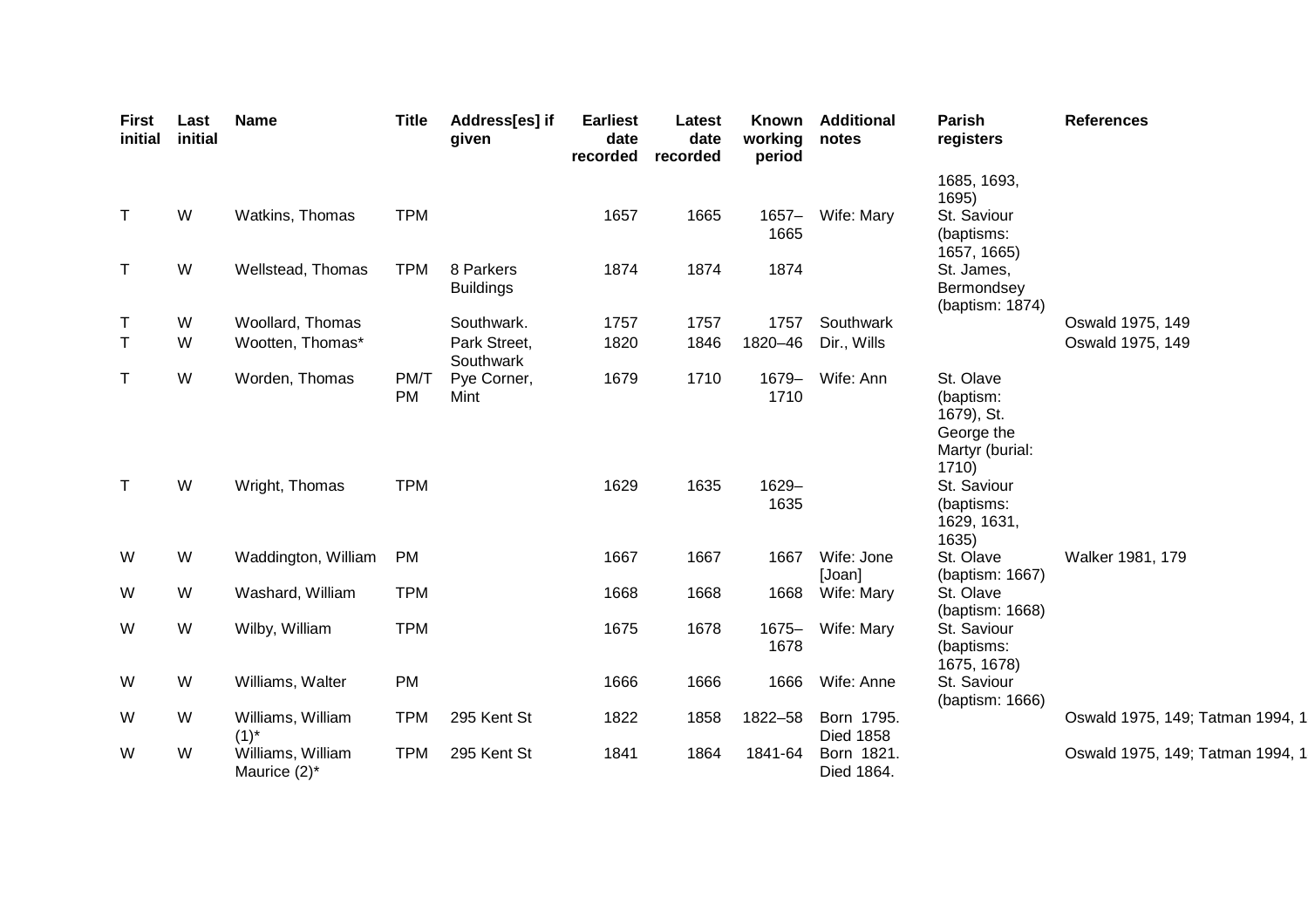| <b>First</b><br>initial | Last<br>initial | <b>Name</b>               | Title      | Address[es] if<br>qiven | <b>Earliest</b><br>date<br>recorded | Latest<br>date<br>recorded | <b>Known</b><br>working<br>period | <b>Additional</b><br>notes     | <b>Parish</b><br>registers                            | <b>References</b> |
|-------------------------|-----------------|---------------------------|------------|-------------------------|-------------------------------------|----------------------------|-----------------------------------|--------------------------------|-------------------------------------------------------|-------------------|
|                         |                 |                           |            |                         |                                     |                            |                                   | Son of William<br>Williams (1) |                                                       |                   |
| G                       | v               | Yeomans, George<br>Osmond | <b>TPM</b> | 58 Reverdy<br>Road      | 1871                                | 1872                       | 1871-72                           | Wife: Amelia<br>Jane Heath     | St. James,<br>Bermondsey<br>(baptisms:<br>1871, 1872) |                   |

# **Key** \* Known master pipe maker/widow running her husband'sbusiness ATPM/TPM Assistant tobacco pipe maker CPM Clay pipe maker Dir. Directories P.C.C. Percogative Court of Canterbury Wills PM Pipe maker PM, T Pipe maker, tobacco Q. Sess. Quarter Sessions Records TBM Tobacco box maker TP M M Tobacco pipe mould maker TP. Co. Tobacco Pipemakers Company TPM Tobacco pipe maker

### **References**

Dagnall, R, and Hammond, P, 2005 The Bellis family: pipe makers of Rainford, Rotherhithe and Barking, Society of Clay Pipe Research Newsletter 67, 229

Hammond, P, 2004a Tobacco pipe makers in the PCC wills indexes, Society of Clay Pipe Research Newsletter 66, 1523 Hammond, P, 2004b Tobacco pipe makers extracted from the Inland Revenue Apprenticeship books 1763–1810, Society for Clay Pipe Research Newsletter 65, 24–30